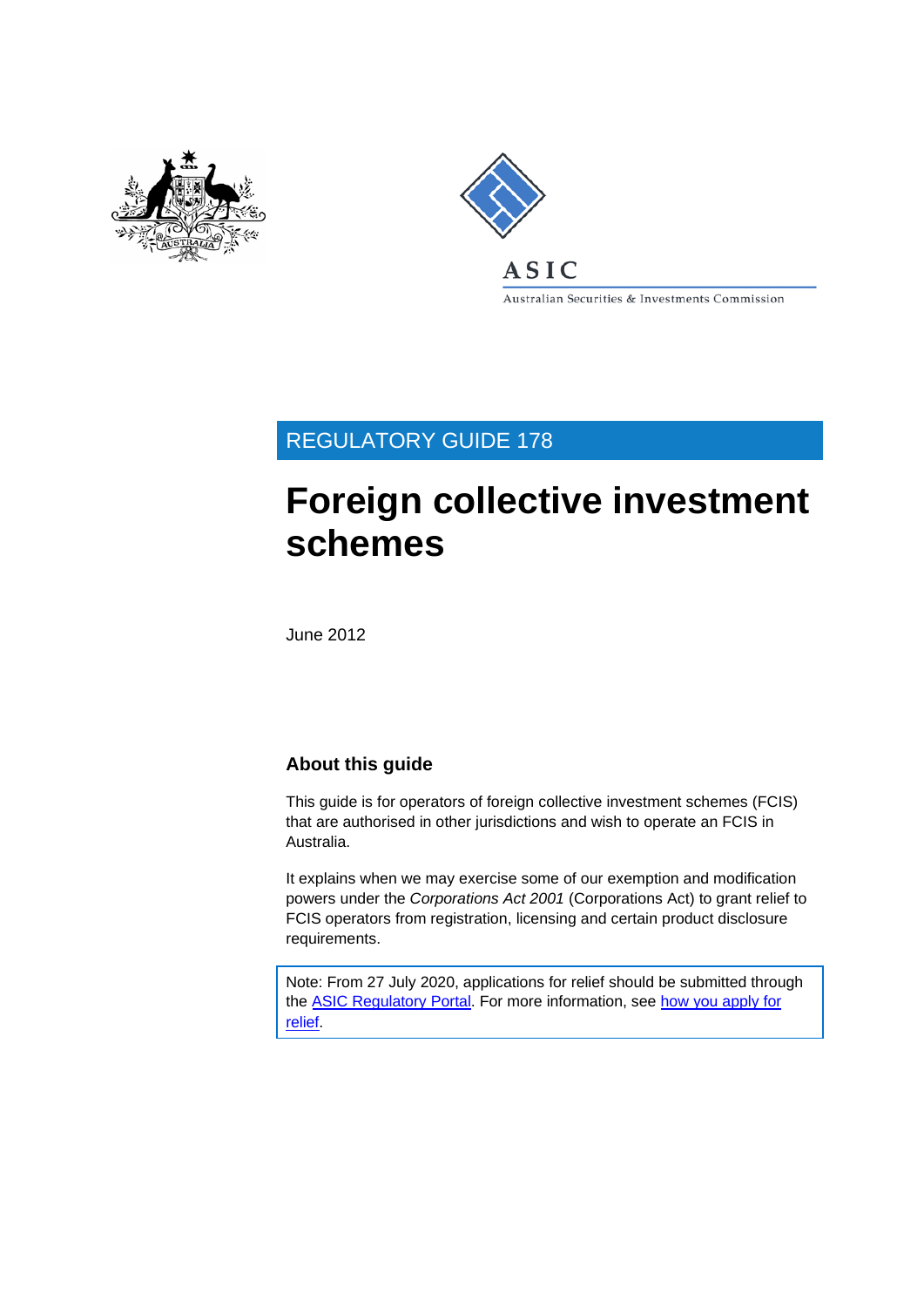#### **About ASIC regulatory documents**

In administering legislation ASIC issues the following types of regulatory documents.

**Consultation papers**: seek feedback from stakeholders on matters ASIC is considering, such as proposed relief or proposed regulatory guidance.

**Regulatory guides**: give guidance to regulated entities by:

- explaining when and how ASIC will exercise specific powers under legislation (primarily the Corporations Act)
- explaining how ASIC interprets the law
- describing the principles underlying ASIC's approach
- giving practical guidance (e.g. describing the steps of a process such as applying for a licence or giving practical examples of how regulated entities may decide to meet their obligations).

**Information sheets**: provide concise guidance on a specific process or compliance issue or an overview of detailed guidance.

**Reports**: describe ASIC compliance or relief activity or the results of a research project.

#### **Document history**

This version was issued in June 2012 and is based on legislation and regulations as at the date of issue. The note on the front page was inserted on 27 July 2020.

Previous versions:

- Superseded Policy Statement 178, issued May 2004, rebadged as a regulatory guide 5 July 2007
- Superseded Policy Statement 65 and PS 136.34(b) and PS 136.52 of Policy Statement 136 *Managed investments: Discretionary powers and closely related schemes*, rebadged as a regulatory guide 5 July 2007

#### **Disclaimer**

This guide does not constitute legal advice. We encourage you to seek your own professional advice to find out how the Corporations Act and other applicable laws apply to you, as it is your responsibility to determine your obligations.

Examples in this guide are purely for illustration; they are not exhaustive and are not intended to impose or imply particular rules or requirements.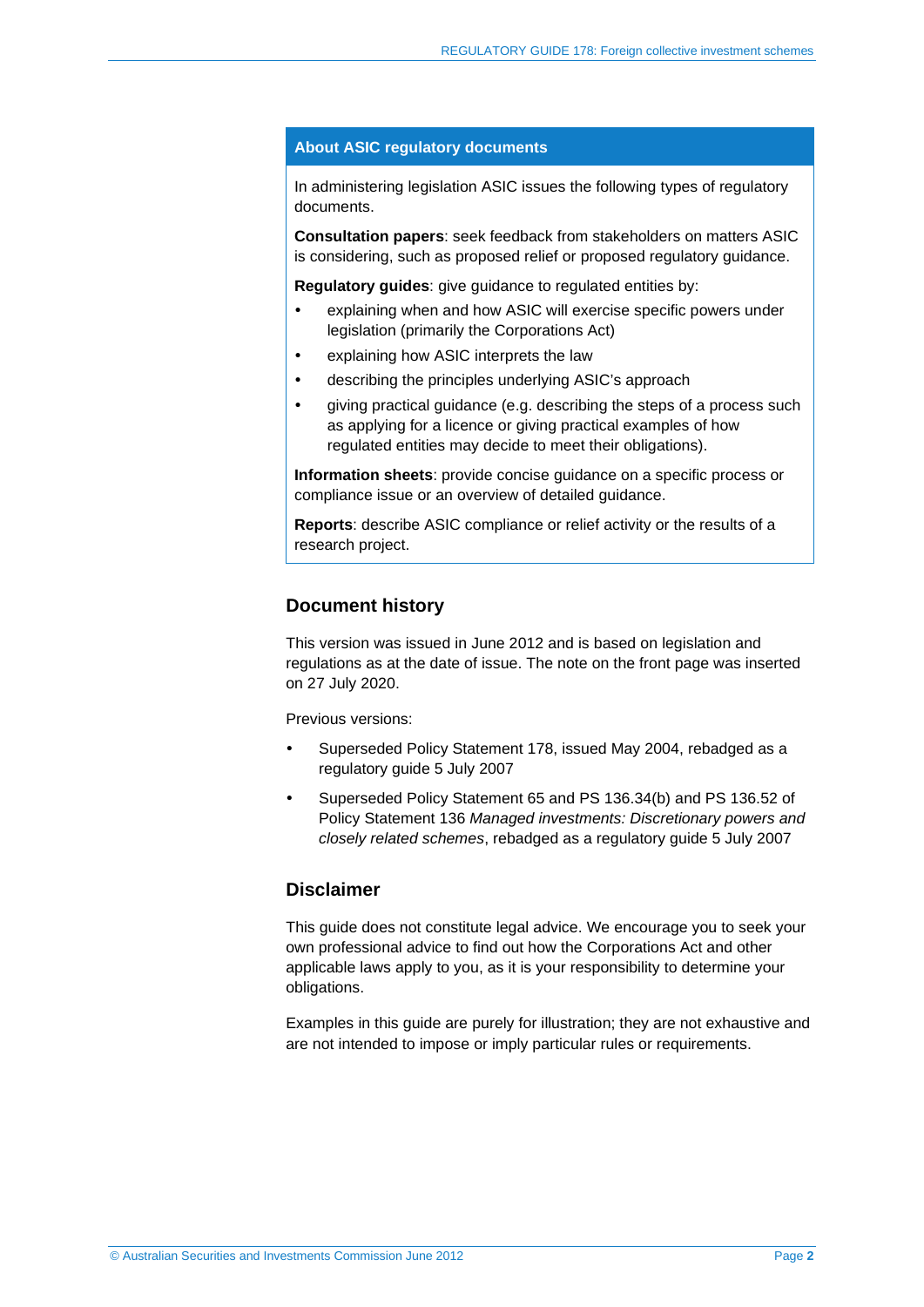## **Contents**

| A |                                                          |  |  |  |
|---|----------------------------------------------------------|--|--|--|
|   |                                                          |  |  |  |
|   |                                                          |  |  |  |
|   |                                                          |  |  |  |
|   |                                                          |  |  |  |
|   |                                                          |  |  |  |
| в |                                                          |  |  |  |
|   |                                                          |  |  |  |
|   | 'Sufficient equivalence' of overseas regulatory regime 8 |  |  |  |
|   |                                                          |  |  |  |
|   |                                                          |  |  |  |
| C |                                                          |  |  |  |
|   |                                                          |  |  |  |
|   |                                                          |  |  |  |
|   |                                                          |  |  |  |
|   |                                                          |  |  |  |
| D |                                                          |  |  |  |
|   |                                                          |  |  |  |
|   |                                                          |  |  |  |
|   |                                                          |  |  |  |
|   |                                                          |  |  |  |
| Е |                                                          |  |  |  |
|   |                                                          |  |  |  |
|   |                                                          |  |  |  |
|   |                                                          |  |  |  |
|   |                                                          |  |  |  |
|   |                                                          |  |  |  |
|   |                                                          |  |  |  |
|   | Appendix 2: Questions about an FCIS operator's overseas  |  |  |  |
|   |                                                          |  |  |  |
|   |                                                          |  |  |  |
|   |                                                          |  |  |  |
|   |                                                          |  |  |  |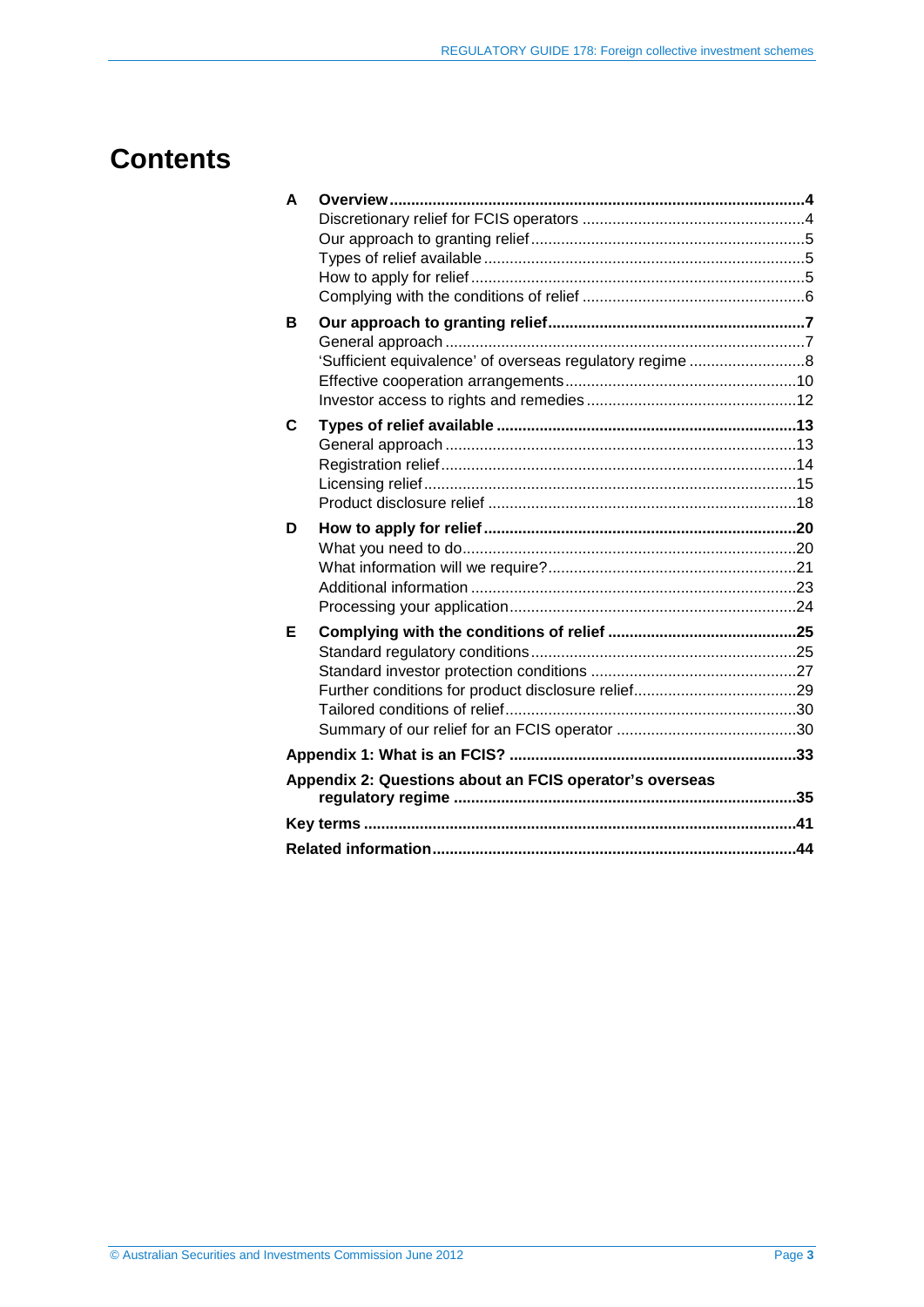## <span id="page-3-0"></span>**A Overview**

#### **Key points**

ASIC can grant discretionary relief to foreign collective investment scheme (FCIS) operators authorised in other jurisdictions, to enable them to operate in Australia without being subject to all the usual regulatory requirements.

We may give three types of relief to an FCIS operator:

- registration relief;
- licensing relief; and
- product disclosure relief.

This guide discusses:

- our approach to granting relief (see Section [B\)](#page-6-0);
- the types of relief available (see Section [C\)](#page-12-0):
- how to obtain relief (see Section [D\)](#page-19-0); and
- complying with the conditions of relief (see Section [E\)](#page-24-0).

## <span id="page-3-1"></span>**Discretionary relief for FCIS operators**

RG 178.1 Generally, if you operate a 'managed investment scheme' (as collective investment schemes are known in Australia), you will be subject to certain regulatory requirements, including registration, licensing and product disclosure requirements, unless relief is granted.

> Note: The term 'managed investment scheme' does not include corporations: see Appendix 1. This guide also deals with relief for corporations that are investment companies.

RG 178.2 Many collective investment schemes are 'managed investment schemes' under the *Corporations Act 2001* (Corporations Act). They are regulated by ASIC under Chs 5C and 7, which require:

- (a) some managed investment schemes to be registered and to conform with certain structural and compliance requirements (registration requirements);
- (b) responsible entities of registered schemes to be licensed (licensing requirements); and
- (c) certain disclosures to be made to retail investors who invest in registered managed investment schemes (product disclosure requirements).

Note: References in this guide to sections (s), chapters (Chs) and parts (Pts) are to the Corporations Act.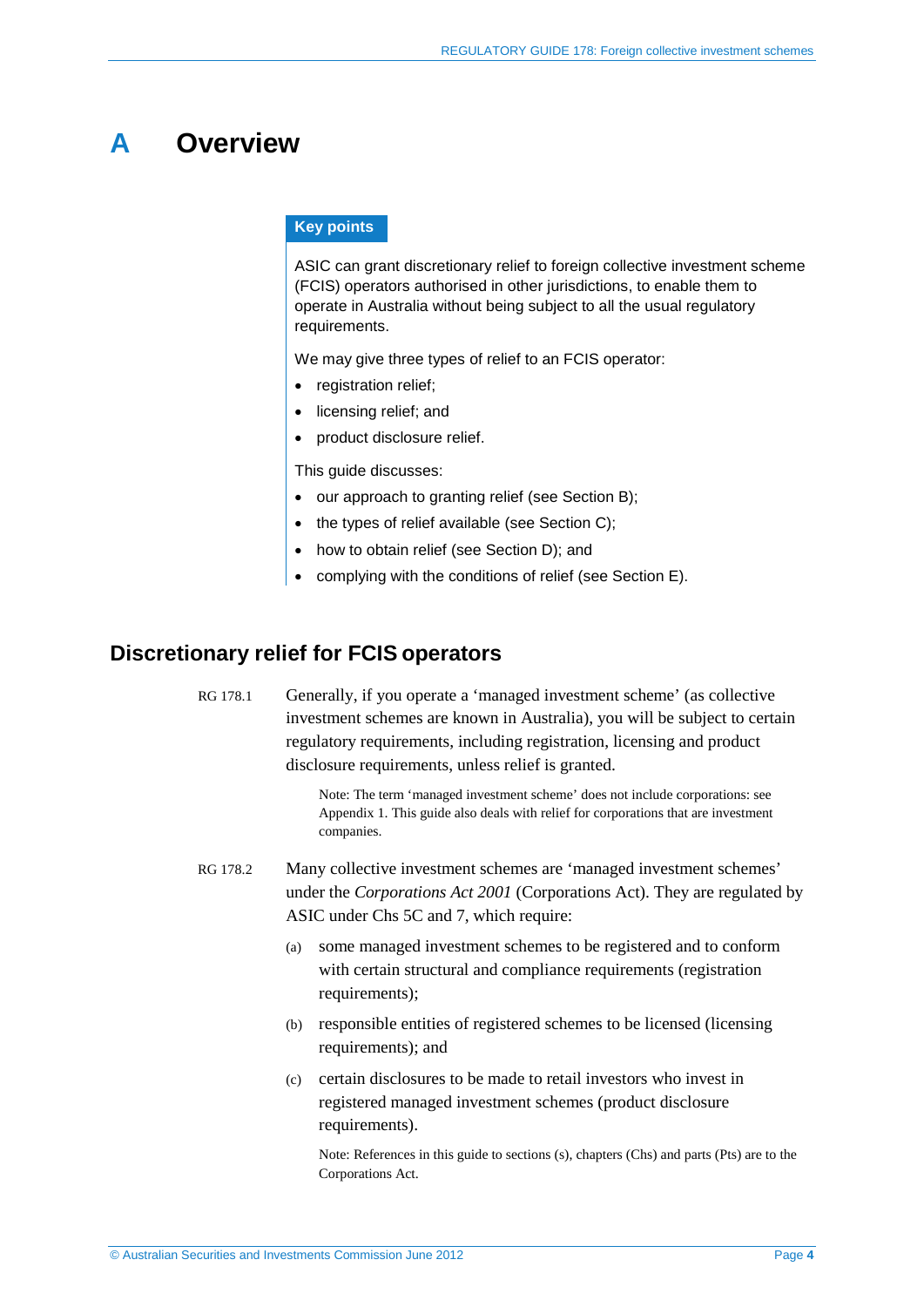## <span id="page-4-0"></span>**Our approach to granting relief**

- RG 178.3 Section B discusses when we will use our exemption or modification powers to grant an FCIS operator relief.
- RG 178.4 Generally this is *only* if:
	- (a) the overseas regulatory regime which the foreign collective investment scheme (FCIS) operator is subject to, is sufficiently equivalent to the Australian regulatory regime for registered managed investment schemes or, for disclosure relief, its disclosure regulatory regime is sufficiently equivalent to the Australian disclosure regulatory regime (see RG [178.16–](#page-7-1)RG [178.28\)](#page-9-1);

Note: If a jurisdiction has been previously assessed as sufficiently equivalent, we will take this into account when assessing any future applications relating to that jurisdiction.

- (b) there are effective cooperation arrangements between the overseas regulatory authority and ASIC (see RG [178.29–](#page-9-2)RG 178.36);
- (c) adequate rights and remedies are practically available to Australian investors (see RG [178.37–](#page-11-1)RG [178.39\)](#page-11-2); and
- (d) the FCIS operator meets all the conditions of relief for the relevant exemption (see Section [E\)](#page-24-0).

## <span id="page-4-1"></span>**Types of relief available**

RG 178.5 Section [C](#page-12-0) of this guide describes the three types of relief available to an FCIS operator wishing to operate a scheme in Australia: registration relief, licensing relief and product disclosure relief. Relief may be provided under a class order or an individual relief instrument, depending on the applicant(s).

## <span id="page-4-2"></span>**How to apply for relief**

- RG 178.6 Section [D](#page-19-0) sets out what an applicant needs to do to apply for relief.
- RG 178.7 We have also included two appendices to assist those wishing to apply for relief:
	- (a) *Appendix 1* sets out our interpretation of the Corporations Act as it applies to an FCIS; and
	- (b) *Appendix 2* sets out examples of questions about an FCIS operator's overseas regulatory regime that an applicant should generally address.
- RG 178.8 This guide deals only with applications for relief received from:
	- (a) a body corporate that is an FCIS;
	- (b) an operator of a managed investment scheme that is an FCIS; or
	- (c) an industry association.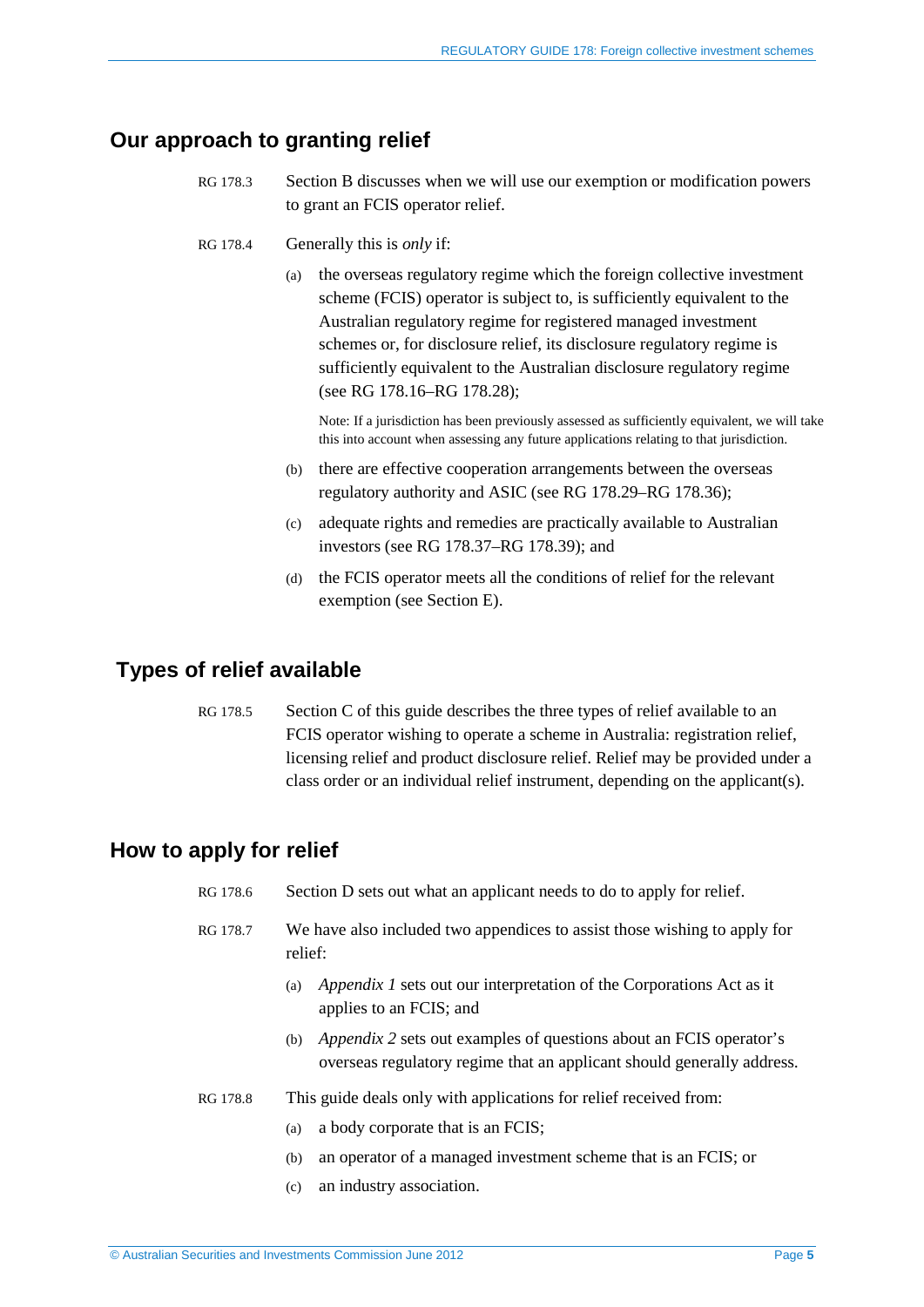RG 178.9 If an overseas regulatory authority wishes to initiate an approval process for the purposes of obtaining relief for a group of FCIS operators regulated by them, it should contact us to express its interest and discuss an appropriate process. In considering an application from an overseas regulatory authority, we will be guided by the approach in Regulatory Guide 54 *Principles for cross-border financial regulation* (RG 54) and will consider whether it would be appropriate to pursue a mutual recognition arrangement with that authority in the circumstances.

> Note: New Zealand issuers wishing to offer securities or interests in collective investment schemes in Australia may do so under the Trans-Tasman mutual recognition scheme, which allows an issuer to use one disclosure document prepared under regulations in New Zealand, provided that they comply with some minimal entry and ongoing requirements in Australia. For more information, see Regulatory Guide 190 *Offering securities in New Zealand and Australia under mutual recognition* (RG 190). Another example of a mutual recognition arrangement includes the *Declaration of mutual recognition* entered into by ASIC and the Hong Kong's Securities and Futures Commission, under which each regulator agreed to reduce regulatory duplication around the sale of retail funds to investors in each other's market.

RG 178.10 We may provide an opportunity for public comment on a proposed extension of class order relief under this guide. For example, we may invite comment on whether there is any reason to believe that the overseas regulatory regime is not sufficiently equivalent to Australia's regulatory regime.

### <span id="page-5-0"></span>**Complying with the conditions of relief**

- RG 178.11 Standard conditions of relief will be imposed on all FCIS operators that have relief under this policy: see Section E. These standard conditions fall into two categories:
	- (a) standard regulatory conditions; and
	- (b) standard investor protection conditions.
- RG 178.12 The standard conditions are intended to:
	- (a) provide enough information for us to assess whether the FCIS operator is complying with the conditions of its authorisation and other aspects of the overseas regulatory regime and to take appropriate action to remove relief from an FCIS operator when there is material noncompliance with the overseas regulatory regime;
	- (b) help investors resident in Australia to enforce their legal rights; and
	- (c) help us enforce the law and our conditions of relief, both under our own powers and in cooperation with the FCIS operator's overseas regulatory authority.
- RG 178.13 We may also impose further conditions on product disclosure relief and/or tailored conditions of relief in particular circumstances.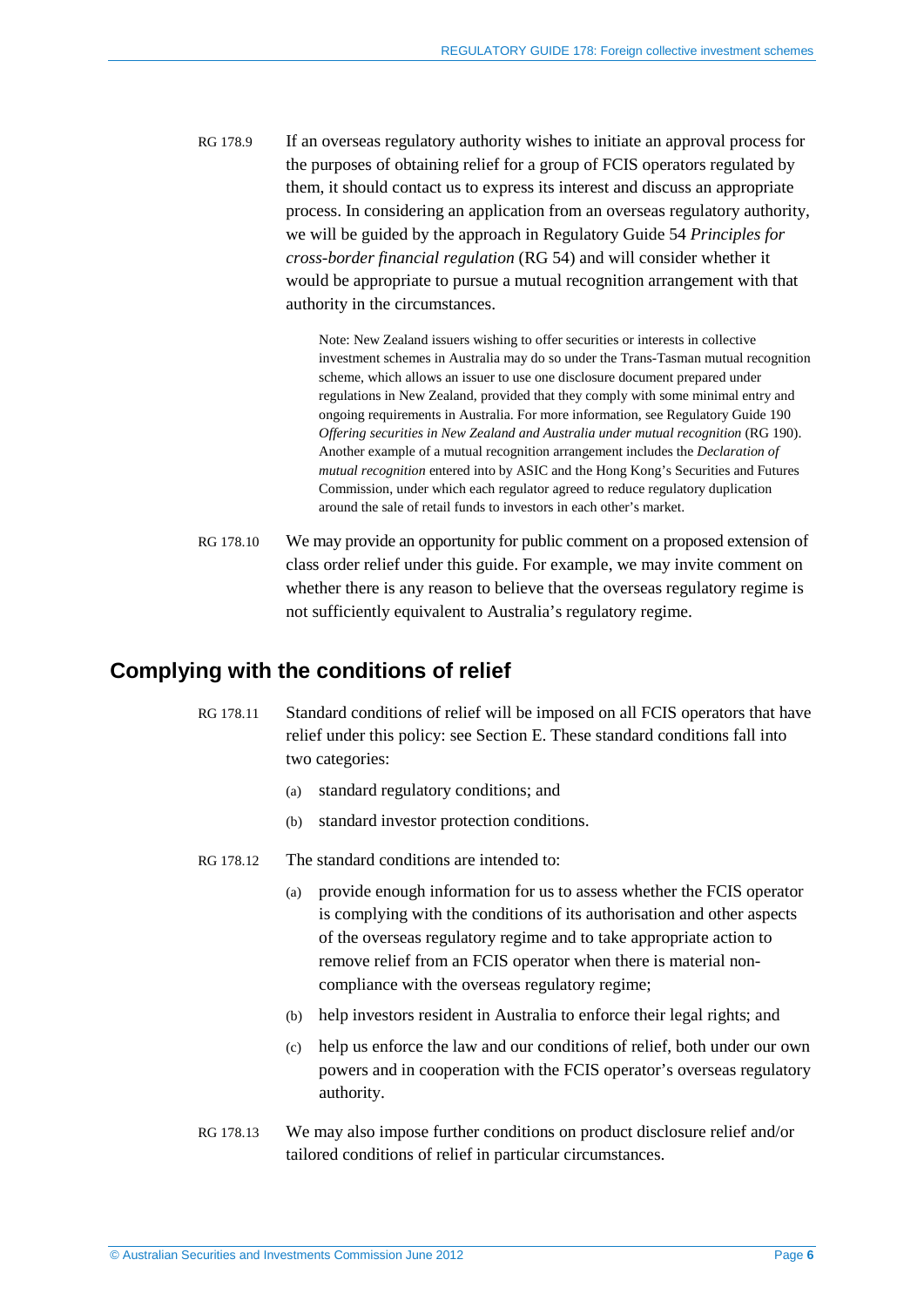## <span id="page-6-3"></span><span id="page-6-0"></span>**B Our approach to granting relief**

#### **Key points**

For an FCIS operator to be eligible for conditional relief from registration and licensing requirements, and certain product disclosure requirements:

- the relevant overseas regulatory regime must be sufficiently equivalent to the Australian regulatory regime;
- the relevant overseas regulatory authority must have effective cooperation arrangements with ASIC; and
- investors resident in Australia must have access to adequate rights and remedies.

### <span id="page-6-2"></span><span id="page-6-1"></span>**General approach**

- RG 178.14 If an FCIS operator wishes to operate a managed investment scheme in Australia or offer its securities, we will provide conditional relief from registration and licensing requirements, and certain product disclosure requirements, to the FCIS operator where:
	- (a) the relevant overseas regulatory regime is, and continues to be, sufficiently equivalent to the Australian regulatory regime for registered managed investment schemes or, for disclosure relief, its disclosure regulatory regime is sufficiently equivalent to the Australian disclosure regulatory regime (see RG [178.16–](#page-7-1)RG [178.28\)](#page-9-1);
	- (b) we have effective cooperation arrangements with the relevant overseas regulatory authority (see RG [178.29–](#page-9-2)RG 178.36); and
	- (c) adequate rights and remedies are practically available to investors who are resident in Australia if the FCIS operator breaches the relevant provisions of its overseas regulatory regime or, for disclosure relief, its disclosure regulatory regime (see RG [178.37–](#page-11-1)RG [178.39\)](#page-11-2).

Note: For details on how to apply for relief, see Section [D.](#page-19-0) For details on conditions of relief, see Section [E.](#page-24-0)

RG 178.15 Our approach to granting relief to an FCIS operator from the Corporations Act provisions is guided by RG 54 and the IOSCO Objectives and Principles of Securities Regulation.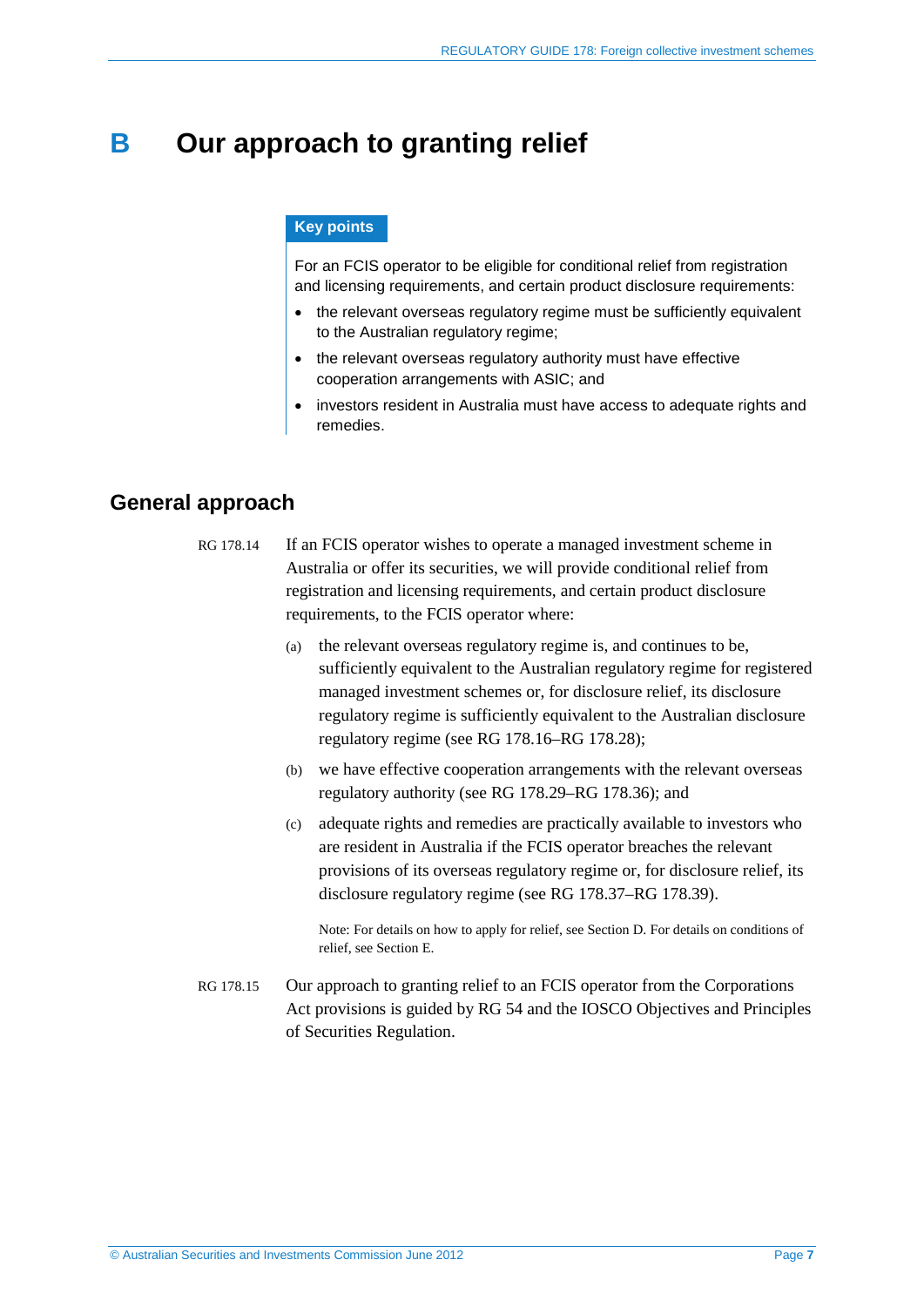### <span id="page-7-1"></span><span id="page-7-0"></span>**'Sufficient equivalence' of overseas regulatory regime**

- RG 178.16 Relief may mean that the integrity of Australian markets and the protection of investors resident in Australia depend on an overseas regulatory regime. To ensure that there are no regulatory or enforcement gaps, it is important that the relevant overseas regulatory regime delivers regulatory outcomes sufficiently equivalent to our own regulatory regime.
- RG 178.17 We have derived our outcomes-based test for being 'sufficiently equivalent' from Principle 1 of RG 54. In doing so, we consider equivalence largely from the point of view of:
	- (a) the protection of investors resident in Australia;
	- (b) the integrity of Australian markets; and
	- (c) the reduction of systemic risk in the Australian financial system.
- <span id="page-7-3"></span>RG 178.18 The following criteria are used to assess equivalence. Regulation by an overseas regulatory regime responsible for an FCIS is sufficiently equivalent to regulation by ASIC if that overseas regulatory regime:
	- (a) is clear, transparent and certain (see RG [178.19–](#page-7-2)RG [178.20\)](#page-8-0);
	- (b) is consistent with the IOSCO Collective Investment Scheme (CIS) Principles and the IOSCO Objectives and Principles of Securities Regulation (see RG 178.21–RG 178.22);
	- (c) is adequately enforced in the home jurisdiction (see RG [178.23–](#page-8-1) RG [178.25\)](#page-9-3); and
	- (d) achieves the investor protection and market integrity outcomes that the Australian regulatory regime seeks to achieve for registered managed investment schemes (see RG [178.26–](#page-9-4)RG [178.28\)](#page-9-1).

#### **Clear, transparent and certain**

- <span id="page-7-2"></span>RG 178.19 The equivalence test means that we will assess the outcomes of the overseas regulatory regime against those of the Australian regime. This includes testing whether the overseas regime is:
	- (a) a 'clear' regulatory regime—that is, one that is clearly articulated and easily understood;
	- (b) a 'transparent' regulatory regime—that is, where the rules, policies and practices are readily available to, and known by, all relevant persons; and
	- (c) a 'certain' regulatory regime—that is, one that is consistently applied and is not subject to indiscriminate application or changes.

Note: See Principle 7 of RG 54 for further details.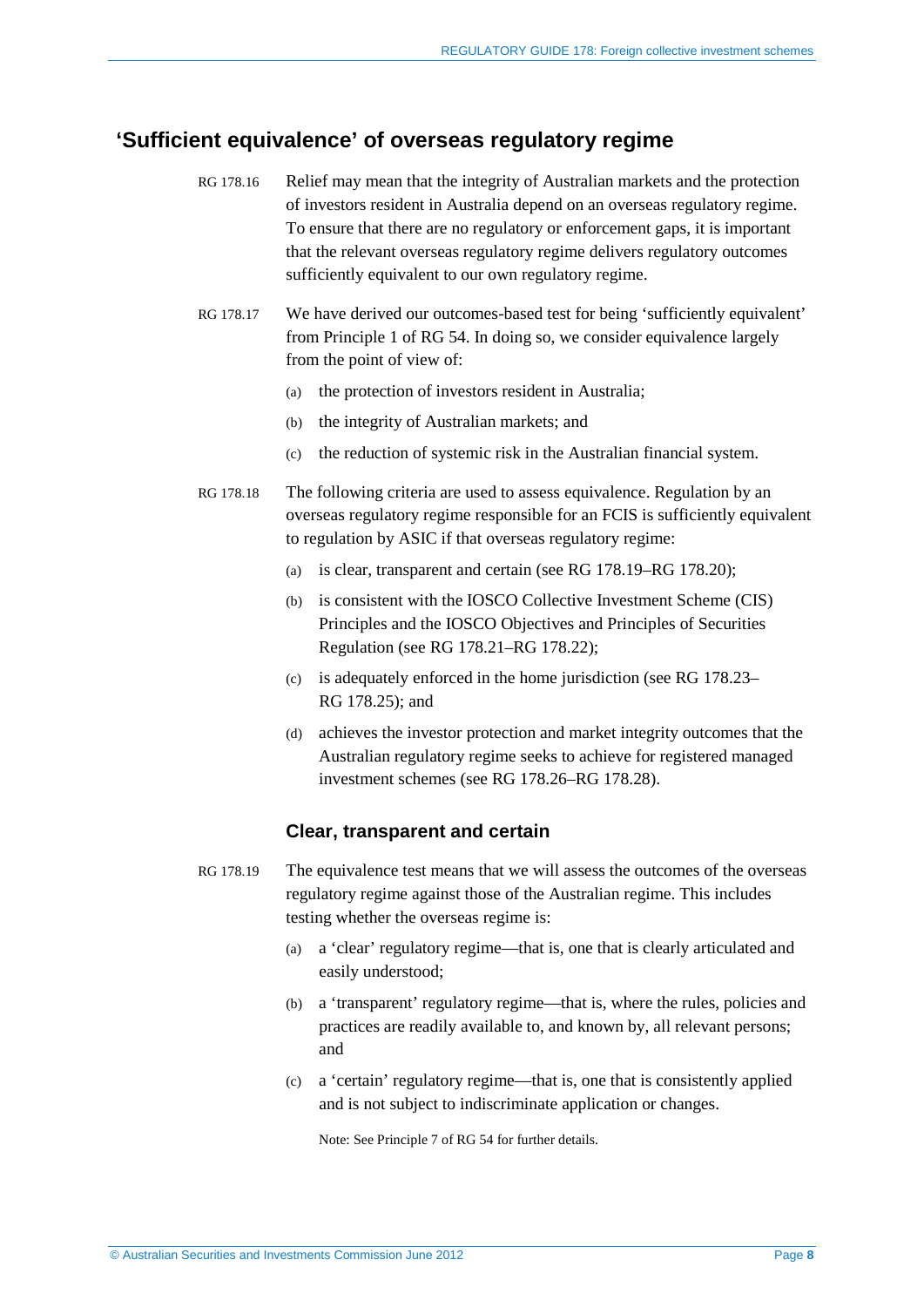- <span id="page-8-0"></span>RG 178.20 To facilitate our assessment of an overseas regulatory regime, we may require either:
	- (a) an English translation of any relevant parts of the regulatory regime; and/or
	- (b) independent verification of the relevant details of the regulatory regime.

Note: If we seek verification of any English translation or other relevant details of an overseas regulatory regime, we will require the applicant to meet the costs of such verification.

#### **Consistent with IOSCO CIS Principles and IOSCO Objectives and Principles of Securities Regulation**

- RG 178.21 We require an overseas regulatory regime to be consistent with the IOSCO CIS Principles and IOSCO Objectives and Principles of Securities Regulation. In assessing whether an overseas regulatory regime meets these standards, we will consider whether:
	- (a) the overseas regulatory authority has assessed its regulatory regime against the IOSCO CIS Principles and IOSCO Objectives and Principles of Securities Regulation and has reasonably determined that the regulatory regime broadly complies with them; and
	- (b) other international organisations have assessed the regulatory regime against the IOSCO CIS Principles and IOSCO Objectives and Principles of Securities Regulation and have reasonably determined that the regulatory regime broadly complies with them. For example, the International Monetary Fund, the World Bank and the Financial Stability Board all assess national financial systems against these objectives and principles.
- RG 178.22 The Australian regulatory regime is measured against, and complies with, the IOSCO CIS Principles and the IOSCO Objectives and Principles of Securities Regulation. An overseas regulatory regime would need to share a similar regulatory philosophy. Adherence to these objectives and principles would be an indication, at least at a high level, of equivalence.

Note: See Principle 8 of RG 54 for further details.

#### **Adequately enforced**

- <span id="page-8-1"></span>RG 178.23 A regulatory regime is adequately enforced if the regulatory authority:
	- (a) has sufficient powers of investigation and enforcement;
	- (b) has sufficient resources to use those powers;
	- (c) uses those powers and resources consistently to promote compliance with its regulatory regime; and
	- (d) operates within a legal system that is independent and has a wellfounded reputation for integrity.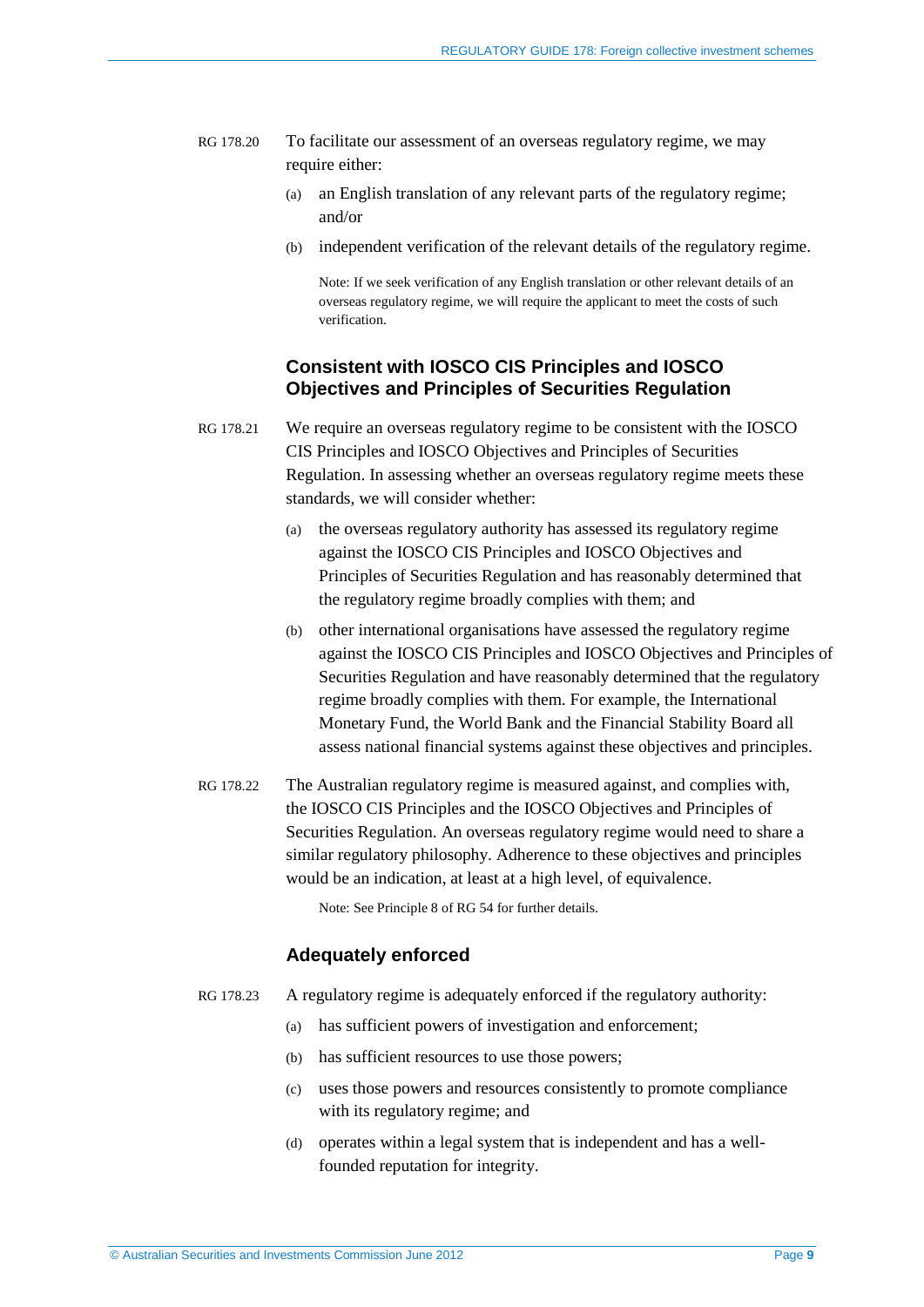- RG 178.24 We will assess the adequacy of an overseas regulatory regime's enforcement capability with reference to:
	- (a) the international reputation of that regulatory regime;
	- (b) any IOSCO assessments of the regulatory regime, including any selfassessments or assessments by other IOSCO members; and
	- (c) any generally available assessments of the regulatory regime by international financial institutions or other international organisations, such as the International Monetary Fund and World Bank *Financial Sector Assessment Program* reports.
- <span id="page-9-3"></span>RG 178.25 It is unlikely that an overseas regulatory regime that is infrequently or inconsistently enforced will provide sufficiently equivalent regulatory outcomes to the Australian regulatory regime. An inadequately enforced regulatory regime will not reliably maintain market integrity or protect investors.

Note: See Principle 9 of RG 54 for further details.

#### **Achieving investor protection and market integrity outcomes**

- <span id="page-9-4"></span>RG 178.26 Whatever its regulatory mechanisms, a sufficiently equivalent regulatory regime must achieve regulatory *outcomes* that are assessed as sufficiently equivalent to the Australian regulatory regime. We will assess whether these outcomes are sufficiently equivalent from the perspective of Australian investors, Australian markets and the Australian financial system.
- RG 178.27 In assessing equivalence, we will consider the particular regulatory outcomes achieved by the Australian regime concerning:
	- (a) the registration of managed investment schemes and licensing of responsible entities when registration and licensing relief are sought; and
	- (b) the fundraising or financial product disclosure provisions when disclosure relief is sought.
- <span id="page-9-1"></span>RG 178.28 The outcomes achieved by the Australian regulatory regime through scheme registration and licensing are set out at RG [178.46–](#page-13-1)RG [178.47.](#page-14-1) The outcomes achieved through our regulation of product disclosure are set out at RG [178.68.](#page-18-0)

Note: See Principle 10 of RG 54 for further details.

### <span id="page-9-2"></span><span id="page-9-0"></span>**Effective cooperation arrangements**

RG 178.29 We will grant relief only if we are satisfied that there are effective cooperation arrangements between the relevant overseas regulatory authority and ASIC. This is a matter for ASIC to decide, in consultation with the relevant overseas regulatory authority. It cannot be dealt with by FCIS operators in an application for relief.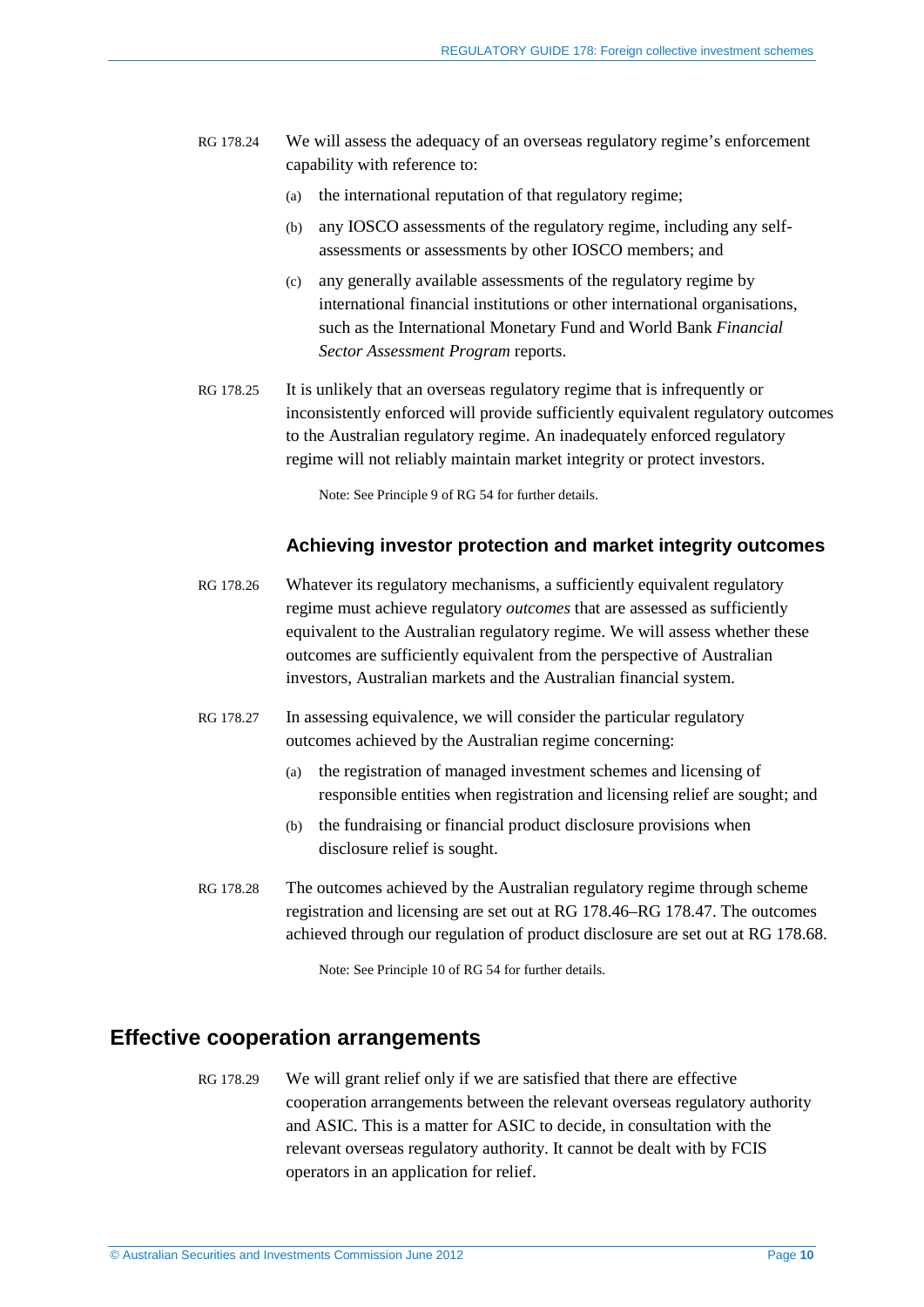- RG 178.30 Effective cooperation arrangements will usually be in the form of a Memorandum of Understanding (MOU), or some other documented arrangement, although they may be established or supplemented by less formal arrangements.
- RG 178.31 Effective cooperation arrangements will provide for:
	- (a) the prompt sharing of information by the relevant overseas regulatory authority; and
	- (b) effective cooperation on:
		- (i) supervision and investigation; and
		- (ii) enforcement.
- RG 178.32 We will also rely on effective cooperation arrangements with the relevant overseas regulatory authority to help inform us of:
	- (a) significant changes to the authorisation, licence or registration of an FCIS operator;
	- (b) significant exemptions or other relief an FCIS operator may obtain from the overseas regulatory regime;
	- (c) significant changes to the overseas regulatory regime; and
	- (d) significant investigation, enforcement or other disciplinary activity against an FCIS operator operating in Australia with the benefit of relief under this guide.

Note: We will also impose conditions on FCIS operators to ensure, among other things, that they notify us of any significant investigation, enforcement or disciplinary action against them in an overseas jurisdiction: see RG [178.83.](#page-24-2)

- RG 178.33 Effective cooperation arrangements help us to be confident that the overseas regulatory authority will, if requested by us, take appropriate action to protect investors resident in Australia, maintain the integrity of Australian markets for financial services and financial products, and reduce systemic risk in the Australian financial system. These actions should be as effective as actions the overseas regulatory authority would take to protect investors and the integrity of markets, and reduce systemic risk in its own jurisdiction.
- RG 178.34 We consider that, particularly in the supervision of FCIS operators, effective cooperation arrangements with the overseas regulatory authority will mean that we have direct and continuing access to the relevant officers of that authority to enable prompt exchange of information and effective cooperation.
- RG 178.35 Generally, effective cooperation arrangements will not be possible unless the overseas regulatory authority has the power under its regulatory regime to cooperate with us in these ways.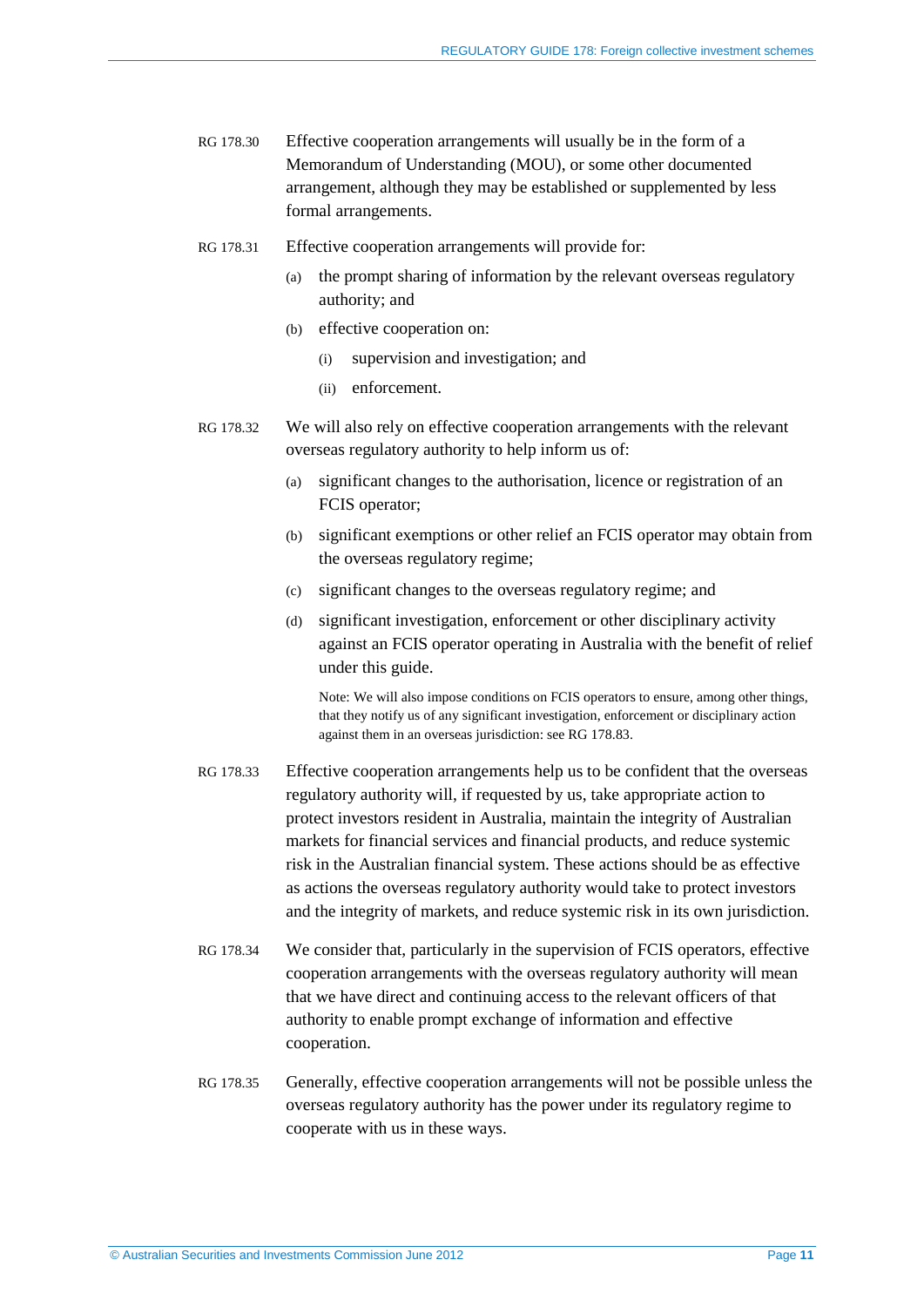- RG 178.36 When assessing whether we have effective cooperation arrangements with an overseas regulatory authority, we will take into account whether:
	- (a) there are supervisory cooperation arrangements between the overseas regulatory authority and ASIC that are consistent with the IOSCO Principles Regarding Cross-Border Supervisory Cooperation;

Note: These principles provide a framework for regulators seeking to establish supervisory cooperation agreements. Supervisory cooperation involves the day-to-day exchange of information for general supervisory and oversight purposes (i.e. not just for enforcement purposes).

(b) the overseas regulatory authority is a signatory to Appendix A of the IOSCO Multilateral Memorandum of Understanding Concerning Consultation and Cooperation and the Exchange of Information (IOSCO MMOU); and

Note: The IOSCO MMOU sets an international benchmark for cross-border cooperation between securities regulators on enforcement matters. In general, we consider IOSCO MMOU Appendix A signatory status as a good indicator of effective cooperation. However, we will also consider IOSCO MMOU Appendix B signatory status as an indicator together with the particular circumstances of the relevant overseas regulatory authority.

(c) there is an existing MOU between the overseas regulatory authority and ASIC that creates an effective cooperation arrangement.

Note: See Principle 3 of RG 54 for further details.

#### <span id="page-11-1"></span><span id="page-11-0"></span>**Investor access to rights and remedies**

- RG 178.37 We consider that investors acquiring interests in an FCIS in Australia should have practical access to rights and remedies that are equivalent to the rights and remedies available to investors in comparable Australian managed investment schemes or bodies corporate. In assessing this, we will consider whether the investor is retail or wholesale.
- RG 178.38 Under the Corporations Act, retail investors in registered managed investment schemes have access to non-judicial remedies. Under s912A(2), retail investors have access to internal dispute resolution (IDR) and external dispute resolution (EDR) processes.
- <span id="page-11-2"></span>RG 178.39 In some instances, an FCIS operator's overseas regulatory regime will not give investors in Australia practical access to rights and remedies equivalent to those available in comparable Australian managed investment schemes or bodies corporate. In these circumstances, we will require the FCIS operator to comply with a modified version of those parts of the Australian regulatory regime that relate to remedies. For example, in these circumstances, we may require FCIS operators to join an Australian-approved EDR scheme: see RG [178.94.](#page-28-1)

Note: See Principle 5 of RG 54 for further details.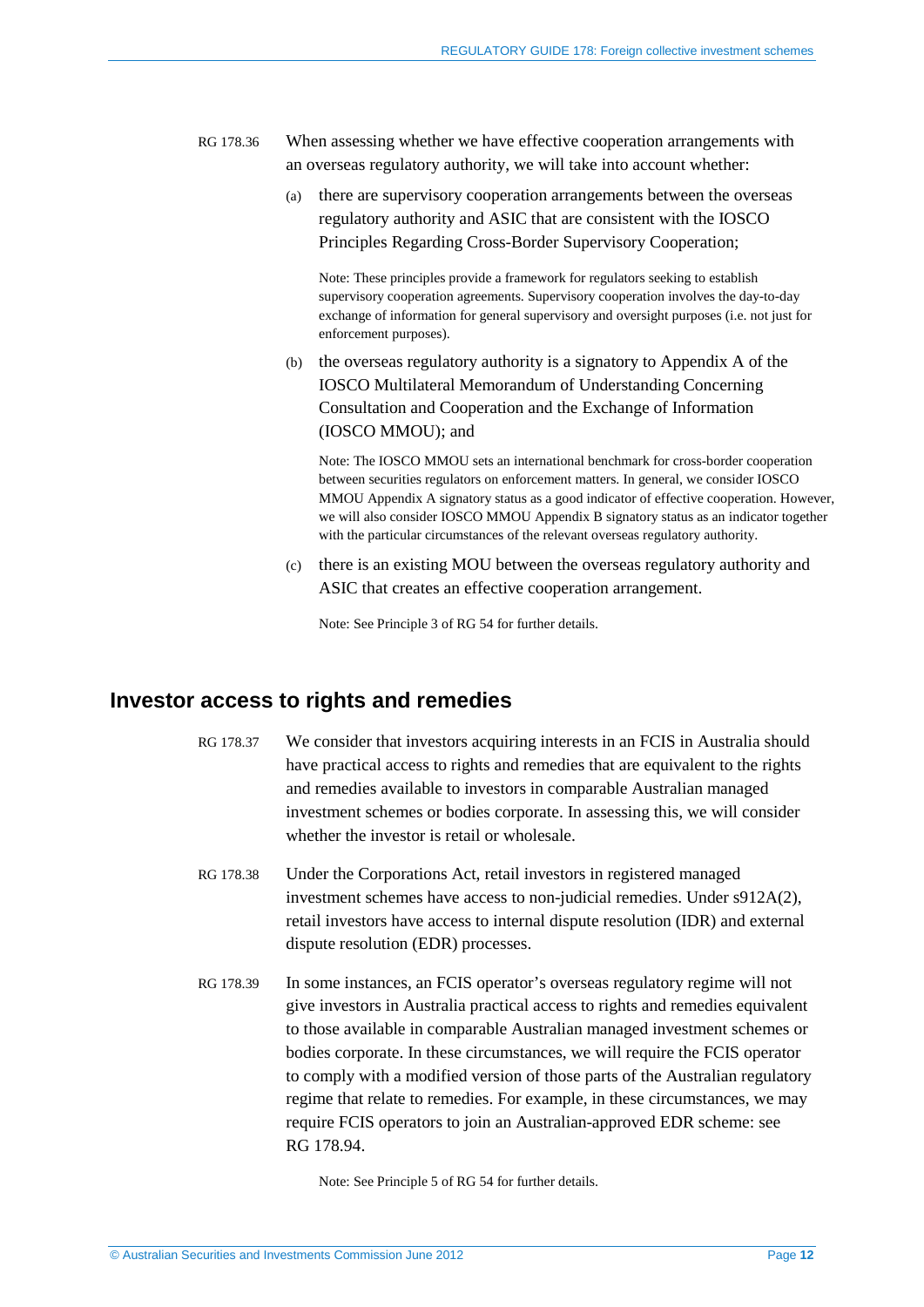## <span id="page-12-0"></span>**C Types of relief available**

#### **Key points**

There are three types of relief available to an FCIS operator wishing to operate in Australia: registration relief, licensing relief and product disclosure relief.

Relief may be provided under a class order or an individual relief instrument.

## <span id="page-12-1"></span>**General approach**

- RG 178.40 Class order relief or individual relief may be available. Class order relief applies to multiple applications, a joint application or an application through an industry association for a group of FCIS regulated by a particular overseas regulatory authority. Individual relief is specific to a particular FCIS operator and its intended operation in Australia.
- RG 178.41 We may give three types of relief under the Corporations Act to an FCIS operator wishing to operate a scheme in Australia (see [Table 1\)](#page-12-2):
	- (a) registration relief—that is, relief from the requirement under s601ED for an FCIS to be registered in Australia;
	- (b) licensing relief—that is, relief from the requirement under s911A(1) for an FCIS operator to hold an Australian financial services (AFS) licence for certain activities; and
	- (c) product disclosure relief—that is, relief from the requirement for disclosure under Pt 7.9 or Ch 6D.

#### <span id="page-12-2"></span>**Table 1: Types of relief available to an FCIS operator**

| Type of relief      | Nature of relief                                                      | <b>Conditions of relief</b>                                                                                    |
|---------------------|-----------------------------------------------------------------------|----------------------------------------------------------------------------------------------------------------|
| Registration relief | Relief from the requirement under<br>s601ED for an FCIS to be         | Standard conditions of relief for all FCIS operators: see<br>RG 178.83-RG 178.94.                              |
|                     | registered in Australia.                                              | Tailored conditions may be imposed, as appropriate, for<br>particular FCIS operators: see RG 178.96–RG 178.97. |
| Licensing relief    | Relief from the requirement under<br>s911A(1) for an FCIS operator to | Standard conditions of relief for all FCIS operators: see<br>RG 178.83-RG 178.94.                              |
|                     | hold an AFS licence for certain<br>activities.                        | Tailored conditions may be imposed, as appropriate, for<br>particular FCIS operators: see RG 178.96-RG 178.97. |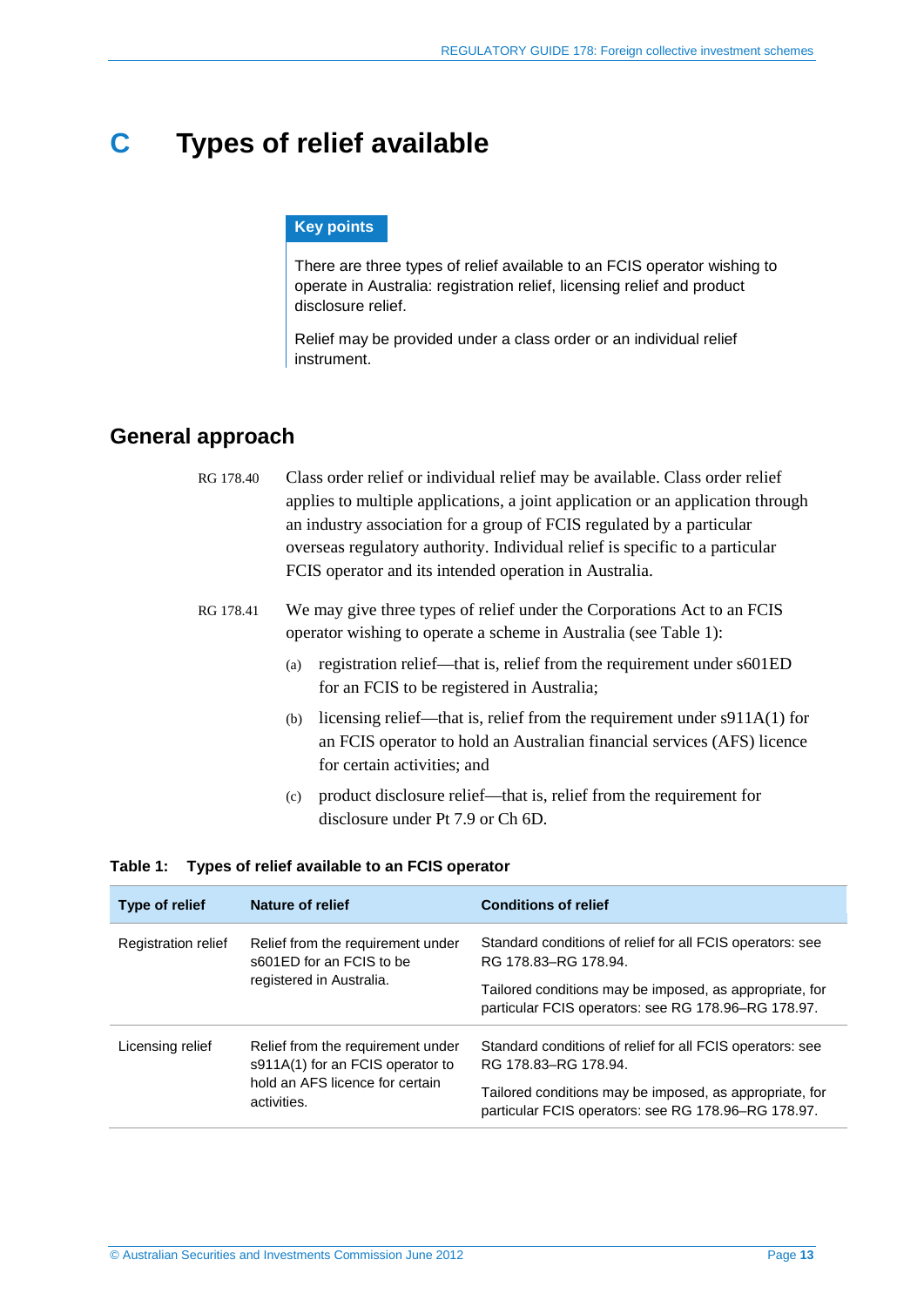| Type of relief               | Nature of relief                                                     | <b>Conditions of relief</b>                                                                                   |
|------------------------------|----------------------------------------------------------------------|---------------------------------------------------------------------------------------------------------------|
| Product disclosure<br>relief | Relief from the requirement for<br>disclosure under Pt 7.9 or Ch 6D. | Standard conditions of relief for all FCIS operators: see<br>RG 178.83-RG 178.94.                             |
|                              |                                                                      | Specific conditions for product disclosure relief: see<br>RG 178.95.                                          |
|                              |                                                                      | Tailored conditions may be imposed, as appropriate, for<br>particular FCIS operators: see RG 178.96-RG 178.97 |

## <span id="page-13-0"></span>**Registration relief**

| RG 178.42 | Under s601QA, we have the power to exempt a person from the provisions    |
|-----------|---------------------------------------------------------------------------|
|           | of Ch 5C. We can therefore exempt an FCIS operator from the statutory     |
|           | requirement for registration of a managed investment scheme under s601ED. |

- RG 178.43 Relief from s601ED will give an FCIS operator an exemption from the obligations to comply with Ch 5C and the associated requirements for registered schemes operating in Australia. For example:
	- (a) the provisions relating to the register of members in Ch 2C; and
	- (b) the financial reporting requirements in Ch 2M.
- RG 178.44 Where a managed investment scheme is not registered because of registration relief, the provisions for periodic reports (s1017D) and cooling off (Div 5 of Pt 7.9) will not apply. This is appropriate where product disclosure relief is also provided under this guide. Where it is not, we will require compliance with s1017D and Div 5 of Pt 7.9 as if the FCIS were a registered scheme.

#### **When will we give registration relief?**

RG 178.45 We will provide relief from s601ED when the criteria in RG [178.14](#page-6-2) are met. In particular, we will grant relief from s601ED if the overseas regulatory regime of the FCIS operator delivers regulatory outcomes sufficiently equivalent to the Australian regulatory regime for registered schemes, including the licensing of responsible entities.

#### **Regulatory outcomes for registration relief**

- <span id="page-13-1"></span>RG 178.46 When assessing the FCIS operator's overseas regulatory regime for the purposes of giving relief from s601ED, we will measure the equivalence of the overseas regulatory regime against the following regulatory outcomes. The overseas regulatory regime must promote the following outcomes:
	- (a) scheme operators and promoters, and their representatives, act efficiently, honestly and fairly;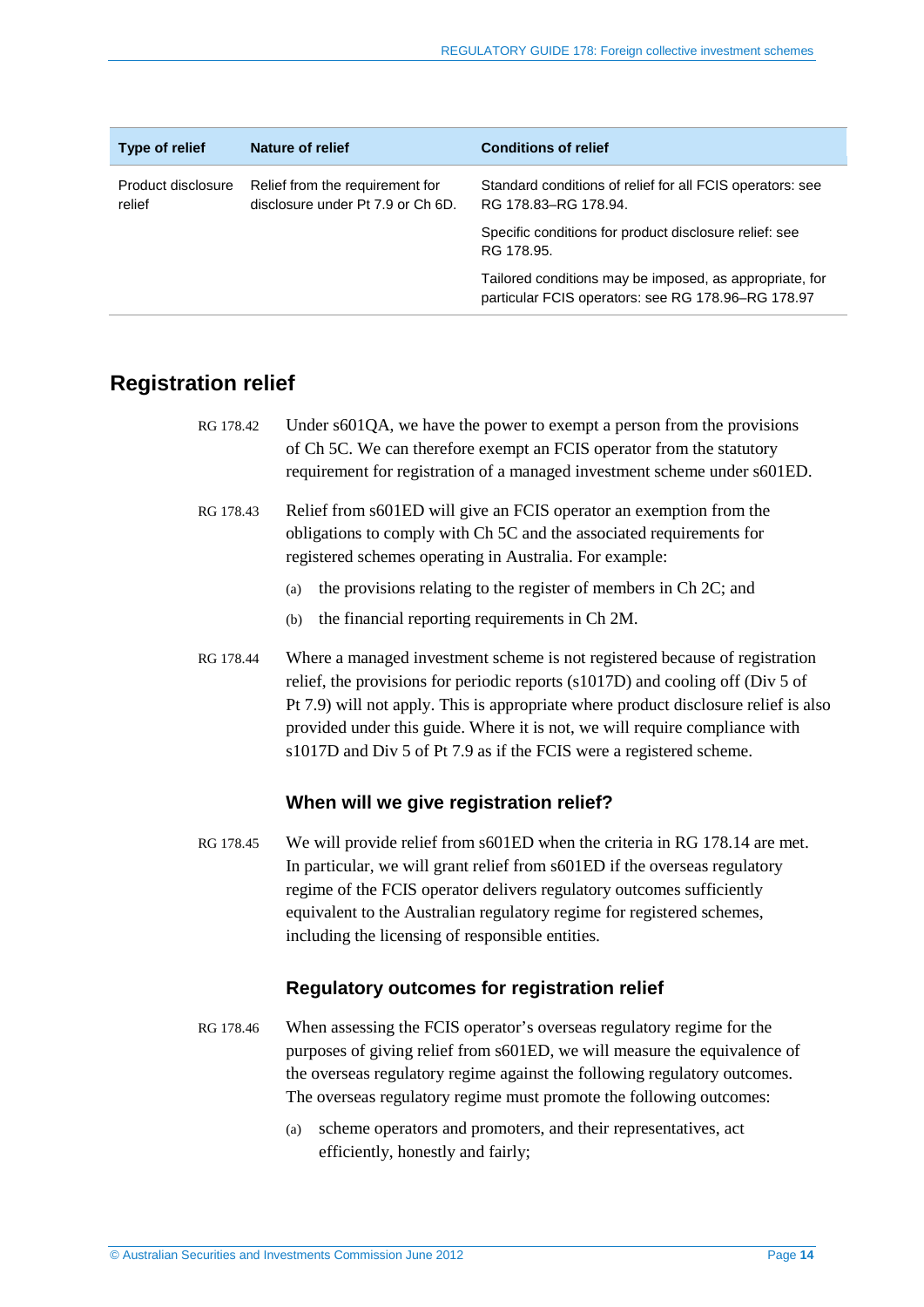- <span id="page-14-3"></span>(b) scheme operators and promoters, and their representatives, act with due care and skill, and in the best interests of investors;
- (c) scheme operators and their representatives are competent;
- (d) scheme operators have sufficient financial and other resources to operate the scheme;
- (e) investors can understand the nature of their interests in the scheme and their legal rights; and
- (f) client assets are protected from the risk of loss and insolvency of the operator of the scheme.
- <span id="page-14-1"></span>RG 178.47 These outcomes reflect the underlying aims of the managed investments regime and the responsible entity licensing regime in the Corporations Act (including the dealing and custodial aspects of Pt 7.6) other than for product disclosure.

## <span id="page-14-0"></span>**Licensing relief**

- RG 178.48 Under Australian law, if a managed investment scheme is registered, its operator must have an AFS licence to operate a registered scheme under Pt 7.6. If the scheme is not registered, the operator may still require a licence to operate a custodial or depository service. In the course of operating a managed investment scheme, whether or not it is registered, the operator may also require a licence to:
	- (a) deal in the interests in the scheme;
	- (b) deal in any financial products that it deals in on behalf of members of the scheme (i.e. the scheme assets); or
	- (c) provide financial product advice about interests in the scheme.
- RG 178.49 A foreign investment company may require an AFS licence to issue its securities or to provide financial product advice about its securities.

<span id="page-14-2"></span>RG 178.50 An FCIS operator may be eligible for exemptions under the Corporations Act and Corporations Regulations 2001 (Corporations Regulations) for the following activities:

- (a) marketing interests in the FCIS to investors through a licensed Australian intermediary (see s911A(2)(b));
- (b) giving general advice to retail investors by means of a Product Disclosure Statement (PDS) (see s766B(1A) and 766B(9));
- (c) giving advice to investors by means of certain advertisements (see s911A(2)(k) and reg 7.6.01(1)(o)); and
- (d) providing financial services to wholesale clients where the overseas regulation of those financial services has been recognised by ASIC under Regulatory Guide 176 *Licensing: Discretionary powers—Wholesale foreign financial services providers* (RG 176) (see s911A(2)(h)).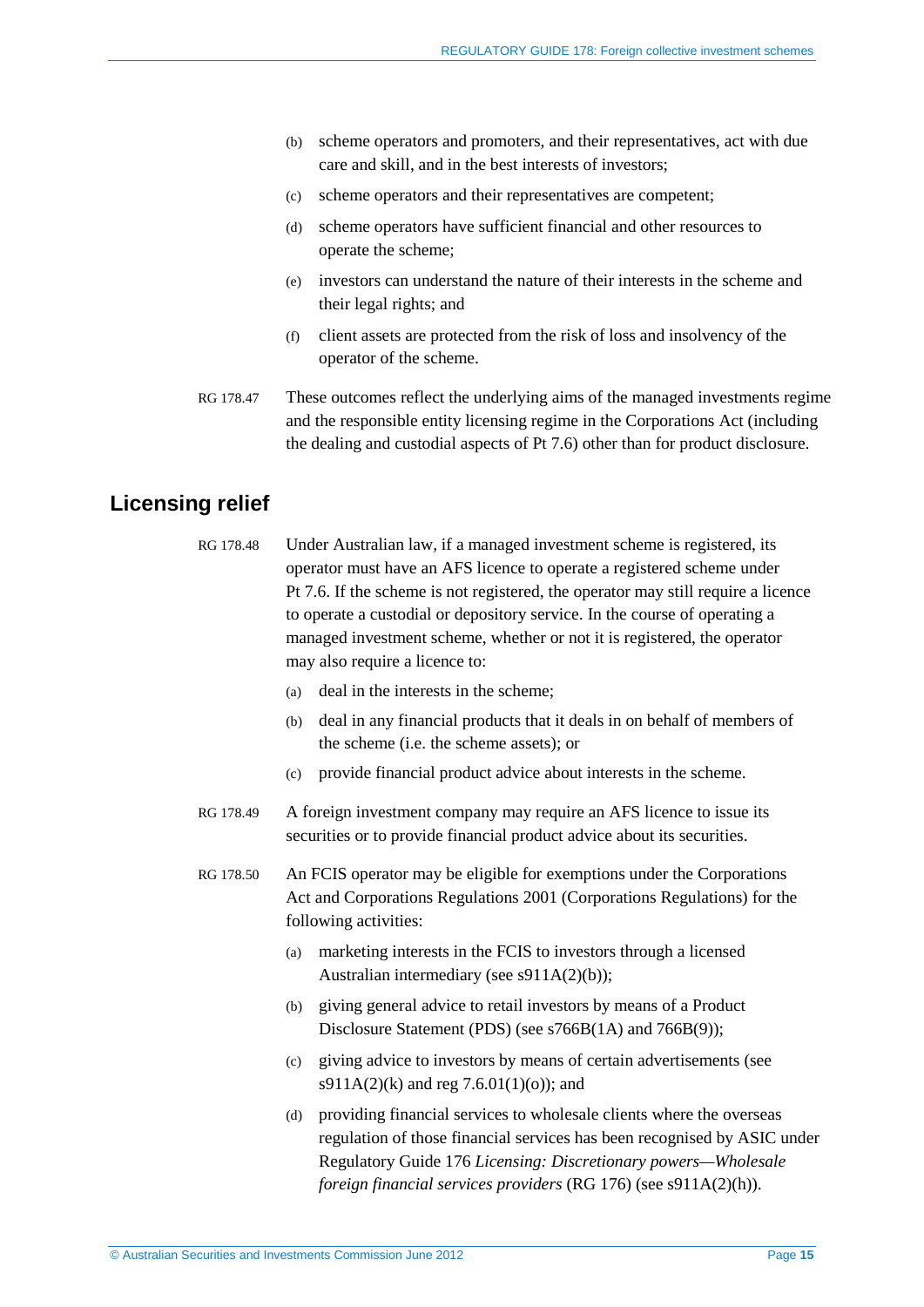#### **When will we give licensing relief?**

- <span id="page-15-0"></span>RG 178.51 If the FCIS operator has relief from the registration requirement in s601ED, we may also use our exemption power in s911A(2)(l) to grant relief to an FCIS operator from the requirement to hold an AFS licence for the following activities:
	- (a) dealing in financial products that are scheme assets on behalf of its investors other than by issuing financial products;
	- (b) dealing in derivatives or foreign exchange contracts for the purpose of managing a financial risk to the FCIS that arises in the course of its operation if dealings in derivatives or foreign exchange contracts with clients in Australia is not a significant part of the FCIS operator's business; and
	- (c) holding scheme assets that are financial products or beneficial interests in financial products (i.e. providing a custodial or depository service).
- RG 178.52 We will use our exemption power in  $\text{S}911A(2)(l)$  to give relief to an FCIS operator from the requirement to hold an AFS licence in order to provide general advice about interests in the FCIS in an offer document that must be supplied, in place of a PDS or a prospectus, under our relief for product disclosure: see RG [178.63–](#page-17-1)RG [178.68.](#page-18-0) We will treat the offer document as if it were an exempt document (e.g. a PDS).
- RG 178.53 For other activities, an FCIS operator must be licensed under the AFS licensing regime, unless an exemption applies: see RG [178.50.](#page-14-2)

#### **Dealing and custodial and depository services**

- RG 178.54 In managing scheme assets that are financial products on behalf of investors in Australia, FCIS operators may be subject to the requirement to hold an AFS licence authorising them to deal in a financial product, or provide a custodial or depository service, even if those assets are not located in Australia: see s911D, 766A(1) and 766C.
- RG 178.55 Before we register a managed investment scheme, we need to be satisfied that the proposed responsible entity of the scheme has the appropriate AFS licence authorisations to operate the scheme. The licensing regime aims to promote appropriate dealings in and custody of scheme assets, including assets that are financial products. When assessing whether the FCIS operator's overseas regulatory regime is sufficiently equivalent for the purposes of registration relief, we will take into account whether the FCIS's overseas regulatory regime for dealing and custody achieves the outcomes we identify in RG [178.46–](#page-13-1)RG [178.47.](#page-14-1) This is because dealing in and custody of scheme assets are integral to the operation of a managed investment scheme.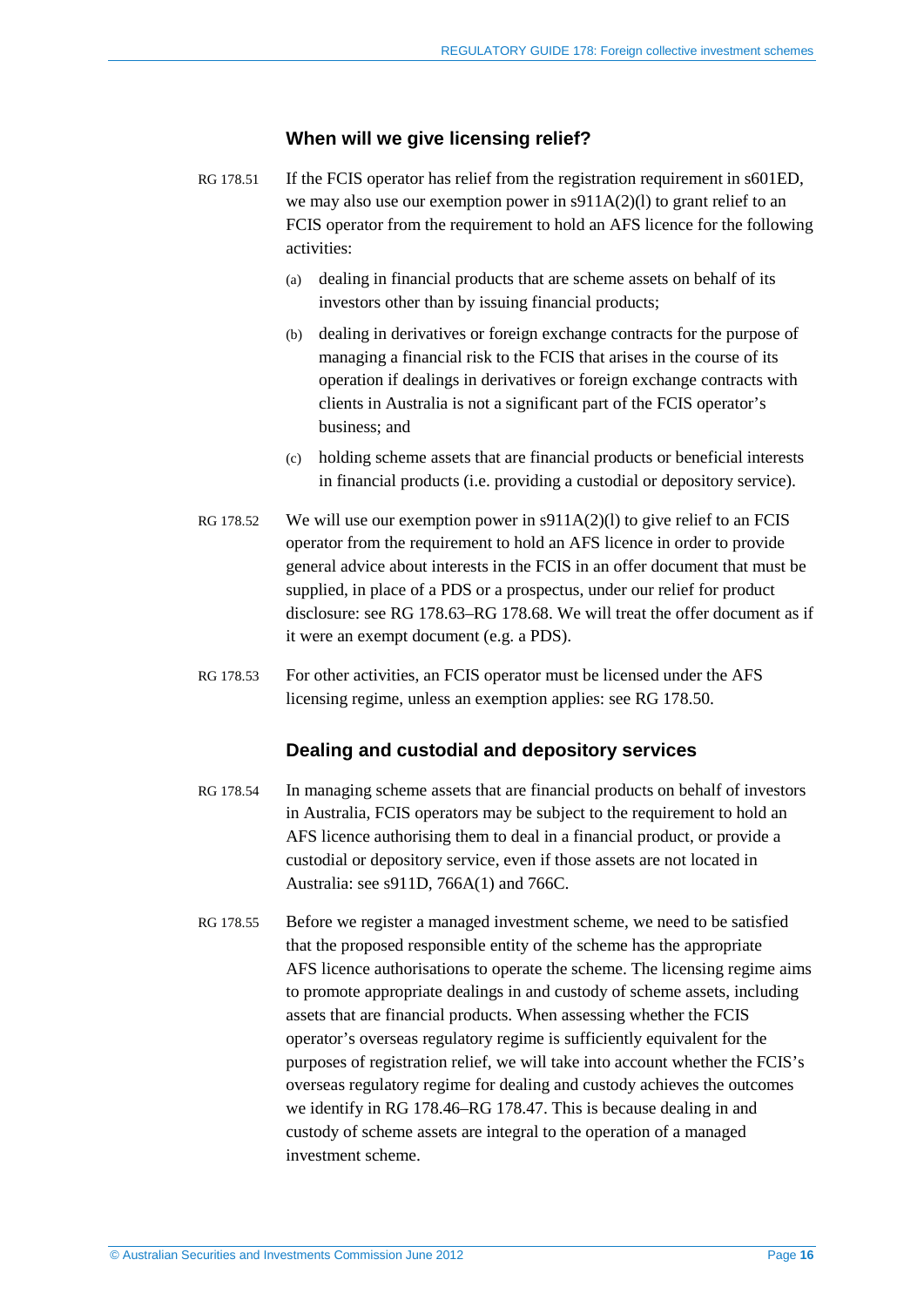- <span id="page-16-2"></span><span id="page-16-1"></span>RG 178.56 If the FCIS operator's overseas regulatory regime is sufficiently equivalent for the purposes of registration relief, we will generally also give the FCIS operator relief from the requirement to hold an AFS licence to:
	- (a) provide a financial service to investors by dealing in financial products; or
	- (b) hold financial products or beneficial interests in financial products on trust for or on behalf of investors.

Note: We will not give the FCIS operator relief from the obligation to hold an AFS licence to issue interests in the FCIS: see RG [178.60\(b\).](#page-16-0)

#### **Issuing derivatives and foreign exchange contracts**

- RG 178.57 Regulation 7.6.01(1)(m) provides that a person does not need an AFS licence for dealings in derivatives or foreign exchange contracts for the purpose of managing risks arising from the ordinary course of a business, where the person does not deal in derivatives or foreign exchange contracts as a significant part of their business. However, this exemption only applies to persons who act on their own behalf. In general, if a person is acting on behalf of another, an AFS licence may be needed to protect the interests of those for whom the person acts.
- RG 178.58 We will give the same exemption from the requirement to hold an AFS licence as applies under reg  $7.6.01(1)(m)$  to the operators of an FCIS who have been given registration relief. However, unlike in reg 7.6.01(l)(m), we will allow the dealing to be entered into on behalf of others. This is because we only give an FCIS operator registration and AFS licensing relief if we are satisfied that the overseas regulatory regime sufficiently protects the FCIS's investors in any event.

#### **General advice in foreign offer documents**

RG 178.59 An FCIS operator may use a substitute offer document regulated under its overseas regulatory regime, rather than a PDS or, for foreign investment companies, a prospectus if it is granted product disclosure relief. If a substitute offer document is given because of relief under this guide, we will treat that document as if it were an exempt document under s766B. As a result, no AFS licence is needed for giving the document if it only contains general advice.

#### **Licensing requirements for other financial services**

- <span id="page-16-0"></span>RG 178.60 If the FCIS operator wishes to provide any financial services not covered by an exemption or by the specific relief described above, the FCIS operator must have an AFS licence to offer its financial services in Australia. Examples of activities that will require a licence include:
	- (a) the provision of financial product advice (other than general advice in an offer document provided in accordance with our relief relating to interests in the FCIS); and
	- (b) the issue of interests in the FCIS by the FCIS operator to investors other than under an intermediary authorisation under s911A(2)(b).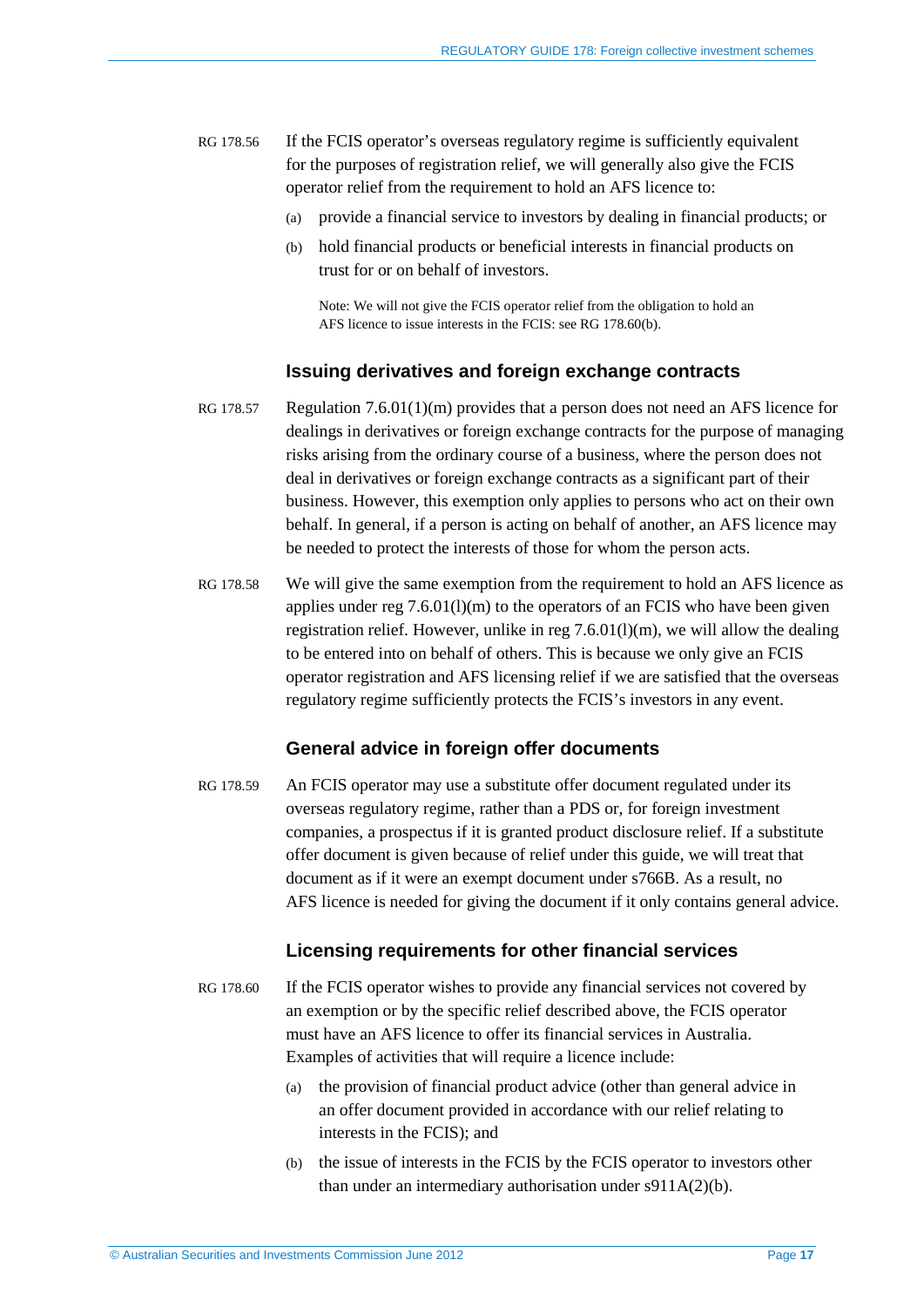- RG 178.61 Although we recognise that FCIS operators will often be subject to another regulatory regime for such financial services, we consider that an AFS licence is required for providing such financial services in Australia.
- RG 178.62 An FCIS operator may be eligible for an exemption for other financial services it provides to wholesale clients, where the FCIS operator is regulated by an overseas regulatory authority that is recognised for that service by ASIC under RG 176.

### <span id="page-17-1"></span><span id="page-17-0"></span>**Product disclosure relief**

RG 178.63 We can give exemptions from, or modify, the operation of Pt 7.9, which governs product disclosure to retail investors, and Ch 6D, which governs disclosure about corporate fundraising: see s1020F and 741. We offer broad relief from Pt 7.9 and Ch 6D if the FCIS operator prepares its offer document for retail investors under a sufficiently equivalent regulatory regime.

#### **When will we give product disclosure relief?**

RG 178.64 We will give product disclosure relief if we are satisfied that the criteria in RG [178.14](#page-6-2) are met. In particular, we will grant product disclosure relief if the regulatory regime governing the FCIS offer document achieves sufficiently equivalent outcomes for Australian retail investors as under Pt 7.9 or Ch 6D: see RG [178.68.](#page-18-0)

> Note: If we consider that the disclosure regulatory regime in an FCIS operator's home jurisdiction is no longer sufficiently equivalent, we will generally revoke the FCIS operator's relief. We will endeavour to notify the FCIS operator before removing the benefit of relief on this basis.

#### **What product disclosure relief will we give?**

- RG 178.65 The product disclosure relief is from Pt 7.9 or Ch 6D and generally includes the PDS and prospectus requirements, and the requirement for ongoing product disclosure. However, to ensure that investors have practical access to the same legal rights and remedies as for an Australian managed investment scheme, we will not give relief from certain legislative provisions in Pt 7.9, and will apply them as if the relevant offer document were a PDS. These provisions of the Corporations Act are:
	- (a) s1018A (advertising); and
	- (b) s1020E (ASIC's power to issue a stop order).

Note: Where we give relief from Ch 6D for a foreign investment company, we will include conditions to this effect.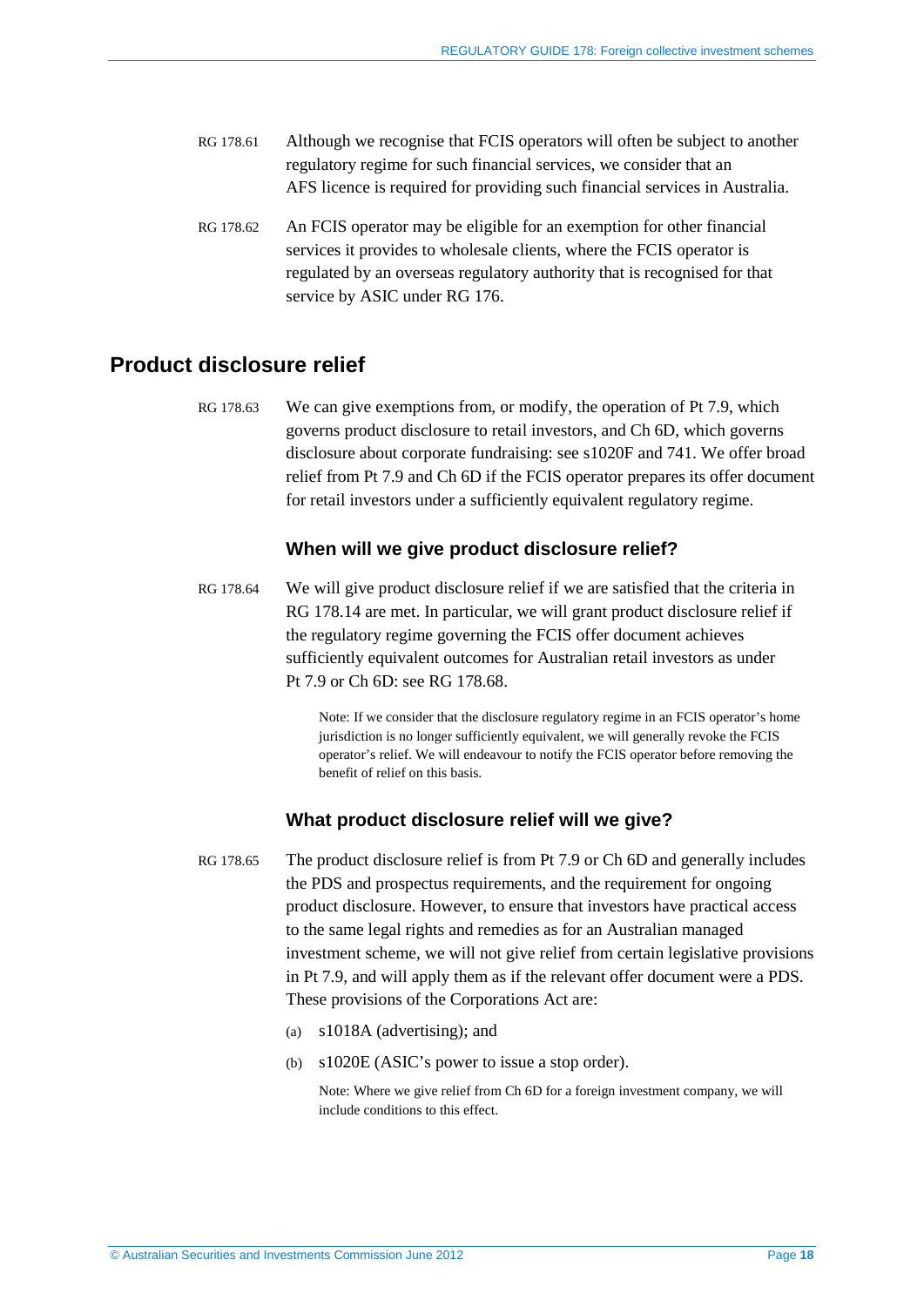- RG 178.66 We consider that the restrictions on advertising in s1018A will not affect advertising of FCIS products outside Australia, if the advertising does not target persons in Australia. We consider that an offer document or advertisement is targeting persons in Australia if it:
	- (a) is published, distributed or made available in ways or locations that are calculated to draw it to the attention of persons in Australia;
	- (b) contains material that is specifically relevant to persons in Australia; or
	- (c) relates to an offer made in Australia by any other means, unless it relates to an advertisement in a foreign publication that has incidental circulation in Australia.

Note: See Regulatory Guide 141 *Offers of securities on the internet* (RG 141) for guidance on our approach to internet offers of financial products generally.

RG 178.67 The provisions of our stop order power are preserved so that we can enforce Australian laws. However, the provisions in Pt 6D.3 and Div 7 of Pt 7.9 (dealing with matters such as civil remedies and criminal penalties) will not apply. This is because, if we give relief, it implies that the FCIS operator's overseas regulatory regime should provide an equivalent means of enforcement.

#### **Regulatory outcomes for product disclosure relief**

- <span id="page-18-0"></span>RG 178.68 In assessing the FCIS operator's overseas regulatory regime for the purpose of giving relief from Pt 7.9 or Ch 6D, we consider that the overseas regulatory regime must:
	- (a) promote confident and informed decision making by investors about the suitability of a financial product for them; and
	- (b) ensure that investors are given all the information they reasonably require to make a decision about whether to buy, sell or hold the relevant financial product.

Note: See Principle 10 of RG 54 for further details.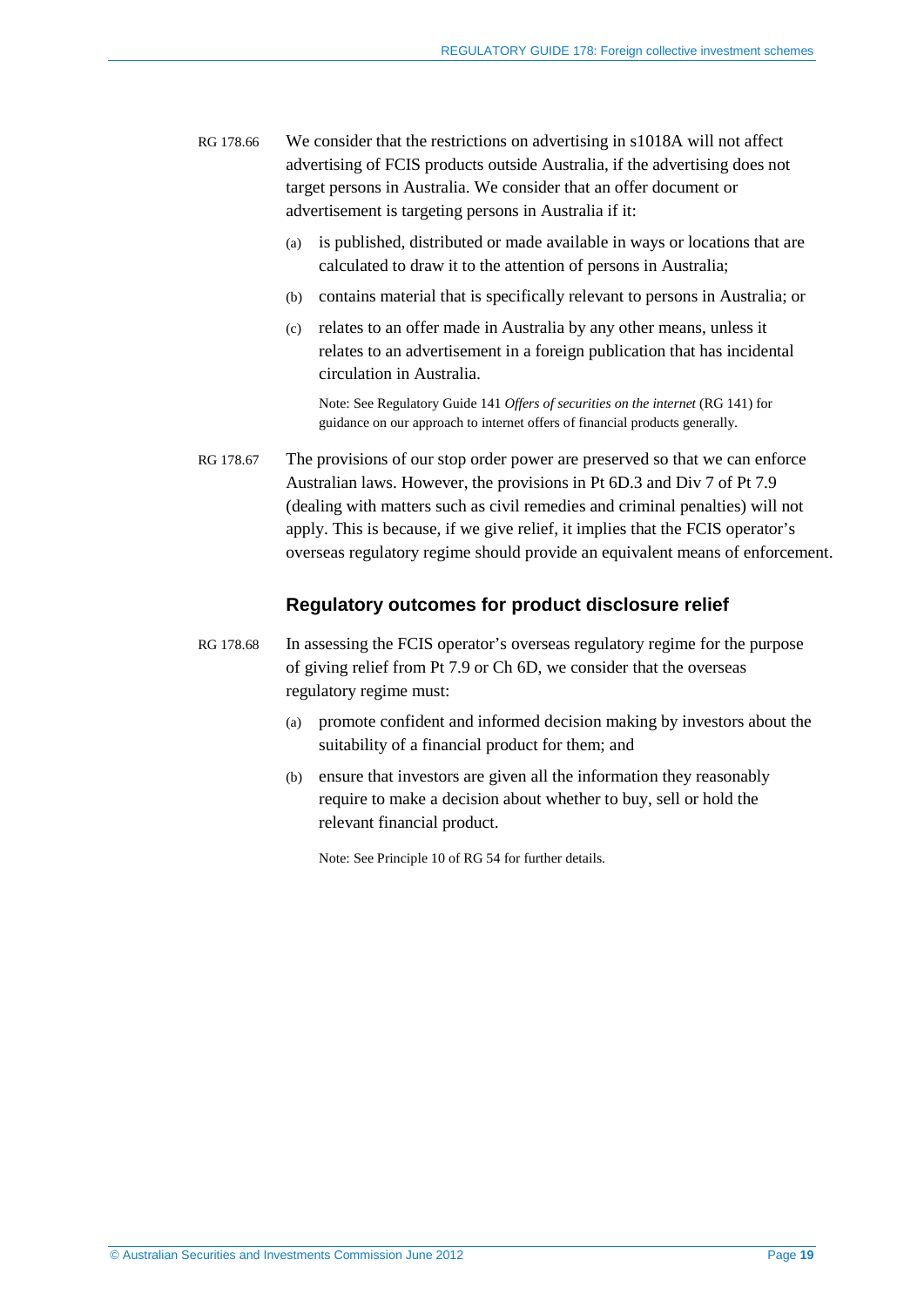## <span id="page-19-0"></span>**D How to apply for relief**

#### **Key points**

There is no prescribed application form for applying for relief – however, we require certain information to be provided as minimum in assessing an application for relief.

The information required for us to assess an application is outlined in Appendix 2. Occasionally, we may need to ask for additional information.

To properly assess an application for relief, we need to understand how managed investments are regulated in the relevant overseas regulatory regime.

If an FCIS operator is already covered by an existing class order, it must notify ASIC that it is relying on that relief.

### <span id="page-19-1"></span>**What you need to do**

RG 178.69 The process for relief varies depending on the type of FCIS operator seeking relief. The different processes are set out i[n Table 2.](#page-19-2)

| <b>Category</b>                                                                                                                         | How to apply for relief                                                                                                                                                                                                                                                                                                                 |
|-----------------------------------------------------------------------------------------------------------------------------------------|-----------------------------------------------------------------------------------------------------------------------------------------------------------------------------------------------------------------------------------------------------------------------------------------------------------------------------------------|
| Where a class order applies:<br>FCIS operators from<br>jurisdictions listed in class<br>orders previously issued under<br><b>RG 178</b> | Certain overseas regulatory regimes have been assessed as meeting the<br>criteria in RG 178.14. These regimes are identified in the following class<br>orders: [CO 04/526] Foreign collective investment schemes, [CO 07/753]<br>Singaporean collective investment schemes, and [CO 08/506] Hong Kong<br>collective investment schemes. |
|                                                                                                                                         | FCIS operators regulated by those overseas regulatory regimes and who<br>are seeking to rely on class order relief must comply with the requirements<br>in RG 178.73 and Section E of this guide.                                                                                                                                       |
|                                                                                                                                         | They should also refer to the types of relief available under the relevant<br>class order, as a separate application for relief may be needed if the class<br>order does not cover all the exemptions sought. For example, [CO 04/526]<br>does not cover product disclosure relief.                                                     |
|                                                                                                                                         | FCIS operators from New Zealand should refer to Ch 8 and RG 190 for<br>details of the Trans-Tasman mutual recognition scheme.                                                                                                                                                                                                           |
|                                                                                                                                         | We will review the class order if there have been significant changes since<br>our assessment that render a regime no longer sufficiently equivalent.                                                                                                                                                                                   |
| FCIS operators from<br>jurisdictions not previously<br>assessed under RG 178 and<br>where no class order applies                        | The applicant will have to make an application that complies with<br>RG 178.75-RG 178.76.                                                                                                                                                                                                                                               |

#### <span id="page-19-2"></span>**Table 2: How to apply for relief**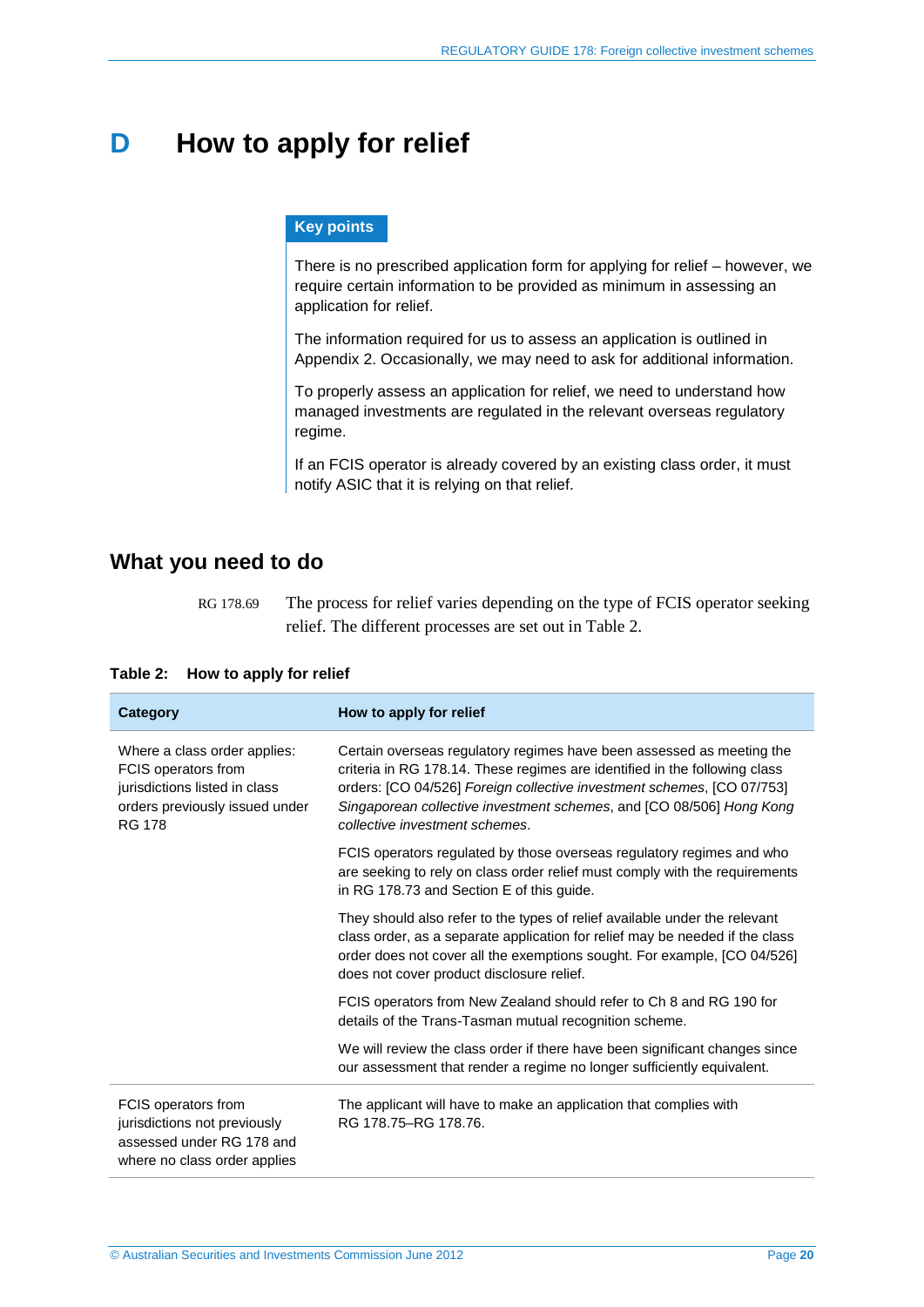#### RG 178.70 To apply for relief, lodge the application in writing by email to [Applications@asic.gov.au.](mailto:Applications@asic.gov.au) Make sure your application:

- (a) includes *all* the information in RG [178.75–](#page-21-0)RG 178.76;
- (b) complies with Regulatory Guide 51 *Applications for relief* (RG 51); and
- (c) includes the prescribed fee (see Information Sheet 30 *Fees for lodging documents* (INFO 30) on our website at [www.asic.gov.au\)](http://www.asic.gov.au/).

You can also contact ASIC on 1300 300 630 (or +61 3 5177 3988 if dialling from overseas) for further information and assistance if needed.

- RG 178.71 If you want to take advantage of existing class order relief, you must notify us:
	- (a) as soon as practicable; and
	- (b) in writing, addressed t[o Applications@asic.gov.au.](mailto:Applications@asic.gov.au)

Note: The usual application fees do not apply.

RG 178.72 By relying on existing class order relief, you are agreeing to comply with all of the conditions attached to that class order.

## <span id="page-20-1"></span><span id="page-20-0"></span>**What information will we require?**

#### **Where a class order applies**

- RG 178.73 To rely on a class order that provides relief from registration, licensing or product disclosure, an FCIS operator must give ASIC certain documents, including:
	- (a) evidence of the FCIS operator's authorisation (e.g. written confirmation from the overseas regulatory authority that the scheme is authorised to operate in that jurisdiction);

Note: We may be willing to rely on a publicly available register maintained by the overseas regulatory authority in lieu of written confirmation.

- (b) a deed of the FCIS operator, for the benefit of, and enforceable by, ASIC, the other persons referred to in s659B(1), and any investor in the FCIS who is resident in Australia, that provides that:
	- (i) the deed is irrevocable, except with the prior written consent of ASIC (only to be given in exceptional circumstances);
	- (ii) the FCIS operator submits to the non-exclusive jurisdiction of the Australian courts in legal proceedings conducted by ASIC (including under s50 of the *Australian Securities and Investments Commission Act 2001*) or any investor in the FCIS who is resident in Australia and, in relation to proceedings relating to a financial services law, by any person referred to in s659B(1);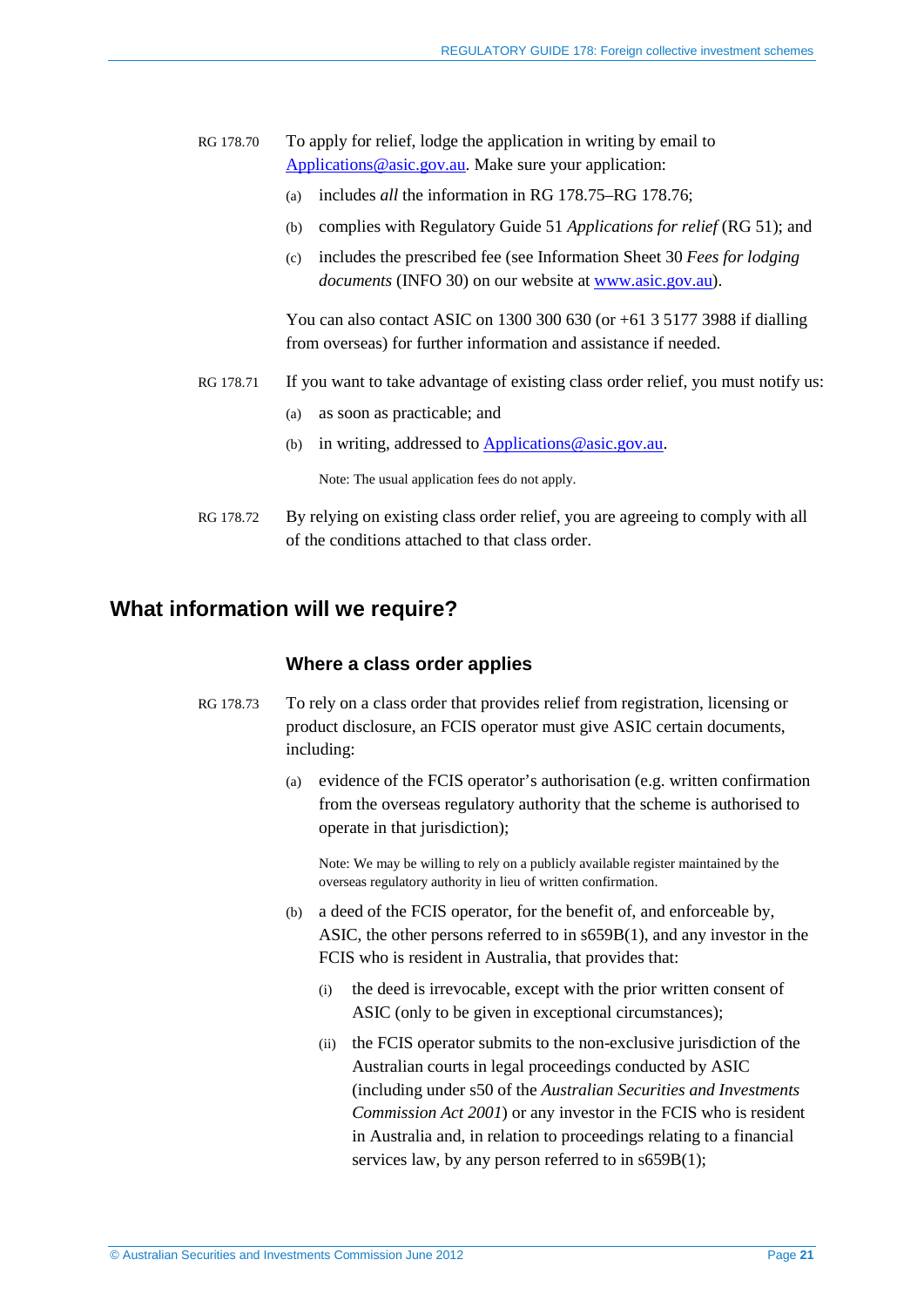- (iii) the FCIS operator agrees to comply with any order of an Australian court on any matter concerning the provision of the financial services; and
- (iv) the FCIS operator agrees that, on written request of either its overseas regulatory authority or ASIC, it will give written consent and take all other practicable steps to enable its overseas regulatory authority to disclose to ASIC, and ASIC to disclose to the overseas regulatory authority, any information or document that they have concerning the FCIS operator;
- (c) written consents to the disclosure by the FCIS operator's overseas regulatory authority to ASIC, and ASIC to the overseas regulatory authority, of any information or document they have concerning the FCIS operator (the consents must be in such form (if any) as ASIC specifies in writing);
- (d) the most recent financial statements of any FCIS proposed to be operated in Australia, any audit report, and any subsequent public disclosures by that FCIS about its financial position or compliance with the overseas regulatory regime or disclosure regulatory regime;
- (e) a copy of the most recent offer document relating to the FCIS;
- (f) a copy of the constitution or other governing rules of the FCIS;
- (g) a description of how the FCIS operator will plan for, monitor and assess its compliance with the conditions of any relief and any Australian laws to which it will be subject;
- (h) a description of the FCIS operator's intended financial services activities in Australia; and
- (i) information about the interests in the FCIS that the FCIS operator intends to issue in Australia and how it plans to seek members in Australia.
- RG 178.74 We may exclude the relief from applying to an FCIS operator if we consider that the objectives of this policy are not satisfied at any time, whether on the basis of the information provided under RG [178.73,](#page-20-1) because information that we request is not provided, or otherwise. The relief will automatically lapse if there is a material non-compliance with any condition and the operator is or should be aware of the non-compliance, unless we notify the operator that the relief continues (on conditions or otherwise).

#### **Where no class order applies**

<span id="page-21-0"></span>RG 178.75 To apply for individual registration, licensing or product disclosure relief, a person seeking relief should check whether there are any effective cooperation arrangements between ASIC and their overseas regulatory authority. In general, if such an arrangement exists, the applicant should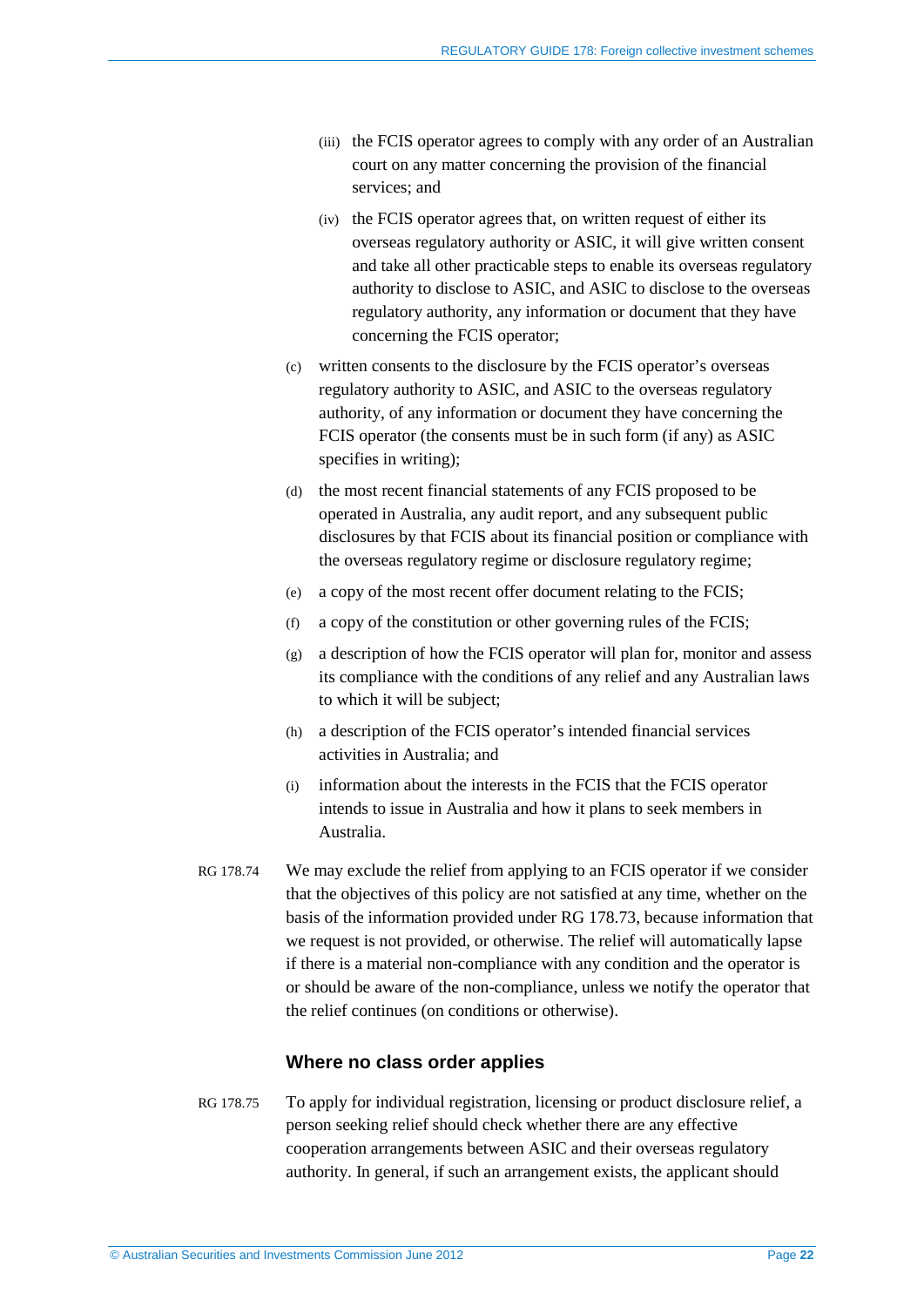provide documentation demonstrating that, because of regulation in their home jurisdiction, they are entitled to the relief under this guide: se[e Table 5](#page-34-1) in Appendix 2. Where product disclosure relief is sought, applicants should also address the matters in [Table 6](#page-38-0) in Appendix 2.

RG 178.76 At the time of application, the applicant should also provide ASIC with all the information that would be required if a class order had been made relating to the FCIS operator's overseas regulatory regime: see RG [178.73.](#page-20-1)

> Note: See Information Sheet 93 *Practical guidance for operators of foreign collective investment schemes seeking to offer in Australia* (INFO 93) for additional guidance.

#### **Notifying your overseas regulatory authority**

- RG 178.77 We will ask the applicant for consent to allow us to notify their overseas regulatory authority of any information we have, including the fact of their application or reliance on a class order. In notifying the FCIS operator's relevant overseas regulatory authority, we may for example:
	- (a) inform them about the content of the application; and
	- (b) ask them questions about the applicant.

## <span id="page-22-0"></span>**Additional information**

RG 178.78 All information and documents provided in an application or under a class order must be in English. If they are not in English, a certified translation must be provided if required by ASIC. We may ask for an independent expert's verification of information provided about the overseas regulatory regime, to be provided at the applicant's cost.

#### **Verification**

- RG 178.79 We will require an officer of the applicant, with the capacity to bind the applicant to:
	- (a) declare that they have taken reasonable steps to ensure that, to the best of their knowledge, the information supplied in and with the application is complete and accurate; and
	- (b) acknowledge that we may take action to verify that the statements and certifications made in the application are not false or misleading.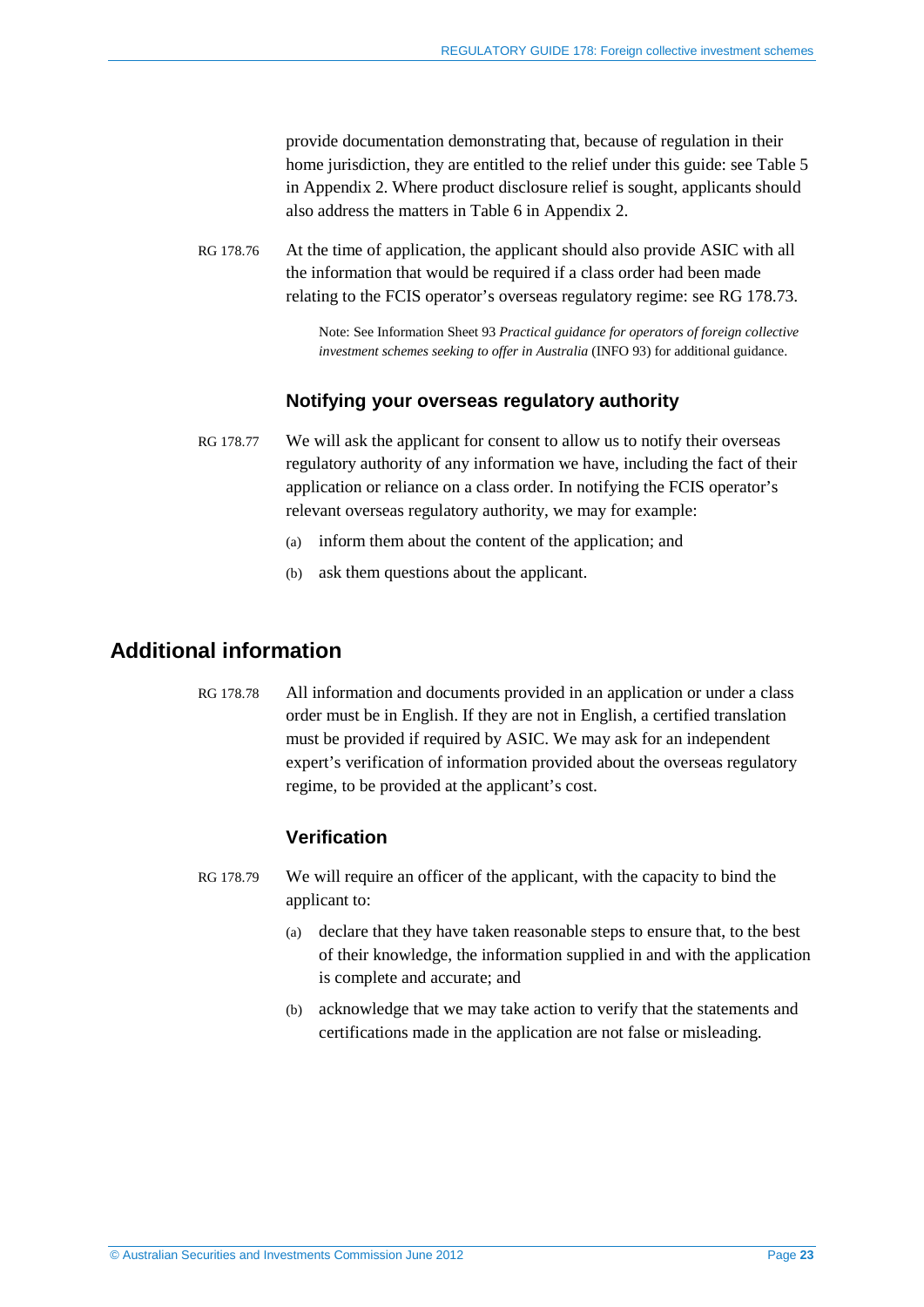## <span id="page-23-0"></span>**Processing your application**

- RG 178.80 The time it will take us to decide whether to grant relief will depend on the complexity of the application and the difficulty of assessing the equivalence of the overseas regulatory regime to the Australian regime.
- RG 178.81 For an application for relief by an FCIS operator or an industry association, we will aim to process applications within 16 weeks of receiving all the information and documents required.
- RG 178.82 It may take us longer to deal with an application if:
	- (a) the application is particularly complex;
	- (b) we negotiate cooperation arrangements with the relevant overseas regulatory authority;
	- (c) we experience delays in obtaining the information we require from the applicant, the overseas regulatory authority or the independent overseas expert; or
	- (d) we are waiting for a response to a request for further information.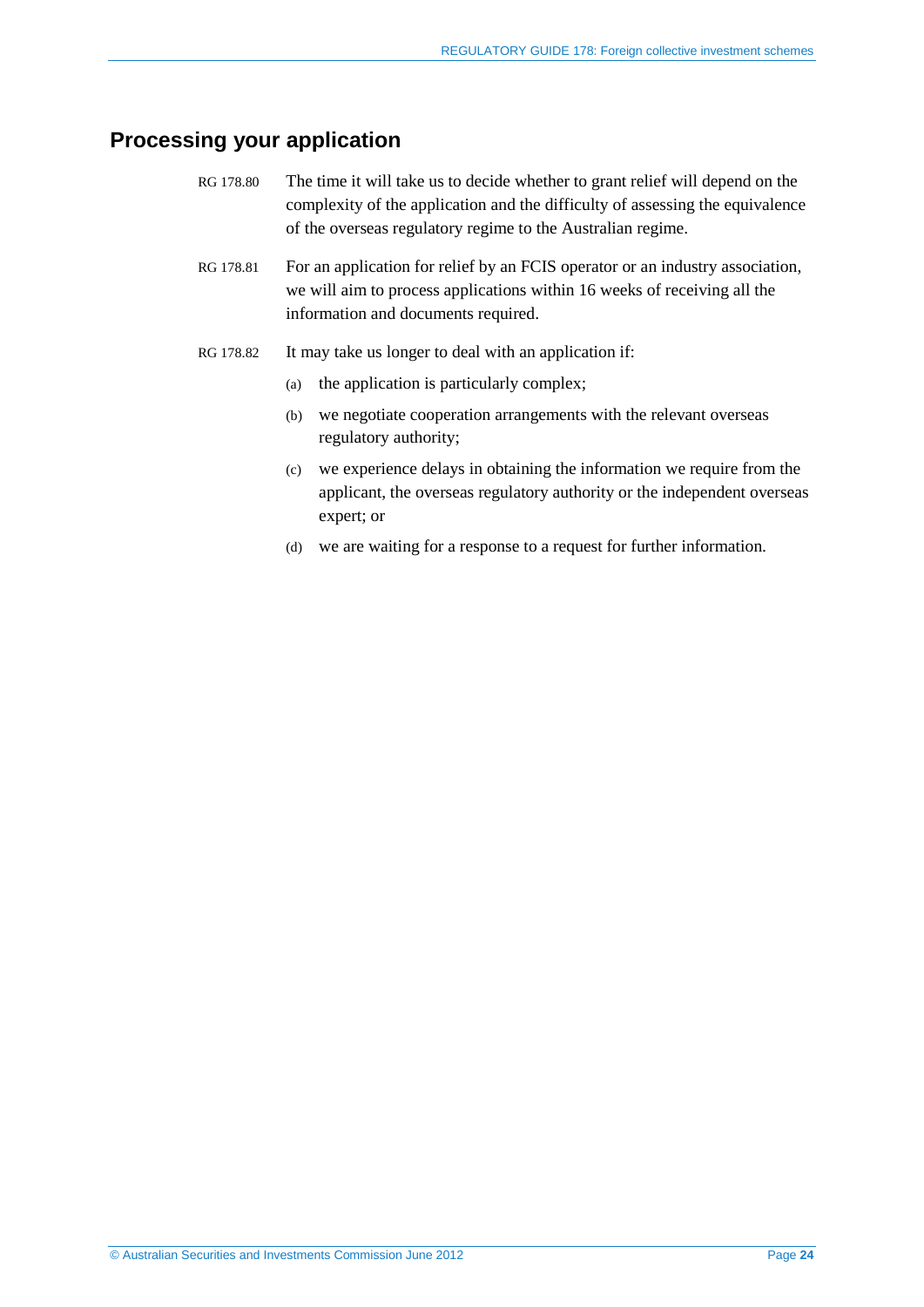## <span id="page-24-3"></span><span id="page-24-0"></span>**E Complying with the conditions of relief**

#### **Key points**

Standard conditions of relief apply to registration, licensing and product disclosure relief for FCIS operators operating in Australia. These conditions fall into two categories: standard regulatory conditions and standard investor protection conditions.

We may also impose further conditions on product disclosure relief and/or tailored conditions of relief in particular circumstances.

### <span id="page-24-2"></span><span id="page-24-1"></span>**Standard regulatory conditions**

RG 178.83 We will apply the following regulatory conditions to any relief granted:

(a) relief will continue only while the relevant conduct of the FCIS operator is authorised under its overseas regulatory regime;

Note: For our interpretation of 'authorised', see RG [178.84–](#page-25-0)RG [178.85.](#page-25-1)

- (b) the FCIS operator must notify us as soon as practicable and in any event within 15 business days from the date it knew or should reasonably have known of the following notifiable matters:
	- (i) any significant change to the authorisation granted by the relevant overseas regulatory authority relating to the operation of the FCIS, including any exemptions or other relief granted to the FCIS operator; and
	- (ii) the details of each significant investigation, disciplinary or enforcement action against the FCIS operator in an overseas jurisdiction;

Note: For a discussion of what we mean by 'significant' investigation, enforcement or disciplinary action, see RG [178.86–](#page-25-2)RG [178.87.](#page-25-3)

(c) the FCIS operator must register as a foreign company under Div 2 of Pt 5B.2 (and appoint a local agent under s601CF);

Note: If the FCIS operator is not registrable as a foreign company under Div 2 of Pt 5B.2, we will need to impose tailored conditions to ensure that Australian investors are adequately protected.

- (d) the FCIS operator must submit to the non-exclusive jurisdiction of the Australian courts in regard to any matter concerning the FCIS;
- (e) the FCIS operator must comply with any direction of an Australian court;
- (f) the FCIS operator must give written consent and take all other practicable steps to enable its overseas regulatory authority to disclose to ASIC, and ASIC to disclose to its overseas regulatory authority, any information or document they have that relates to the FCIS operator; and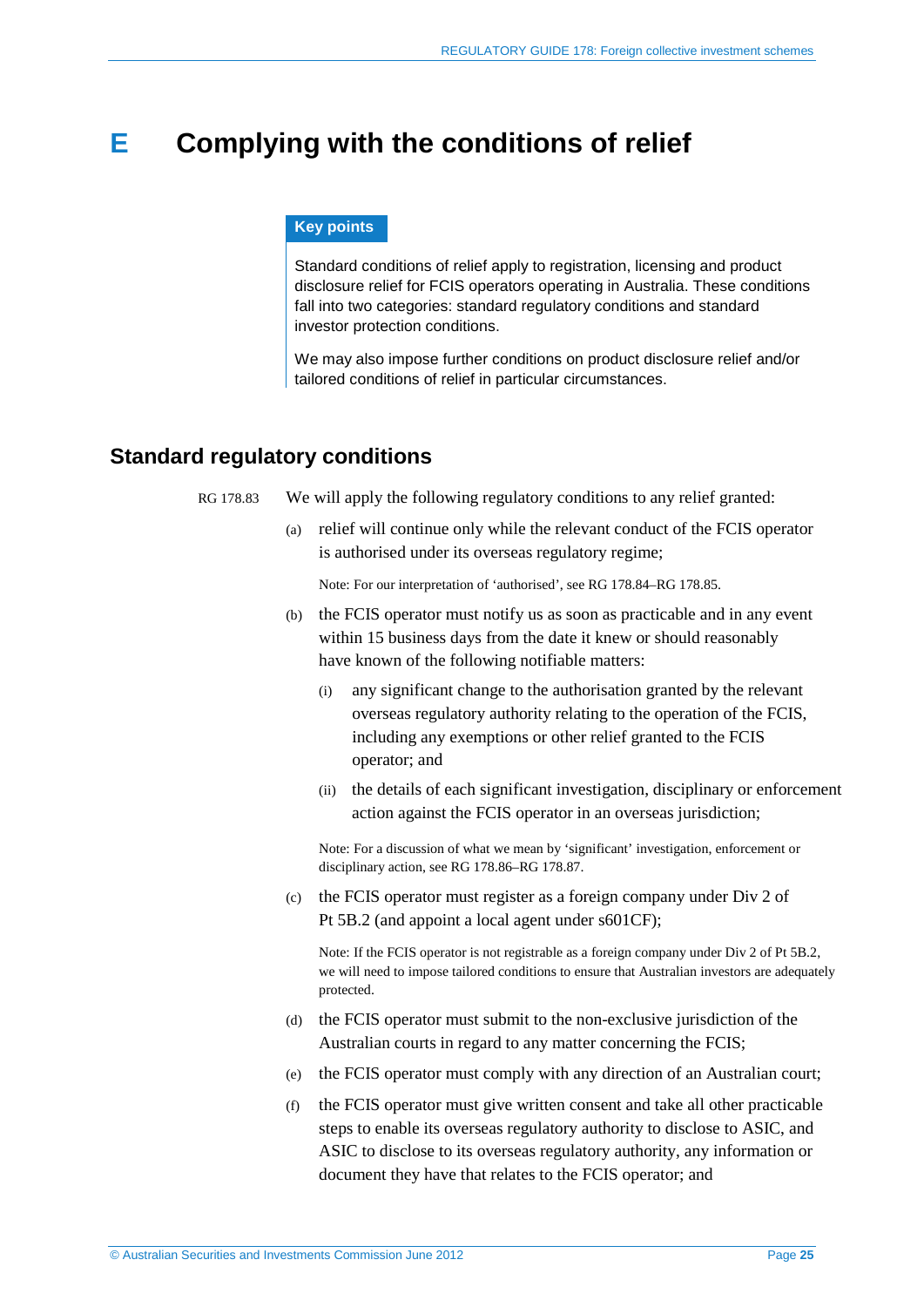(g) the FCIS operator must promptly give ASIC each annual financial statement of each FCIS operated under the exemption when the financial statement is published, together with any associated audit and other reports.

#### **What do we mean by 'authorised'?**

- <span id="page-25-0"></span>RG 178.84 We consider an FCIS operator to be authorised to operate an FCIS if it:
	- (a) may lawfully operate the FCIS in its home jurisdiction because of any licence, approval, authorisation or registration by its overseas regulatory authority; and

Note: The FCIS operator must be positively authorised to operate an FCIS and not be merely permitted to operate an FCIS because it is exempt under its overseas regulatory regime from requiring an AFS licence or other regulatory permission to operate the FCIS.

- (b) is subject to continuing regulatory oversight of how it operates the FCIS by its overseas regulatory authority.
- <span id="page-25-1"></span>RG 178.85 If an FCIS's authorisation to operate as a collective investment scheme in the home jurisdiction is lost or removed, relief will no longer apply.

#### **What do we mean by 'significant' investigation, enforcement or disciplinary action?**

- <span id="page-25-2"></span>RG 178.86 A condition of our relief is the requirement to notify us of any significant investigation, enforcement or disciplinary actions against the FCIS operator in any overseas jurisdiction that are relevant to the financial services the FCIS operator provides.
- <span id="page-25-3"></span>RG 178.87 In determining whether an investigation, enforcement or disciplinary action is significant, FCIS operators should consider whether the investigation, enforcement or disciplinary action is serious enough that it may affect our assessment that the FCIS operator should continue to rely on relief from regulatory requirements under this guide. An investigation, enforcement or disciplinary action may be serious even if it relates to relatively minor breaches of the overseas regulatory regime, as those breaches may indicate inadequate compliance arrangements due to their number or frequency. Those unsure of whether an investigation, enforcement or disciplinary action is significant are encouraged to notify us of it.

Note: An investigation, enforcement or disciplinary action in an overseas jurisdiction does not have to be completed before it must be notified to us. It becomes notifiable when the FCIS operator knows, or should reasonably have known, of its existence.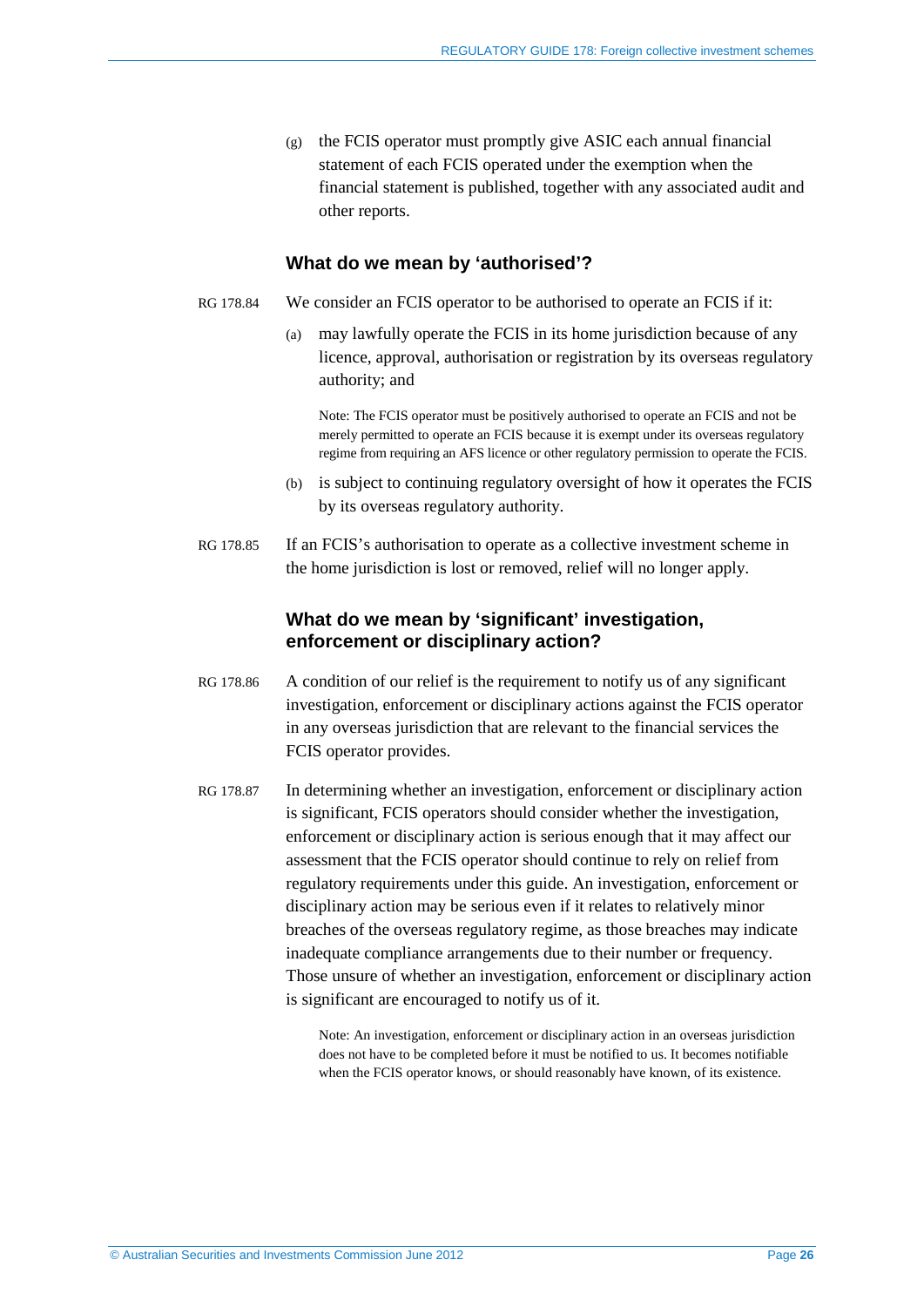#### **What if the overseas regulatory regime ceases to be sufficiently equivalent?**

RG 178.88 If we no longer consider that an FCIS operator's overseas regulatory regime is sufficiently equivalent to the Australian regime, we will generally revoke the FCIS operator's relief. We will endeavour to notify the FCIS operator before removing the benefit of relief on this basis.

> Note: We do not anticipate that significant changes relevant to managed investment schemes that FCIS operators offer or intend to offer in Australia are likely to occur frequently.

#### RG 178.89 The types of changes that may result in an overseas regulatory regime ceasing to be sufficiently equivalent include changes to:

- (a) the regulatory structure in the overseas regulatory regime;
- (b) the supervisory arrangements for FCIS operators operating under the overseas regulatory authority;
- (c) the obligations or requirements imposed on FCIS operators in the overseas regulatory regime, particularly obligations or requirements relating to:
	- (i) honesty and fairness;
	- (ii) competence;
	- (iii) financial resources; and
	- (iv) risk assessment; and
- (d) the overseas regulatory authority's supervision or legislative responsibility for activities of the FCIS operator in Australia.

Note: This is not an exhaustive list. Relevant considerations will always depend on the applicable facts and circumstances.

#### **Assistance to ASIC**

RG 178.90 Another condition of relief is that the FCIS operator must comply with a written notice from ASIC directing it to lodge with ASIC a written statement containing specified information about any financial services provided by the FCIS operator.

#### <span id="page-26-0"></span>**Standard investor protection conditions**

- RG 178.91 We will impose the following investor protection conditions on relief:
	- (a) the FCIS operator must maintain in Australia, at a place disclosed to investors resident in Australia, a register of investors resident in Australia and their contact details;
	- (b) the FCIS operator must not:
		- (i) principally target investors resident in Australia in offering interests in its managed investment scheme, or, for a foreign investment company, its securities; or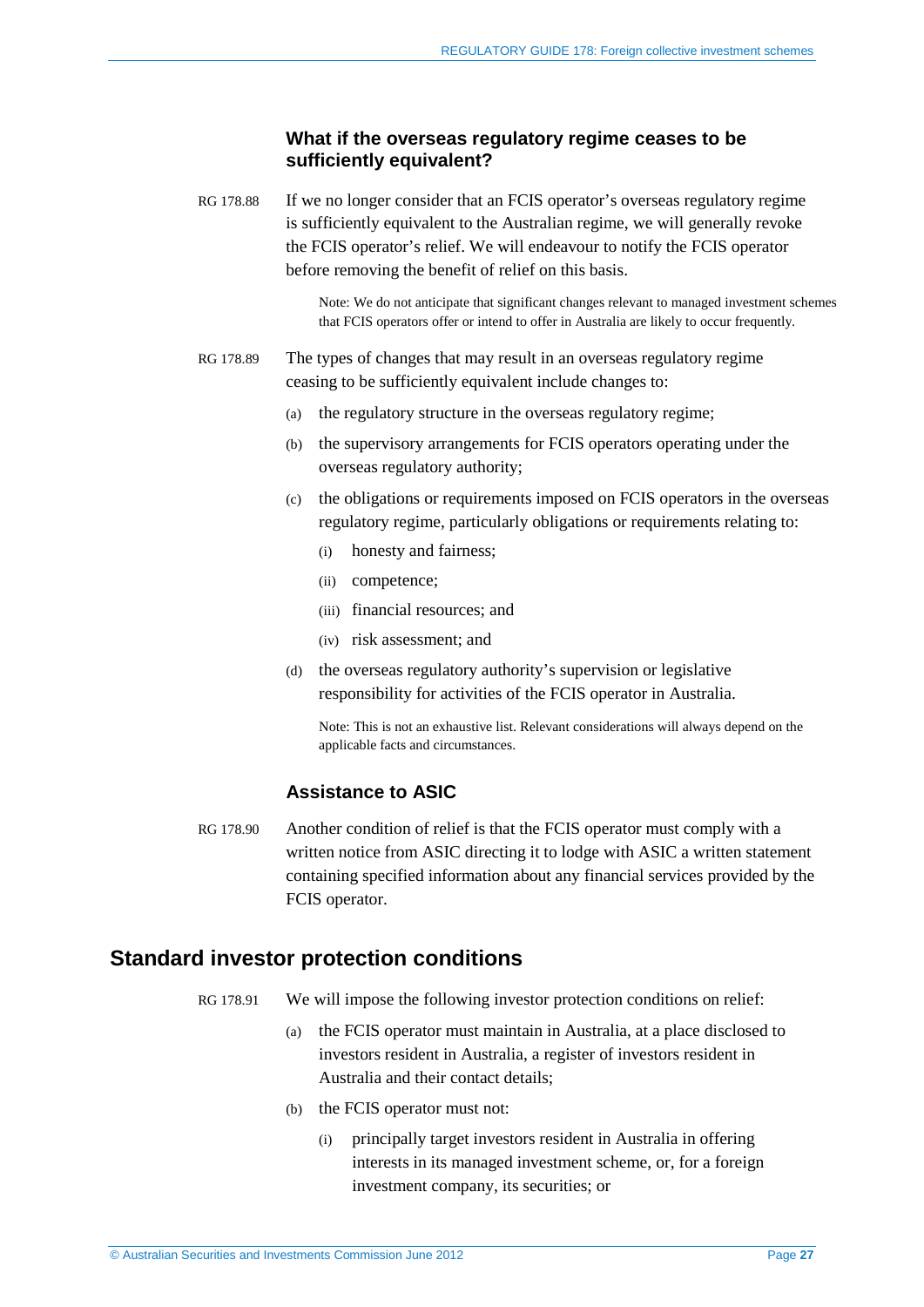(ii) source more than 30% of the value of investments in the scheme or company from investors resident in Australia;

Note: See RG [178.92–](#page-27-0)RG [178.93](#page-28-3) for further details.

(c) the FCIS operator must have adequate internal complaints resolution procedures and be a member of either an Australian EDR scheme or an acceptable foreign EDR scheme;

Note: An acceptable foreign EDR scheme is an EDR scheme that meets the criteria in RG [178.94.](#page-28-1) If the FCIS operator is a member of an acceptable foreign EDR scheme, we will give relief from s1017G.

- <span id="page-27-1"></span>(d) the FCIS operator must show prominently in any disclosure document or PDS given to any Australian *retail* investors:
	- (i) that the FCIS and its operator are regulated by the laws of a foreign jurisdiction, and that those laws differ from Australian laws;
	- (ii) that the rights and remedies available to Australian investors who acquire interests in the FCIS may differ from those of Australian investors acquiring interests in Australian managed investment schemes;
	- (iii) a brief description of the rights and remedies available to Australian investors under the overseas regulatory regime and how these rights and remedies can be accessed;
	- (iv) the nature of any special risks associated with cross-border investing, such as risks arising from foreign taxation requirements, foreign currency or time differences; and
	- (v) the nature and consequences of significant differences in the regulatory regime;

Note: If an FCIS operator obtains specific relief from the product disclosure requirements, additional disclosures are required under the specific conditions for that relief: see RG [178.95\(d\).](#page-29-4)

- (e) the FCIS operator must provide written disclosure containing prominent statements to the effect of paragraph (d)(i) to all *wholesale* investors in the scheme resident in Australia before they become a member; and
- (f) the FCIS operator must make available on request, to investors resident in Australia, any publicly available information about the FCIS that has been produced by, or on behalf of, the FCIS operator that relates to the FCIS, which is not otherwise available in Australia—the information must be provided in English and at no greater charge than applies in the home jurisdiction.

#### **Targeting Australian investors**

<span id="page-27-0"></span>RG 178.92 Our relief is restricted to FCISs that are not principally targeted at investors resident in Australia. This is because it would be unreasonably burdensome for these schemes to operate in accordance with the Australian regulatory regime.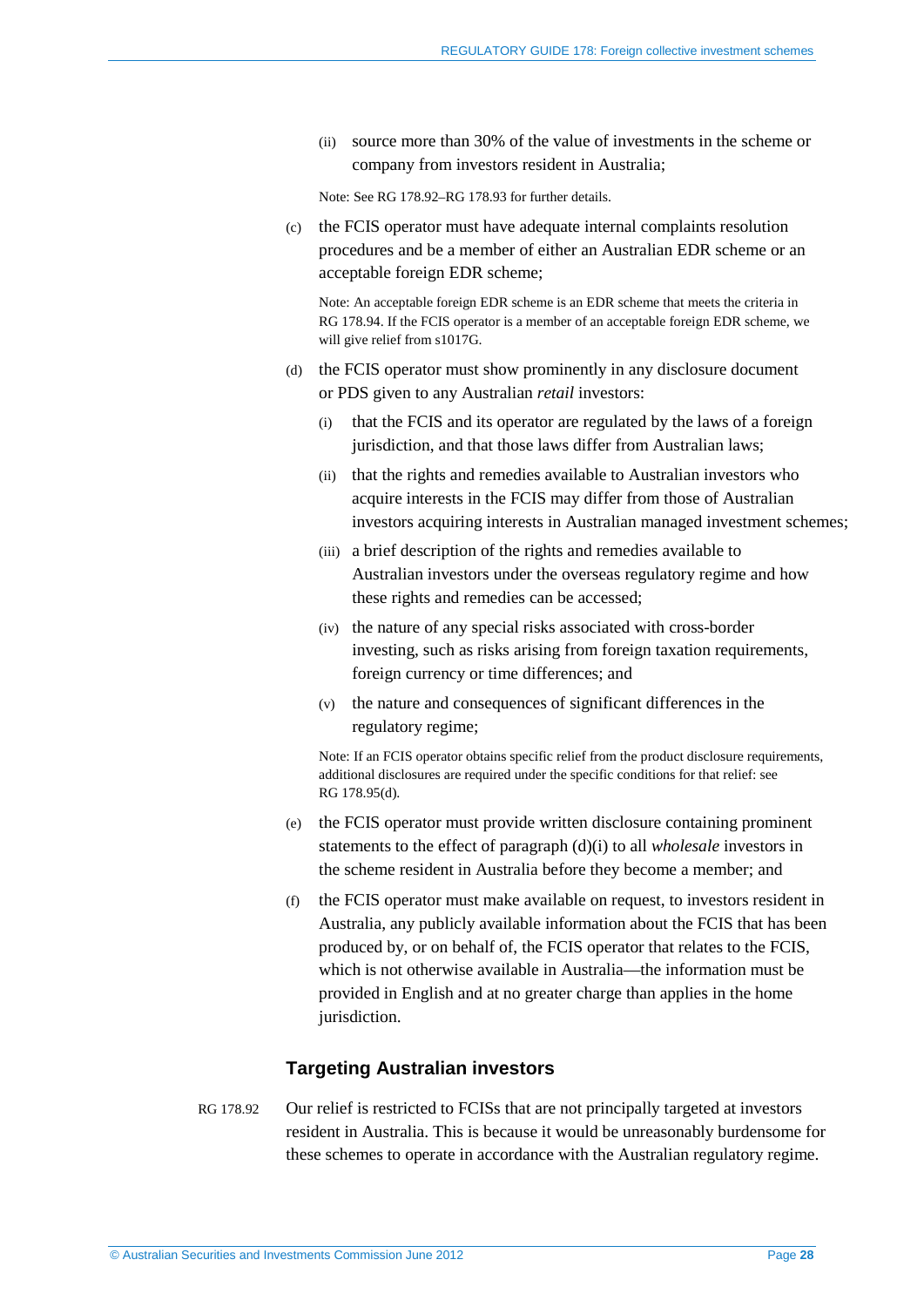<span id="page-28-4"></span><span id="page-28-3"></span>RG 178.93 We recognise that an operator may occasionally create a class of interests in a scheme to be marketed to investors in Australia. This will not necessarily mean that the FCIS operator's schemes are principally targeting Australian investors.

#### **Internal and external dispute resolution**

- <span id="page-28-5"></span><span id="page-28-1"></span>RG 178.94 In order to protect Australian retail investors, we require FCIS operators to have adequate IDR and EDR systems to serve the needs of Australian retail investors. FCIS operators can satisfy the EDR requirement in either of the following two ways. They can either:
	- (a) join an ASIC-approved Australian EDR scheme; or
	- (b) be a member of an acceptable foreign EDR scheme that, from the point of view of Australian investors, offers equivalent access and redress to an ASIC-approved Australian EDR scheme (equivalent foreign EDR scheme). In particular, we consider that an equivalent foreign EDR scheme must:
		- (i) be easily accessible to investors from Australia (e.g. offers internet access or call centre availability during Australian business hours);
		- (ii) be able to communicate with investors in English;
		- (iii) be no more costly to access than an ASIC-approved Australian EDR scheme; and
		- (iv) have jurisdiction (e.g. in terms of eligible complaints and monetary claims limits) and powers that are comparable with the appropriate ASIC-approved Australian EDR scheme (see Regulatory Guide 165 *Licensing: Internal and external dispute resolution* (RG 165)).

Note: If the FCIS operator joins an Australian EDR scheme, we will not give relief from s1017G (internal and external dispute resolution), and will apply that section as if the relevant offer document were a PDS. If the FCIS operator is a member of an acceptable foreign EDR scheme, we will give relief from s1017G.

#### <span id="page-28-2"></span><span id="page-28-0"></span>**Further conditions for product disclosure relief**

- RG 178.95 Relief from Pt 7.9 (financial product disclosure and other provisions relating to the issue, sale and purchase of financial products) and Ch 6D (fundraising) of the Corporations Act will be subject to the standard conditions in RG [178.83–](#page-24-2) RG [178.94,](#page-28-1) and to the following further conditions:
	- (a) the FCIS operator must give an offer document in circumstances where it would have an obligation to give a PDS under s1012B and 1012C or a disclosure document under s706, 707 and 708;
	- (b) the FCIS operator must:
		- (i) notify ASIC that the offer document is in use as soon as practicable, and in any event within five business days after a copy of the offer document is first given under paragraph (a);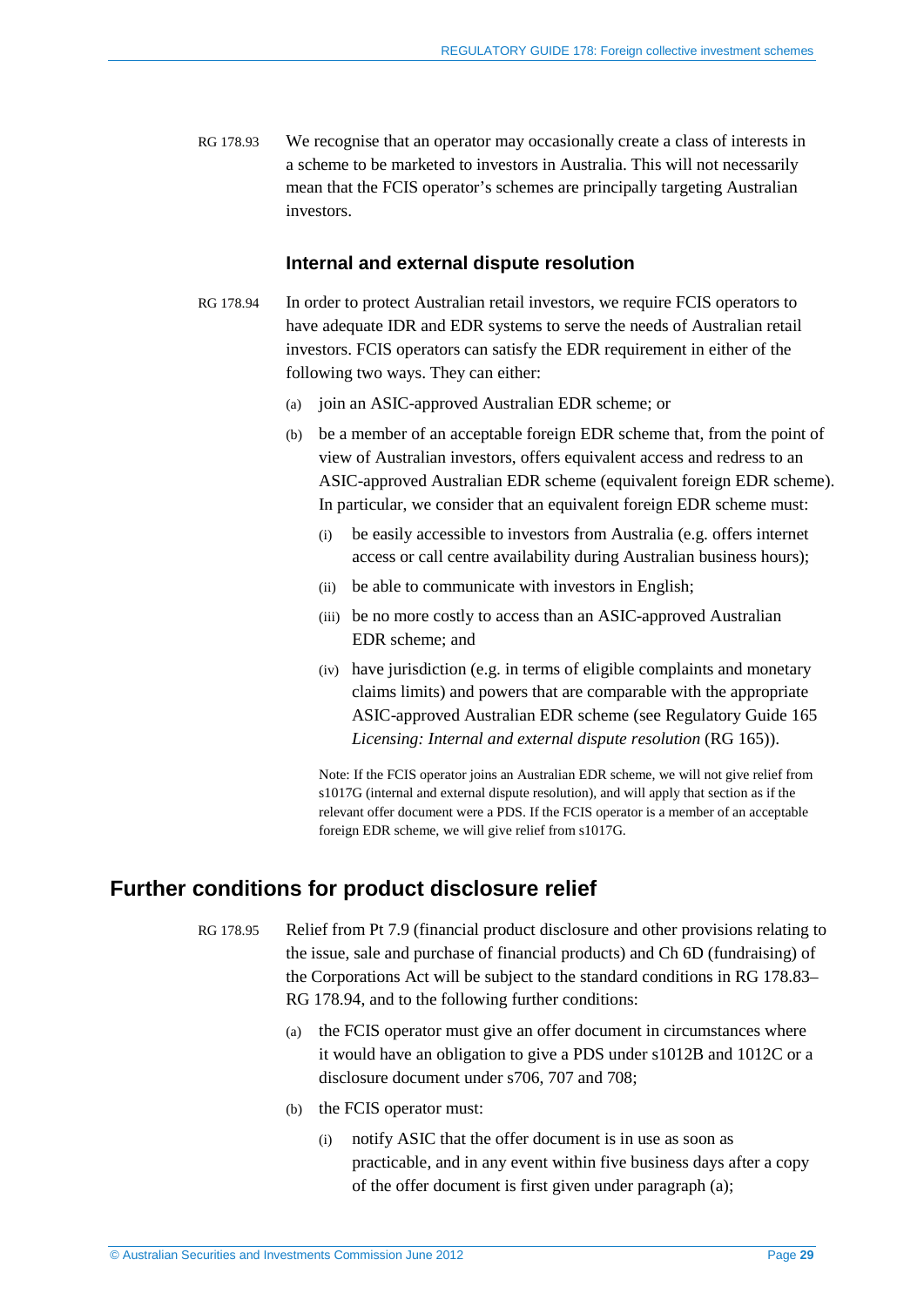- (ii) keep a copy of the offer document for seven years after it is first given under paragraph (a); and
- (iii) make a copy of the offer document available to ASIC if we ask for it within that seven-year period;
- (c) the FCIS operator must ensure that the offer document complies with the requirements of the FCIS operator's product disclosure overseas regulatory regime; and
- <span id="page-29-4"></span>(d) the FCIS operator must ensure that the offer document prominently discloses:
	- (i) information about the FCIS operator's IDR system, covering complaints by investors and how that system may be accessed;
	- (ii) information about the EDR scheme that the FCIS operator has joined, and how that scheme may be accessed;
	- (iii) general information about any significant Australian taxation implications of interests of the kind offered; and
	- (iv) information about whether a cooling-off regime applies for acquisitions of interests in the FCIS (and whether the regime is provided for by law or otherwise).

Note: In addition to these disclosures, the offer document must also prominently display the disclosures required under our standard conditions of relief: see RG [178.91\(d\).](#page-27-1)

## <span id="page-29-2"></span><span id="page-29-0"></span>**Tailored conditions of relief**

- RG 178.96 We may impose tailored conditions of relief in particular circumstances. For example:
	- (a) we may impose tailored conditions that are appropriate to a type of scheme; or
	- (b) if an overseas regulatory regime falls marginally short of certain Australian requirements, we may still grant relief but impose tailored conditions on the FCIS operator.
- <span id="page-29-3"></span>RG 178.97 However, we will not attempt to impose, by a broad set of conditions, a regime of regulation to supplement any significant limitations in an overseas regulatory regime.

### <span id="page-29-1"></span>**Summary of our relief for an FCIS operator**

RG 178.98 [Table 3](#page-30-0) summarises the relief available and applicable conditions for FCIS operators wishing to operate a scheme in Australia.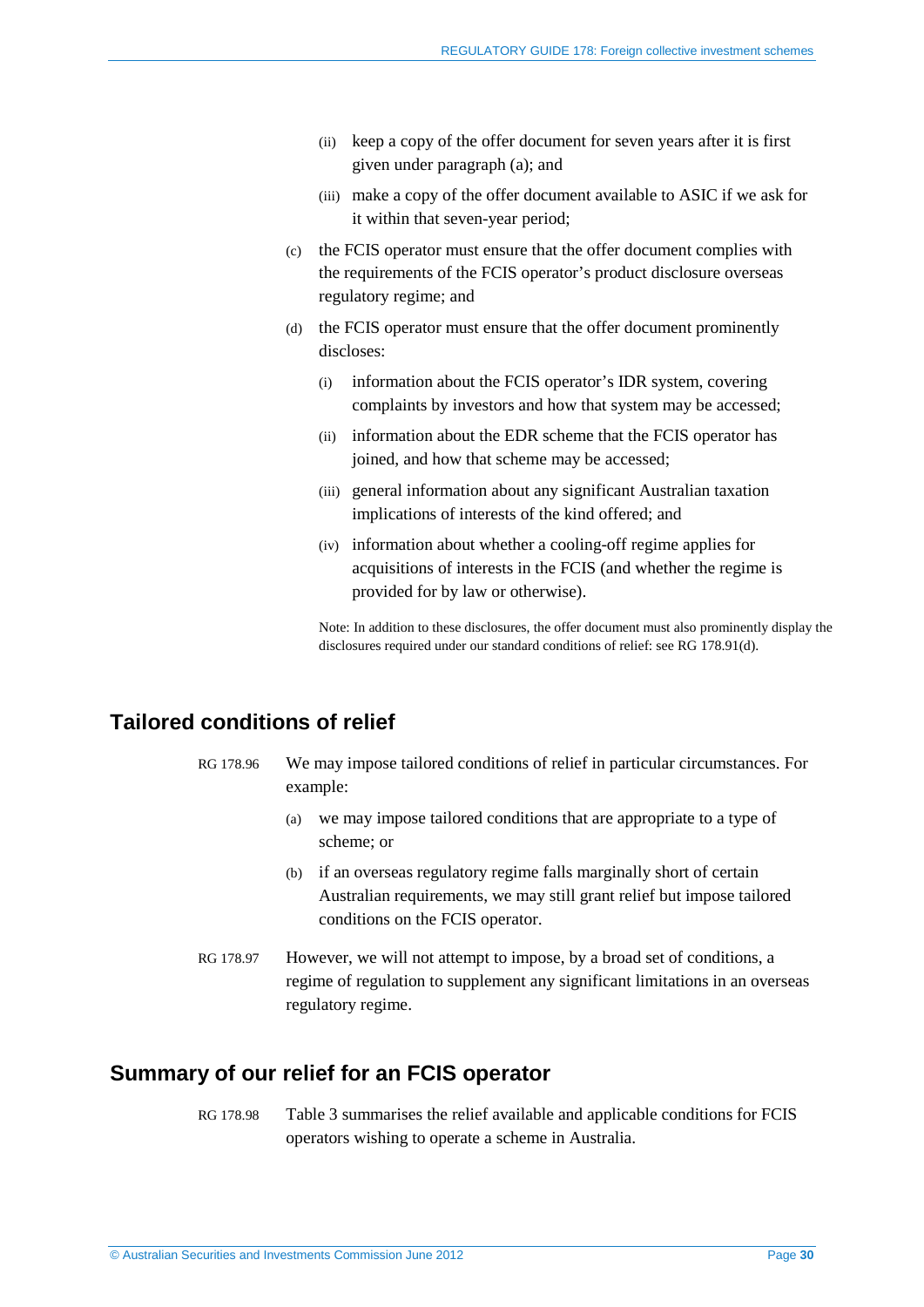<span id="page-30-0"></span>

| <b>Situation/activity</b>                                                                                                   | Summary of the law/our policy                                                                                                                                                                      | Relevant relief power under<br>the Corporations Act | <b>Conditions of relief*</b>                                                                               |
|-----------------------------------------------------------------------------------------------------------------------------|----------------------------------------------------------------------------------------------------------------------------------------------------------------------------------------------------|-----------------------------------------------------|------------------------------------------------------------------------------------------------------------|
| <b>Registration relief</b>                                                                                                  |                                                                                                                                                                                                    |                                                     |                                                                                                            |
| An FCIS operator operates a managed<br>investment scheme regulated by a jurisdiction                                        | Relief granted from registration<br>requirement.                                                                                                                                                   | s601QA                                              | Standard conditions of relief apply: see<br>RG 178.83-RG 178.94.                                           |
| that is sufficiently equivalent to the Australian<br>regulatory regime and satisfies our other<br>criteria in RG 178.14.    |                                                                                                                                                                                                    |                                                     | Class order relief will generally apply if relief is<br>subject to the standard conditions of relief only. |
| A New Zealand issuer wishes to offer<br>securities or interests in a New Zealand<br>regulated collective investment scheme. | Comply with entry and ongoing<br>requirements under the trans-Tasman<br>mutual recognition scheme: see RG 190<br>for further information.                                                          | Ch 8                                                | See RG 190 for details of conditions applying to<br>mutual recognition.                                    |
| <b>Licensing relief</b>                                                                                                     |                                                                                                                                                                                                    |                                                     |                                                                                                            |
| An FCIS operator deals in financial products<br>that are scheme assets on behalf of Australian                              | Relief from s601ED (the requirement to<br>register a scheme) will also qualify an<br>FCIS operator for relief from the AFS<br>licensing requirement for this activity:<br>see RG 178.48-RG 178.53. | s911A(2)(l)                                         | Standard conditions of relief apply: see<br>RG 178.83-RG 178.94.                                           |
| investors.                                                                                                                  |                                                                                                                                                                                                    |                                                     | Class order relief will generally apply if relief is<br>subject to the standard conditions of relief only. |
| An FCIS operator deals in derivatives or<br>foreign exchange contracts.                                                     | Relief from s601ED (the requirement to<br>register a scheme) will also qualify an<br>FCIS operator for relief from the AFS<br>licensing requirement for this activity:<br>see RG 178.48-RG 178.53. | s911A(2)(l)                                         | Standard conditions of relief apply: see<br>RG 178.83-RG 178.94.                                           |
|                                                                                                                             |                                                                                                                                                                                                    |                                                     | Certain restrictions on exempted dealings apply:<br>see RG 178.57-RG 178.58.                               |
|                                                                                                                             |                                                                                                                                                                                                    |                                                     | Class order relief will generally apply if relief is<br>subject to the standard conditions of relief only. |

#### **Table 3: Summary of our relief and applicable conditions for an FCIS operator**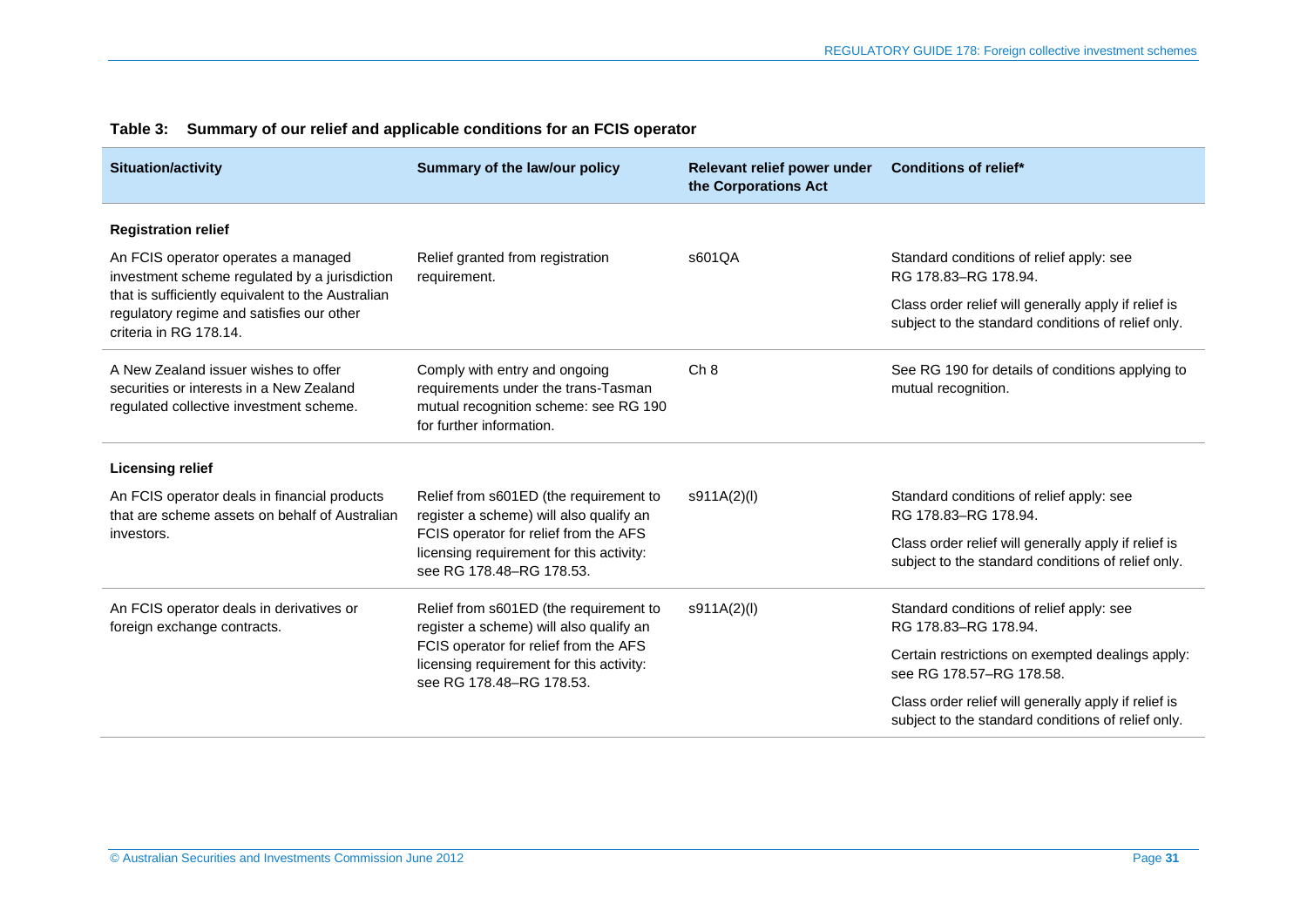| <b>Situation/activity</b>                                                                                                   | Summary of the law/our policy                                                                                                                                                                                                                                                                                                              | Relevant relief power under<br>the Corporations Act | <b>Conditions of relief*</b>                                                                               |
|-----------------------------------------------------------------------------------------------------------------------------|--------------------------------------------------------------------------------------------------------------------------------------------------------------------------------------------------------------------------------------------------------------------------------------------------------------------------------------------|-----------------------------------------------------|------------------------------------------------------------------------------------------------------------|
| An FCIS operator holds Australian investors'<br>financial products on their behalf by providing                             | Relief from s601ED (the requirement to<br>register a scheme) will also qualify an<br>FCIS operator for relief from the AFS<br>licensing requirement for this activity:<br>see RG 178.48-RG 178.53.                                                                                                                                         | s911A(2)(l)                                         | Standard conditions of relief apply: see<br>RG 178.83-RG 178.94.                                           |
| a custodial or depository service.                                                                                          |                                                                                                                                                                                                                                                                                                                                            |                                                     | Class order relief will generally apply if relief is<br>subject to the standard conditions of relief only. |
| A New Zealand issuer wishes to offer<br>securities or interests in a New Zealand<br>regulated collective investment scheme. | Comply with entry and ongoing<br>requirements under the trans-Tasman<br>mutual recognition scheme: see RG 190<br>for further information.                                                                                                                                                                                                  | Ch 8                                                | See RG 190 for details of conditions applying to<br>mutual recognition.                                    |
| <b>Product disclosure relief</b>                                                                                            |                                                                                                                                                                                                                                                                                                                                            |                                                     |                                                                                                            |
| An FCIS operator wishes to make offers to<br>Australian investors on the basis of its foreign-                              | If the overseas disclosure regulatory<br>regime achieves sufficiently equivalent<br>outcomes for Australian retail investors<br>and the other criteria in RG 178.14 are<br>met, there is relief from certain<br>requirements governing the preparation<br>and giving of a PDS or prospectus and<br>ongoing disclosure to retail investors. | s1020F and 741                                      | Standard conditions of relief apply: see<br>RG 178.83-RG 178.94.                                           |
| regulated offer document, and it:<br>• is subject to a sufficiently equivalent<br>disclosure regulatory regime; and         |                                                                                                                                                                                                                                                                                                                                            |                                                     | Specific conditions for product disclosure relief<br>apply: see RG 178.95.                                 |
| • meets the other criteria in RG 178.14.                                                                                    |                                                                                                                                                                                                                                                                                                                                            |                                                     | Class order relief will generally apply if relief is<br>subject to these conditions of relief only.        |
| A New Zealand issuer wishes to offer<br>securities or interests in a New Zealand<br>regulated collective investment scheme. | Comply with entry and ongoing<br>requirements under the trans-Tasman<br>mutual recognition scheme.                                                                                                                                                                                                                                         | Ch 8                                                | See RG 190 for details of conditions applying to<br>mutual recognition.                                    |
|                                                                                                                             | A single disclosure document prepared<br>under New Zealand law may be used:<br>see RG 190 for further information.                                                                                                                                                                                                                         |                                                     |                                                                                                            |

\* In addition to the standard and specific conditions of relief listed, we may set tailored conditions for a particular FCIS operator or FCIS, if the circumstances warrant it.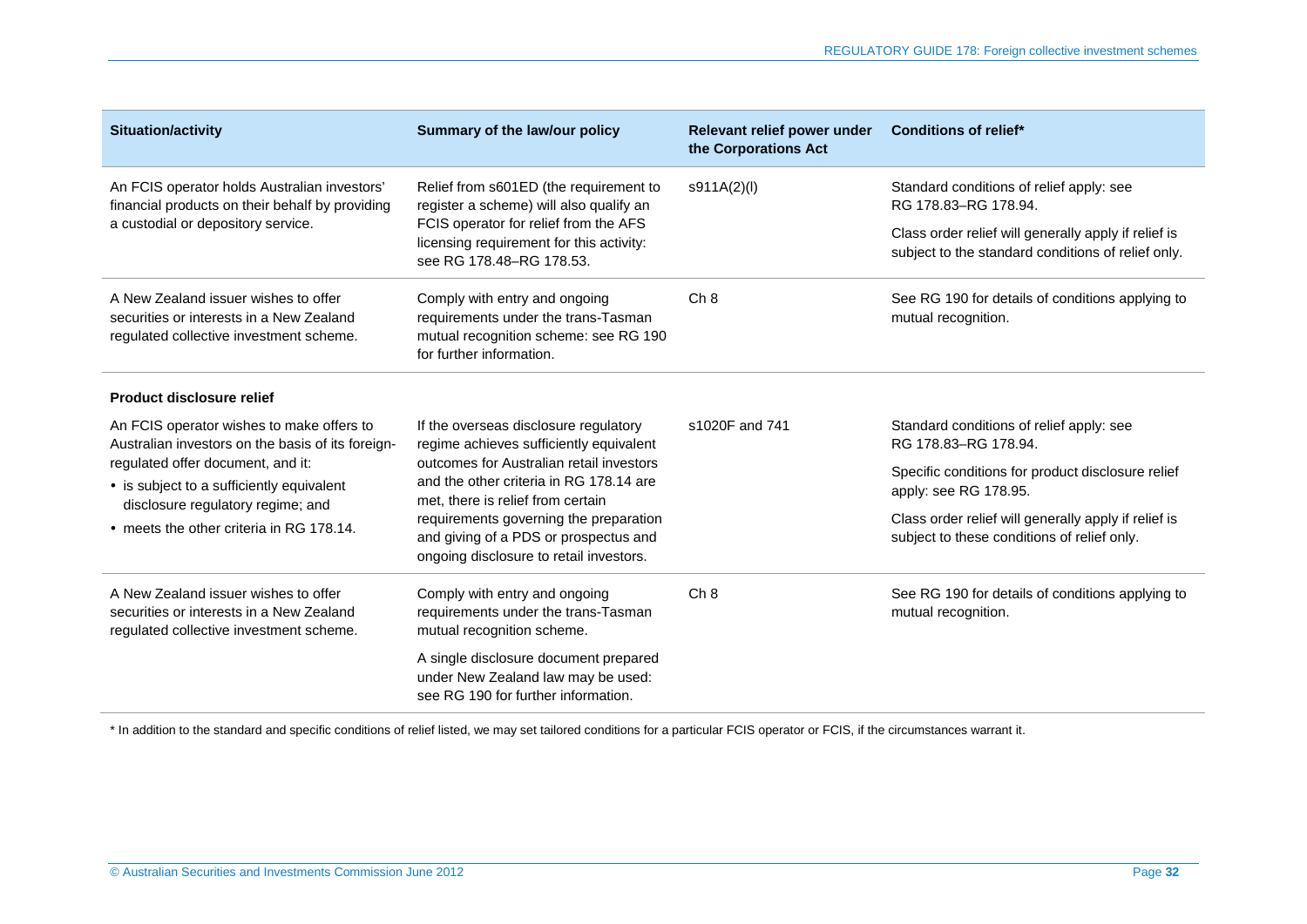## <span id="page-32-0"></span>**Appendix 1: What is an FCIS?**

RG 178.99 [Table 4](#page-32-1) sets out ASIC's interpretation of the Corporations Act as it applies to an FCIS—in particular:

- (a) What is an FCIS?
- (b) What is a managed investment scheme?
- (c) When must a managed investment scheme be registered?
- (d) What is the position of a 'corporate-based' FCIS?

An explanation follows [Table 4.](#page-32-1)

#### <span id="page-32-1"></span>**Table 4: Our interpretation of the Corporations Act as it applies to an FCIS**

| Question                                                 | <b>Our interpretation</b>                                                                                                                                                                                                                                                                                                                                                                                                                                                                                                                                                                          |  |  |  |  |
|----------------------------------------------------------|----------------------------------------------------------------------------------------------------------------------------------------------------------------------------------------------------------------------------------------------------------------------------------------------------------------------------------------------------------------------------------------------------------------------------------------------------------------------------------------------------------------------------------------------------------------------------------------------------|--|--|--|--|
| What is an FCIS?                                         | We will consider a scheme to be an FCIS for the purpose of this policy if:                                                                                                                                                                                                                                                                                                                                                                                                                                                                                                                         |  |  |  |  |
|                                                          | • it meets the definition of a managed investment scheme in s9; and                                                                                                                                                                                                                                                                                                                                                                                                                                                                                                                                |  |  |  |  |
|                                                          | • the operator is incorporated or is a foreign company that is formed in a foreign jurisdiction<br>and is regulated in that jurisdiction for the operation of the scheme or company.                                                                                                                                                                                                                                                                                                                                                                                                               |  |  |  |  |
|                                                          | Note: The reference to a scheme covers all forms of collective investment schemes, regardless of<br>how they are structured. For instance, a non-corporate-based mutual fund or undertaking for<br>collective investments in transferable securities may be an FCIS.                                                                                                                                                                                                                                                                                                                               |  |  |  |  |
| What is a managed<br>investment scheme?                  | A managed investment scheme is defined in the Corporations Act as having certain specific<br>features. These are:                                                                                                                                                                                                                                                                                                                                                                                                                                                                                  |  |  |  |  |
|                                                          | • people contribute monetary consideration to acquire interests in the scheme (such<br>interests can be prospective or contingent and may be enforceable or not);                                                                                                                                                                                                                                                                                                                                                                                                                                  |  |  |  |  |
|                                                          | • contributions are pooled or used in a common enterprise, for the benefit of members<br>holding interests in the scheme; and                                                                                                                                                                                                                                                                                                                                                                                                                                                                      |  |  |  |  |
|                                                          | • the members do not have day-to-day control over the scheme's operation.                                                                                                                                                                                                                                                                                                                                                                                                                                                                                                                          |  |  |  |  |
|                                                          | Time-sharing schemes are also managed investment schemes under the Corporations Act.<br>There are a number of exceptions to this definition: see s9.                                                                                                                                                                                                                                                                                                                                                                                                                                               |  |  |  |  |
| When must a<br>managed investment                        | Generally, a managed investment scheme that has members as a result of offers in<br>Australia must be registered under Ch 5C if it:                                                                                                                                                                                                                                                                                                                                                                                                                                                                |  |  |  |  |
| scheme be                                                | • has more than 20 members;                                                                                                                                                                                                                                                                                                                                                                                                                                                                                                                                                                        |  |  |  |  |
| registered?                                              | • has been promoted by a person (or associate) in the business of promoting managed<br>investment schemes; or                                                                                                                                                                                                                                                                                                                                                                                                                                                                                      |  |  |  |  |
|                                                          | • is related to any other schemes and the total number of members of the combined<br>schemes exceeds 20.                                                                                                                                                                                                                                                                                                                                                                                                                                                                                           |  |  |  |  |
|                                                          | Members in foreign jurisdictions count towards the total of 20 members. However, a scheme<br>is not required to be registered if no issues have required a PDS under s601ED(2). An issue<br>to a person outside Australia does not require a PDS.                                                                                                                                                                                                                                                                                                                                                  |  |  |  |  |
| What is the position<br>of a 'corporate-<br>based' FCIS? | The definition of managed investment scheme in s9 excludes bodies corporate (other than<br>a body corporate that operates as a time-sharing scheme). Therefore, an FCIS based on a<br>company structure (e.g. a foreign investment company) will not need to apply for relief from<br>registration under Ch 5C. However, such an investment company will generally need an AFS<br>licence to issue its securities (see s766C) and will require a prospectus under Ch 6D to offer<br>its securities to investors in Australia. This policy provides for relief from Ch 6D in some<br>circumstances. |  |  |  |  |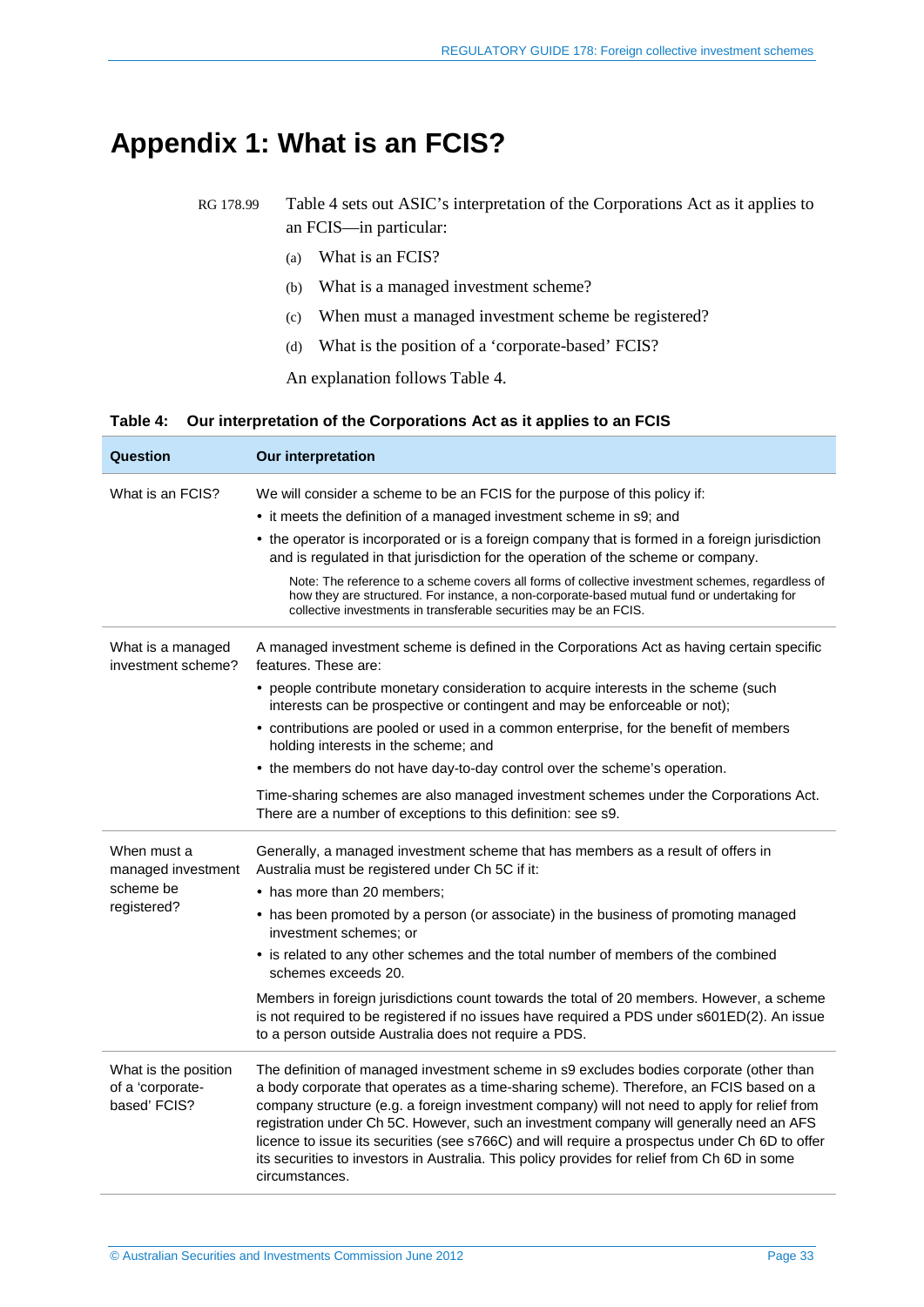#### **Explanation**

- RG 178.100 We regulate managed investment schemes (as collective investment schemes are known in Australia) under the Corporations Act.
- RG 178.101 Our role in regulating managed investment schemes includes:
	- (a) licensing scheme operators (known as 'responsible entities');
	- (b) registering schemes;
	- (c) conducting surveillance activities;
	- (d) taking enforcement action;
	- (e) granting relief from the law;
	- (f) issuing policy guidance for industry;
	- (g) providing information to investors and assessing their complaints; and
	- (h) providing a register for scheme documentation.
- RG 178.102 We have issued a series of regulatory guides that set out how we administer the Corporations Act provisions governing the operation of managed investment schemes in Australia.

Note: These regulatory guides are published on the 'Managed investments scheme' page of our website at [www.asic.gov.au.](http://www.asic.gov.au/)

- RG 178.103 The Corporations Act provisions governing licensing of AFS providers are also relevant to financial services provided by managed investment schemes operating in Australia.
- RG 178.104 Our powers in these matters include broad powers to make exemption and modification orders: see, for example, s601QA, 911A(2)(h), 911A(2)(l), 992B and 1020F.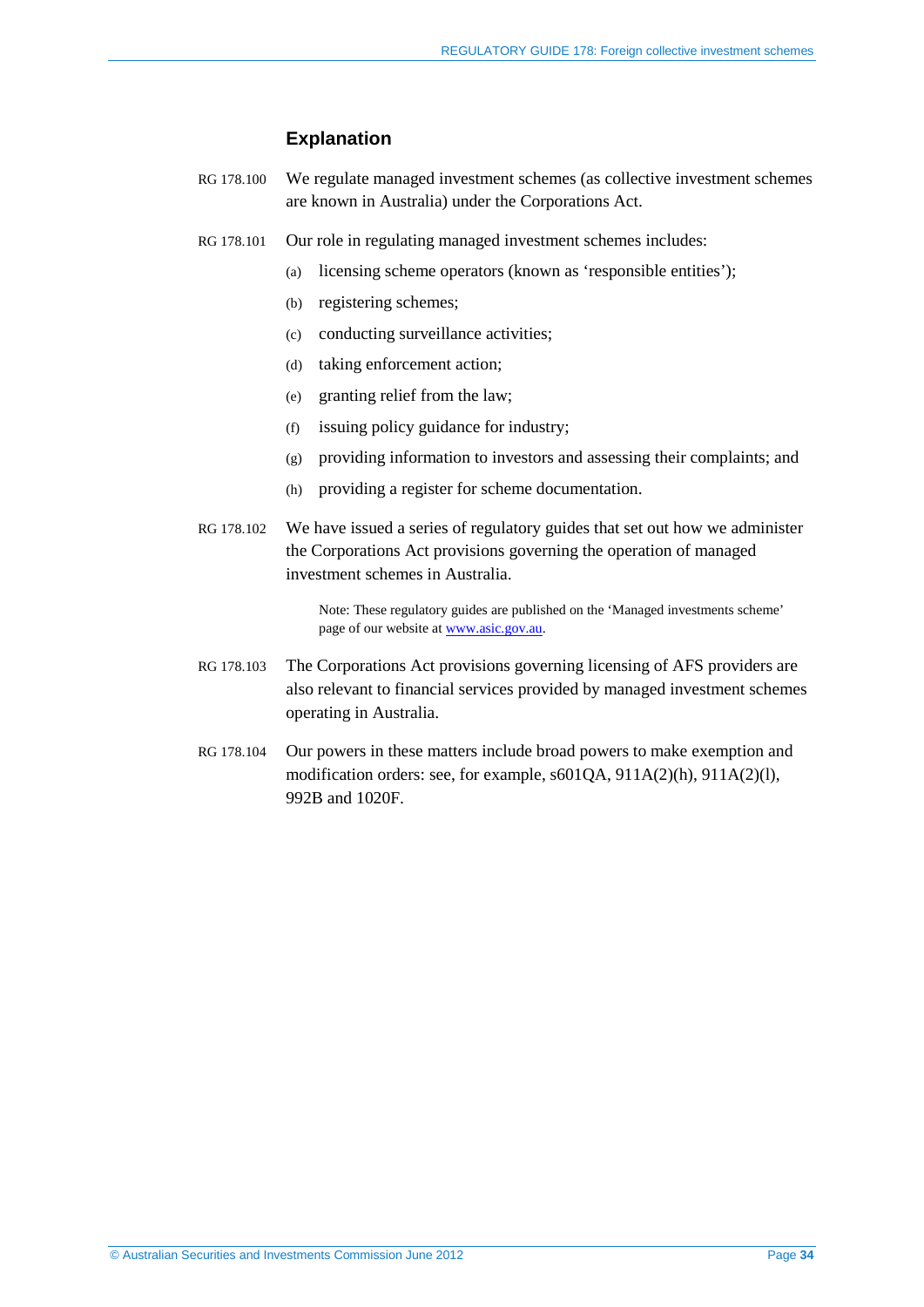## <span id="page-34-0"></span>**Appendix 2: Questions about an FCIS operator's overseas regulatory regime**

RG 178.105 This appendix sets out examples of questions about an applicant's overseas regulatory regime that an application for registration, licensing and product disclosure relief should generally address. [Table 5](#page-34-1) lists questions about an FCIS operator's overseas regulatory regime, while [Table 6](#page-38-0) focuses on questions about the disclosure regulatory regime. The questions cover:

- (a) licensing and registration requirements;
- (b) conduct and disclosure requirements;
- (c) extraterritorial operation of the overseas regulatory regime;
- (d) rights and remedies available to foreign investors under local laws; and
- (e) how the overseas regulatory regime is enforced.
- RG 178.106 Generally, we anticipate that answers will be no longer than one to two paragraphs for each question. However, some questions will require more detailed answers than others. The answers must be supported by relevant extracts from the laws of the home jurisdiction.

Note 1: To facilitate our assessment of an overseas regulatory regime, we may require either an English translation of any relevant parts of the regulatory regime, or independent verification of the relevant details of the regulatory regime.

Note 2: Extracts may be provided by hyperlink.

#### <span id="page-34-1"></span>**Table 5: Questions about an FCIS operator's overseas regulatory regime**

| Subject area               |                | <b>Questions to address</b>                                                                                                                                                                                                                                                                                                                                                     |
|----------------------------|----------------|---------------------------------------------------------------------------------------------------------------------------------------------------------------------------------------------------------------------------------------------------------------------------------------------------------------------------------------------------------------------------------|
| Constitution and structure | -1             | What are the requirements (if any) in your overseas regulatory regime for the<br>legal form and structure of an FCIS?                                                                                                                                                                                                                                                           |
|                            | $\overline{2}$ | Are there any requirements about the number of members of :                                                                                                                                                                                                                                                                                                                     |
|                            |                | the operator's board;<br>٠                                                                                                                                                                                                                                                                                                                                                      |
|                            |                | the governing body; or<br>٠                                                                                                                                                                                                                                                                                                                                                     |
|                            |                | any person or group of persons responsible for monitoring compliance by<br>the operator of the FCIS.                                                                                                                                                                                                                                                                            |
|                            |                | that need to be independent of the management of the operator? Are there<br>any requirements about the independence of any person with a professional<br>or business relationship with the operator, including its advisers, underwriter<br>or custodian? If yes, what are the requirements and what are the special<br>rights or duties (if any) of these independent members? |
|                            | 3              | Is the FCIS operator required to report to the overseas regulatory authority<br>about material changes to its management, constitution or structure?                                                                                                                                                                                                                            |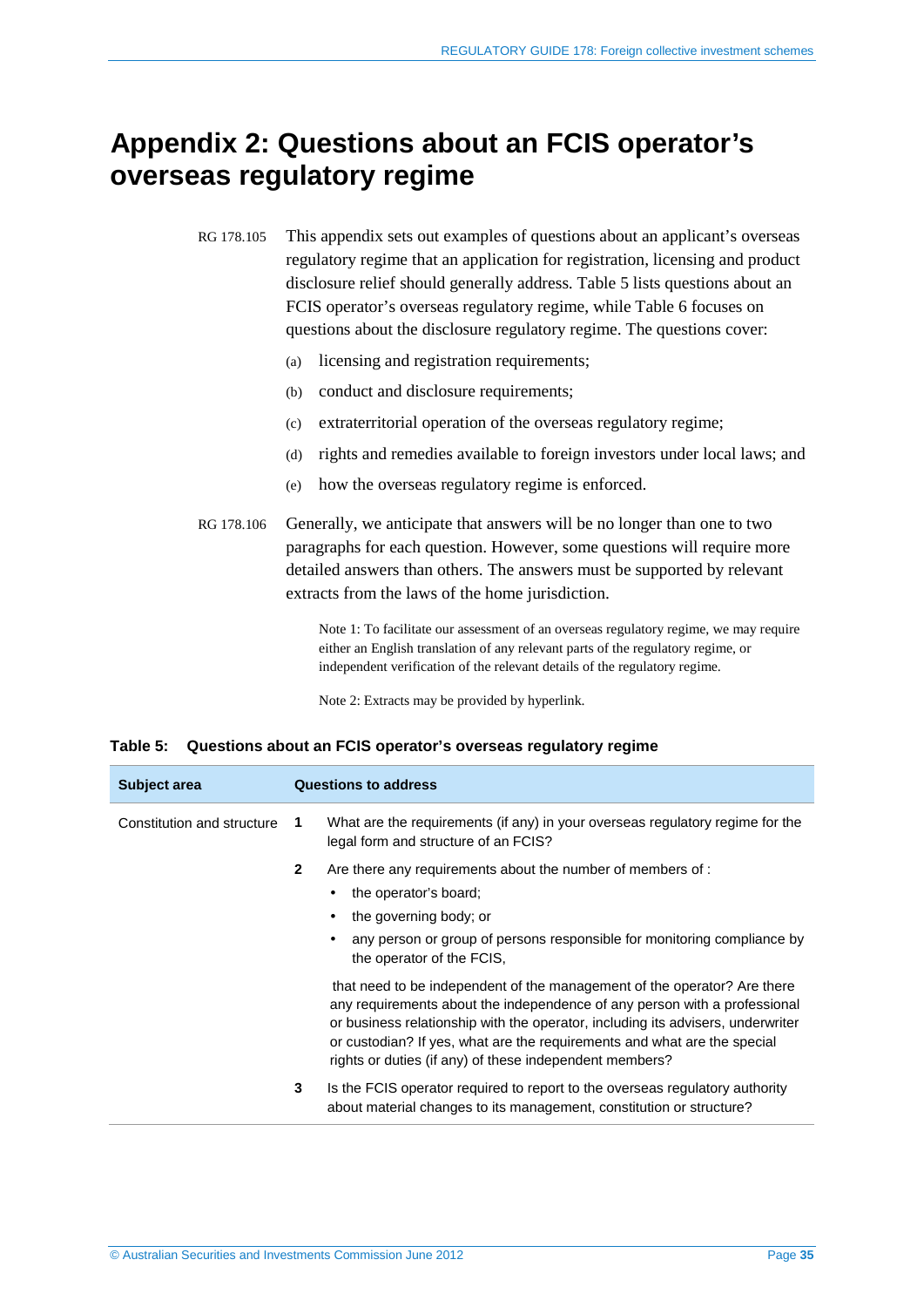| Subject area                         | <b>Questions to address</b> |                                                                                                                                                                                                                                                                                                                                                                              |  |
|--------------------------------------|-----------------------------|------------------------------------------------------------------------------------------------------------------------------------------------------------------------------------------------------------------------------------------------------------------------------------------------------------------------------------------------------------------------------|--|
| Registration or licensing            | 1                           | What form of licence or registration (if any) does an FCIS or FCIS operator<br>require to operate in your jurisdiction?                                                                                                                                                                                                                                                      |  |
|                                      | $\overline{2}$              | What are the eligibility standards/criteria against which proposed operators of<br>collective investment schemes in your jurisdiction are assessed?                                                                                                                                                                                                                          |  |
|                                      | 3                           | Where are the relevant requirements or criteria set out? Which regulator(s)<br>are responsible for ensuring compliance with the licensing or registration<br>requirements?                                                                                                                                                                                                   |  |
|                                      | 4                           | To what extent are each of the following relevant to determining whether an<br>operator is eligible to operate an FCIS in your jurisdiction:                                                                                                                                                                                                                                 |  |
|                                      |                             | honesty and integrity of the persons involved in management of the<br>$\bullet$<br>operator;                                                                                                                                                                                                                                                                                 |  |
|                                      |                             | ability to carry out the functions and duties of a scheme operator<br>$\bullet$<br>(e.g. appropriate staff and resources);                                                                                                                                                                                                                                                   |  |
|                                      |                             | financial capacity and insurance arrangements;<br>٠                                                                                                                                                                                                                                                                                                                          |  |
|                                      |                             | internal management procedures; and<br>٠                                                                                                                                                                                                                                                                                                                                     |  |
|                                      |                             | capacity to carry out specific powers and duties of an operator?                                                                                                                                                                                                                                                                                                             |  |
|                                      | 5                           | Describe any other criteria that are considered by the overseas regulatory<br>authority in assessing whether an operator is eligible to operate an FCIS in<br>your jurisdiction.                                                                                                                                                                                             |  |
|                                      | 6                           | In assessing the eligibility of an operator to operate an FCIS, to what extent<br>are each of the following matters considered in the appointment of key<br>officers or employees of the operator:                                                                                                                                                                           |  |
|                                      |                             | previous education and experience;<br>٠                                                                                                                                                                                                                                                                                                                                      |  |
|                                      |                             | continuing education; and<br>٠                                                                                                                                                                                                                                                                                                                                               |  |
|                                      |                             | a 'fit and proper person' requirement?<br>٠                                                                                                                                                                                                                                                                                                                                  |  |
| Supervision by overseas<br>regulator | 1                           | What monitoring does the overseas regulatory authority or other persons<br>undertake concerning the conduct of an FCIS operator during the life of a<br>scheme, including compliance with licensing and registration requirements<br>(e.g. inspections or external audits, monitoring by independent trustees,<br>compliance committees or independent boards of directors)? |  |
|                                      | $\mathbf{2}$                | What are the powers of the overseas regulatory authority to investigate<br>suspected breaches by FCIS operators?                                                                                                                                                                                                                                                             |  |
|                                      | 3                           | What are the powers (statutory or otherwise) of the overseas regulatory<br>authority to take action in the event of a breach or default by an FCIS<br>operator or FCIS?                                                                                                                                                                                                      |  |
|                                      | 4                           | What sanctions may be imposed on FCIS operators, FCISs, or persons<br>responsible for monitoring the FCIS (e.g. auditors or trustees), for any non-<br>compliance with the overseas regulatory regime?                                                                                                                                                                       |  |
| Agents and<br>representatives        | 1                           | To what extent are the agents or representatives of an FCIS operator<br>required to comply with regulatory requirements applying to the operator?<br>What exceptions are allowed?                                                                                                                                                                                            |  |
|                                      | $\mathbf{2}$                | Are the agents or representatives jointly liable with the operator for anything<br>they are authorised to do on behalf of the FCIS operator? If not, how does<br>the overseas regulatory authority ensure agents and representatives are<br>conducting themselves in a proper manner and in accordance with the<br>regulatory requirements?                                  |  |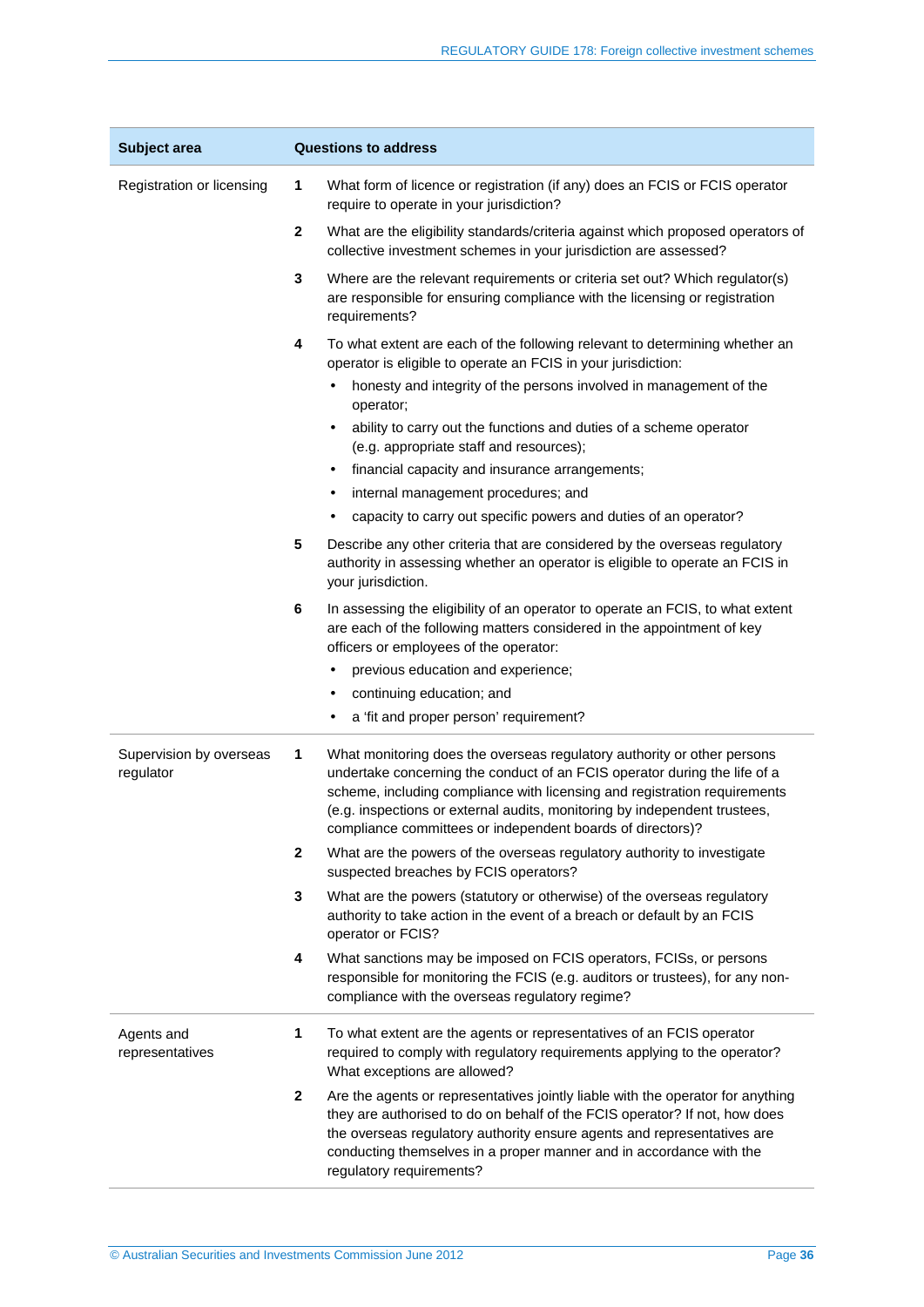| Subject area          | <b>Questions to address</b> |                                                                                                                                                                                                                                                          |  |
|-----------------------|-----------------------------|----------------------------------------------------------------------------------------------------------------------------------------------------------------------------------------------------------------------------------------------------------|--|
| Members' rights       | 1                           | What safeguards (if any) apply to address the risk that sufficient liquidity may<br>not be available to meet withdrawal commitments?                                                                                                                     |  |
|                       | $\mathbf{2}$                | What requirements (if any) govern entry and exit fees (i.e. fees when<br>purchasing or disposing of interests in the FCIS)? Must they be disclosed in<br>the offer document?                                                                             |  |
|                       | 3                           | If and when changes to investors' rights are to occur without their prior<br>approval, what are the requirements (if any) before they take effect?                                                                                                       |  |
| Valuation and pricing | 1                           | What requirements (if any) apply to the valuation of FCIS assets and the<br>pricing (for entry and exit) of interests in an FCIS?                                                                                                                        |  |
|                       | $\mathbf 2$                 | Who is responsible for valuation and pricing, and how often must this be<br>done? To what extent do auditors check these matters?                                                                                                                        |  |
|                       | 3                           | What are the requirements (if any) for pricing controls (e.g. reconciliations<br>and audits) to identify any errors, omissions or misplacement of assets?                                                                                                |  |
| Internal management   | 1                           | What measures (if any) exist to restrict conduct that involves a conflict of<br>interest between the FCIS and its operator (and its associates) for:                                                                                                     |  |
|                       |                             | principal transactions between the FCIS and the operator or its<br>associates;                                                                                                                                                                           |  |
|                       |                             | transactions in which the FCIS and operator or its associates jointly<br>participate;                                                                                                                                                                    |  |
|                       |                             | receipt of monetary and non-monetary benefits by the operator or its<br>٠<br>associates:                                                                                                                                                                 |  |
|                       |                             | lending and borrowing to or from the operator or its associates;                                                                                                                                                                                         |  |
|                       |                             | purchase of securities or other investment products from the operator or<br>٠<br>its associates;                                                                                                                                                         |  |
|                       |                             | use of the operator or its associates as brokers;                                                                                                                                                                                                        |  |
|                       |                             | employees of the operator or its associates transacting on their own<br>accounts; and                                                                                                                                                                    |  |
|                       |                             | other related party transactions?                                                                                                                                                                                                                        |  |
|                       | 2                           | What are the requirements (if any) to disclose FCIS transactions with the<br>operator or its associates (e.g. to the overseas regulatory authority or<br>members of the scheme)?                                                                         |  |
|                       | 3                           | What are the requirements (if any) for the separation of FCIS assets from the<br>assets of the operator or its associates (if the operator is not the FCIS) and<br>other schemes? Who is responsible for ensuring compliance with these<br>requirements? |  |
|                       | 4                           | What are the requirements (if any) for safekeeping or custody of FCIS assets<br>(e.g. appointment of an independent custodian)? What measures (if any) are<br>taken to protect FCIS assets from loss?                                                    |  |
|                       | 5                           | What are the eligibility requirements (if any) for the entity holding FCIS assets<br>(e.g. competence, service agreements and financial capacity)?                                                                                                       |  |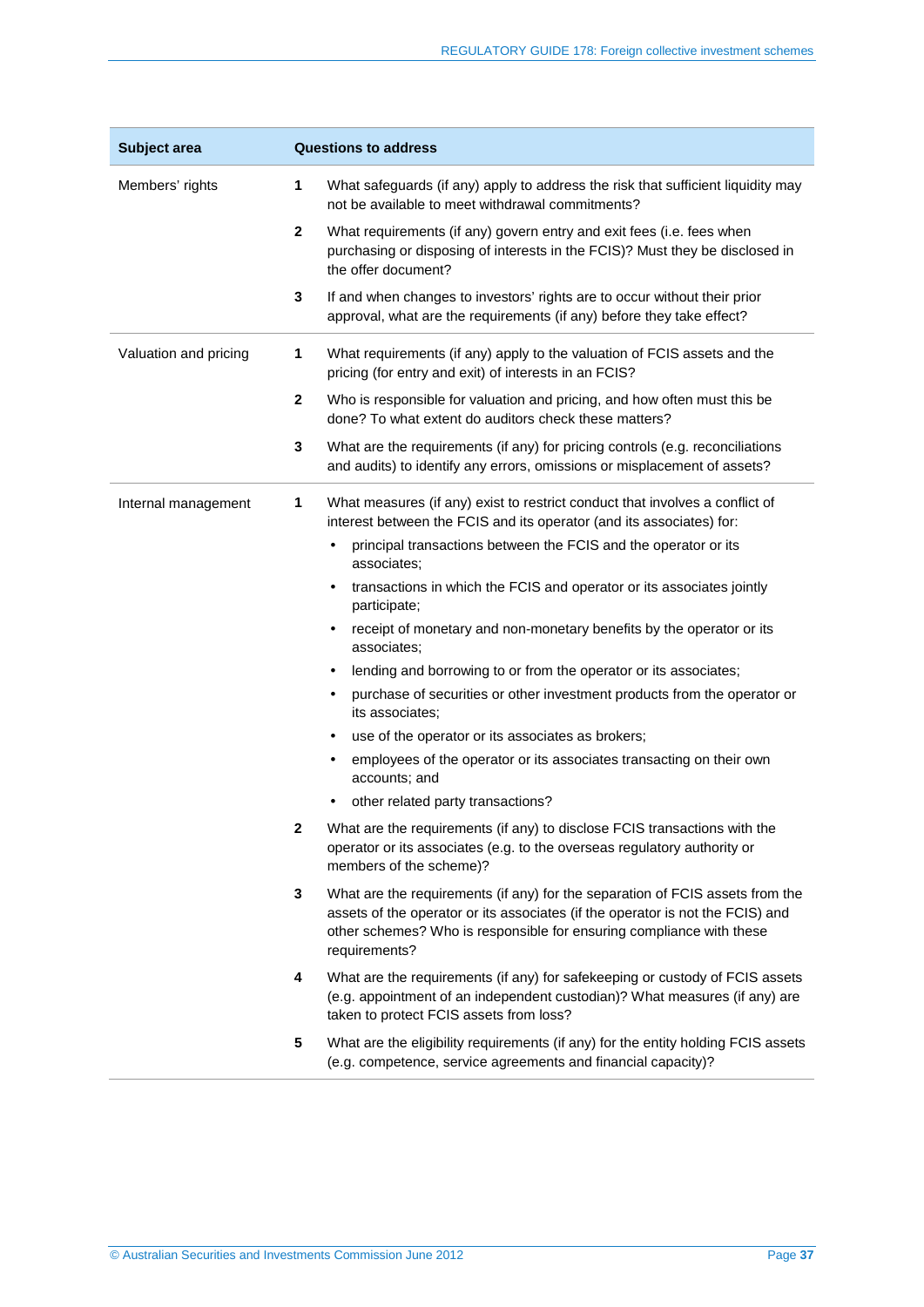| Subject area                                   | <b>Questions to address</b> |                                                                                                                                                                                                                                                |  |  |
|------------------------------------------------|-----------------------------|------------------------------------------------------------------------------------------------------------------------------------------------------------------------------------------------------------------------------------------------|--|--|
| Books and records                              | 1                           | What are the requirements (if any) for keeping books and records on<br>transactions involving FCIS assets and transactions involving interests (units<br>or shares) in the FCIS itself?                                                        |  |  |
|                                                | $\overline{\mathbf{2}}$     | What are the requirements (if any) for maintaining a register of holders of<br>interests (units or shares) in the FCIS?                                                                                                                        |  |  |
|                                                | 3                           | What are the (internal or external) audit requirements (if any) for the financial<br>position and financial performance of the FCIS?                                                                                                           |  |  |
|                                                | 4                           | What are the requirements (if any) for auditors to report to the overseas<br>regulatory authority if they have reasonable grounds to suspect a<br>contravention has occurred?                                                                  |  |  |
|                                                | 5                           | What are the requirements (if any) to ensure the competence and<br>independence of auditors of the FCIS?                                                                                                                                       |  |  |
|                                                | 6                           | What are the requirements (if any) for the accounts of an FCIS that are<br>provided to the overseas regulatory authority or investors to be prepared in<br>accordance with relevant accounting standards? Which accounting<br>standards apply? |  |  |
| Reporting requirements                         | 1                           | What are the requirements (if any) for a report to be published on the FCIS's<br>activities on a periodic basis? Who does the report have to be given to<br>(e.g. the overseas regulatory authority or investors)?                             |  |  |
|                                                | 2                           | What are the requirements (if any) for the timing of reports referred to in<br>question 1 (e.g. within a set period after the end of an accounting period)?                                                                                    |  |  |
| Extraterritorial operation                     | 1                           | To what extent do the overseas regulatory requirements governing the<br>operator of an FCIS apply to its conduct overseas (e.g. in Australia)?                                                                                                 |  |  |
|                                                | 2                           | To what extent can the overseas regulatory authority investigate and (if<br>necessary) take action for a breach of the regulatory requirements where the<br>relevant incident occurs overseas (e.g. in Australia)?                             |  |  |
| Rights and remedies<br>available to Australian | 1                           | What internal and/or external dispute resolution arrangements will Australian<br>investors in the FCIS have access to?                                                                                                                         |  |  |
| investors                                      | $\mathbf{2}$                | How will this access be provided (e.g. direct contact with FCIS operator,<br>through a local agent, through an EDR scheme)?                                                                                                                    |  |  |
|                                                | 3                           | Are the rights and remedies available to Australian investors different from<br>those available to investors from the FCIS's home jurisdiction, and, if so, how?                                                                               |  |  |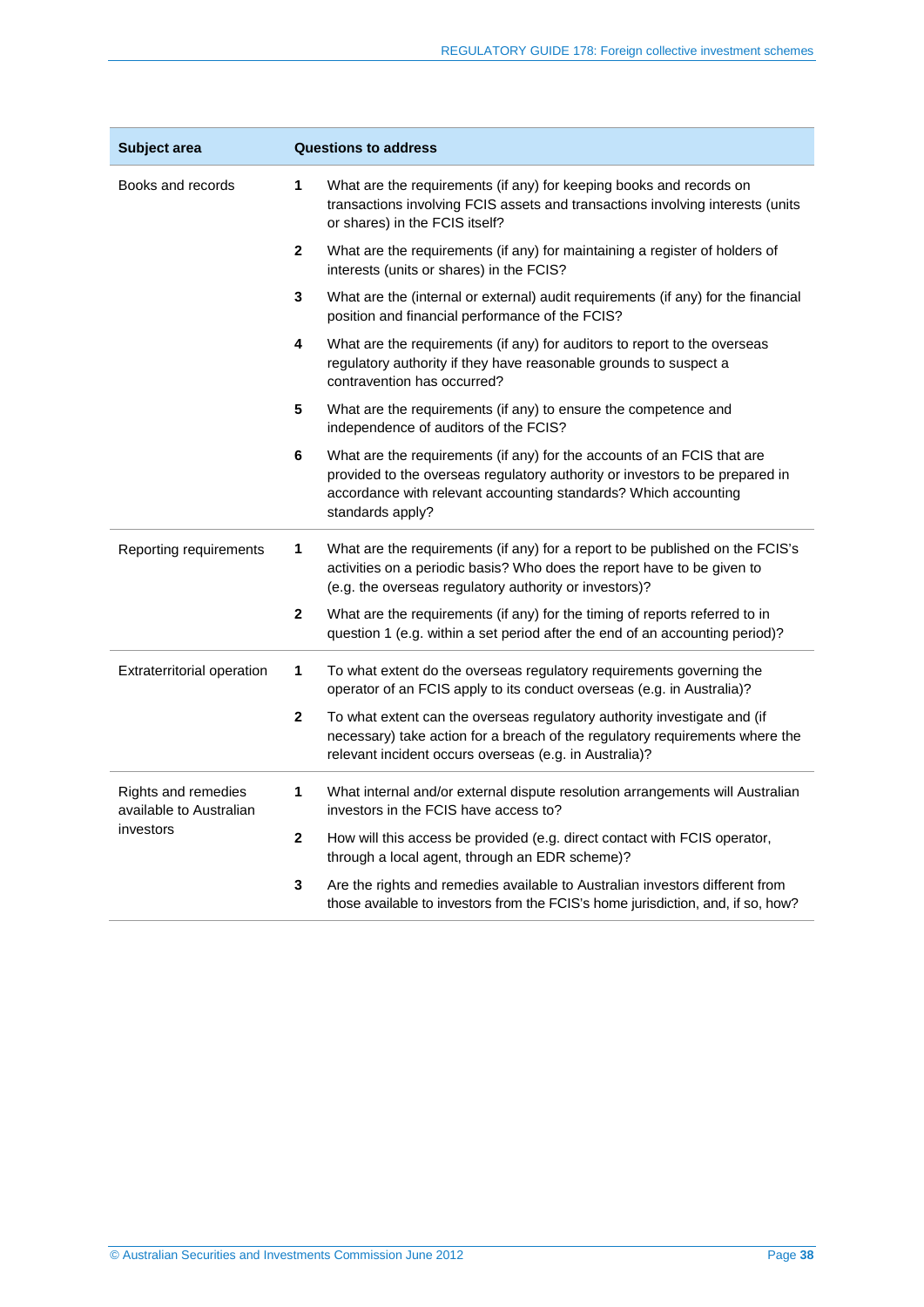| Subject area                         | <b>Questions to address</b>                                                                                                                                                                                                                                               |  |
|--------------------------------------|---------------------------------------------------------------------------------------------------------------------------------------------------------------------------------------------------------------------------------------------------------------------------|--|
| Constitution and structure           | 1<br>What are the requirements (if any) to disclose the legal form and structure of<br>the FCIS to investors?                                                                                                                                                             |  |
| Supervision by overseas<br>regulator | 1<br>What monitoring does the overseas regulatory authority or other persons<br>undertake in relation to disclosure by an FCIS operator?                                                                                                                                  |  |
|                                      | 2<br>What are the powers of the overseas regulatory authority to investigate<br>suspected breaches by FCIS operators?                                                                                                                                                     |  |
|                                      | 3<br>What are the powers of the overseas regulatory authority to take action<br>(statutory or otherwise) in the event of a breach or default by an FCIS<br>operator?                                                                                                      |  |
|                                      | 4<br>Does the overseas regulatory authority have the power to stop or suspend<br>the offering of interests in an FCIS if the disclosure document is non-<br>compliant?                                                                                                    |  |
|                                      | 5<br>What sanctions may be imposed on FCIS operators, FCIS, or persons<br>responsible for ongoing monitoring of the FCIS (e.g. auditors or trustees), for<br>any non-compliance with the disclosure regulatory regime?                                                    |  |
| Members' rights                      | 1<br>What are the requirements (if any) that the rights of the investors in an FCIS<br>must be clearly disclosed?                                                                                                                                                         |  |
|                                      | $\mathbf 2$<br>Are there any cooling- off rights in any circumstance?                                                                                                                                                                                                     |  |
| Offer documents                      | When an offer of interests in an FCIS is made, is there a requirement that an<br>1<br>offer document (e.g. prospectus) be given to a prospective investor? For<br>which clients or in what circumstances does it apply?                                                   |  |
|                                      | $\mathbf 2$<br>What are the requirements (if any) for the FCIS offer document to include all<br>material information that investors would reasonably require and expect for<br>them to make an informed investment decision?                                              |  |
|                                      | 3<br>What are the requirements (if any) for the format and clarity of the FCIS offer<br>document?                                                                                                                                                                         |  |
|                                      | If any other documents (e.g. brochures or advertising material) are permitted<br>4<br>in marketing the FCIS, what requirements apply to these other documents?                                                                                                            |  |
|                                      | What are the requirements (if any) that the FCIS offer document be kept up-<br>5<br>to-date?                                                                                                                                                                              |  |
|                                      | 6<br>What powers and sanctions are available (if any) where an offer document is<br>inaccurate, misleading or false, or does not satisfy the disclosure<br>requirements?                                                                                                  |  |
| Reporting requirements               | What are the requirements (if any) for confirmation of investments or a<br>1<br>periodic report on the member's holdings in an FCIS to be published? Who<br>does the confirmation or report have to be given to (e.g. the overseas<br>regulatory authority or investors)? |  |
|                                      | $\mathbf 2$<br>What are the requirements (if any) for the timing of confirmations or reports<br>referred to in question 1 (e.g. within a set period after the end of an<br>accounting period)?                                                                            |  |
|                                      | 3<br>What are the requirements (if any) for continuous disclosure to investors of<br>significant events (e.g. restructuring, suspension of dealings, termination of<br>the FCIS, changes of fees)?                                                                        |  |

#### <span id="page-38-0"></span>**Table 6: Questions about an FCIS operator's disclosure regulatory regime**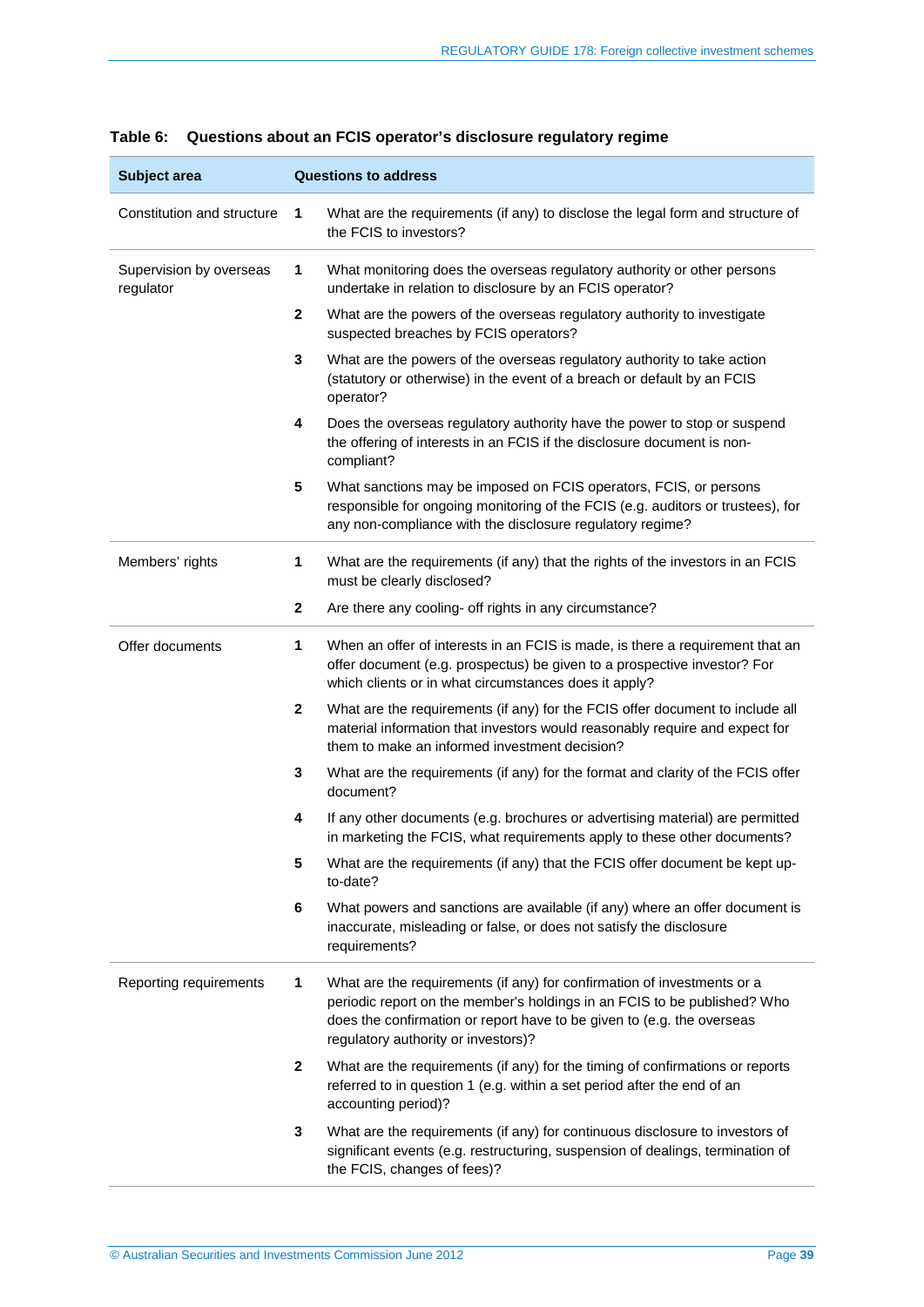| <b>Subject area</b>        | <b>Questions to address</b> |                                                                                                                                                                                                                           |
|----------------------------|-----------------------------|---------------------------------------------------------------------------------------------------------------------------------------------------------------------------------------------------------------------------|
| Extraterritorial operation |                             | To what extent does the disclosure regulatory regime that governs an FCIS<br>operator apply to its conduct overseas (e.g. in Australia)?                                                                                  |
|                            | 2                           | To what extent can the overseas regulatory authority investigate and (if<br>necessary) take action for a breach of the disclosure regulatory regime<br>where the relevant incident occurred overseas (e.g. in Australia)? |

 $\overline{a}$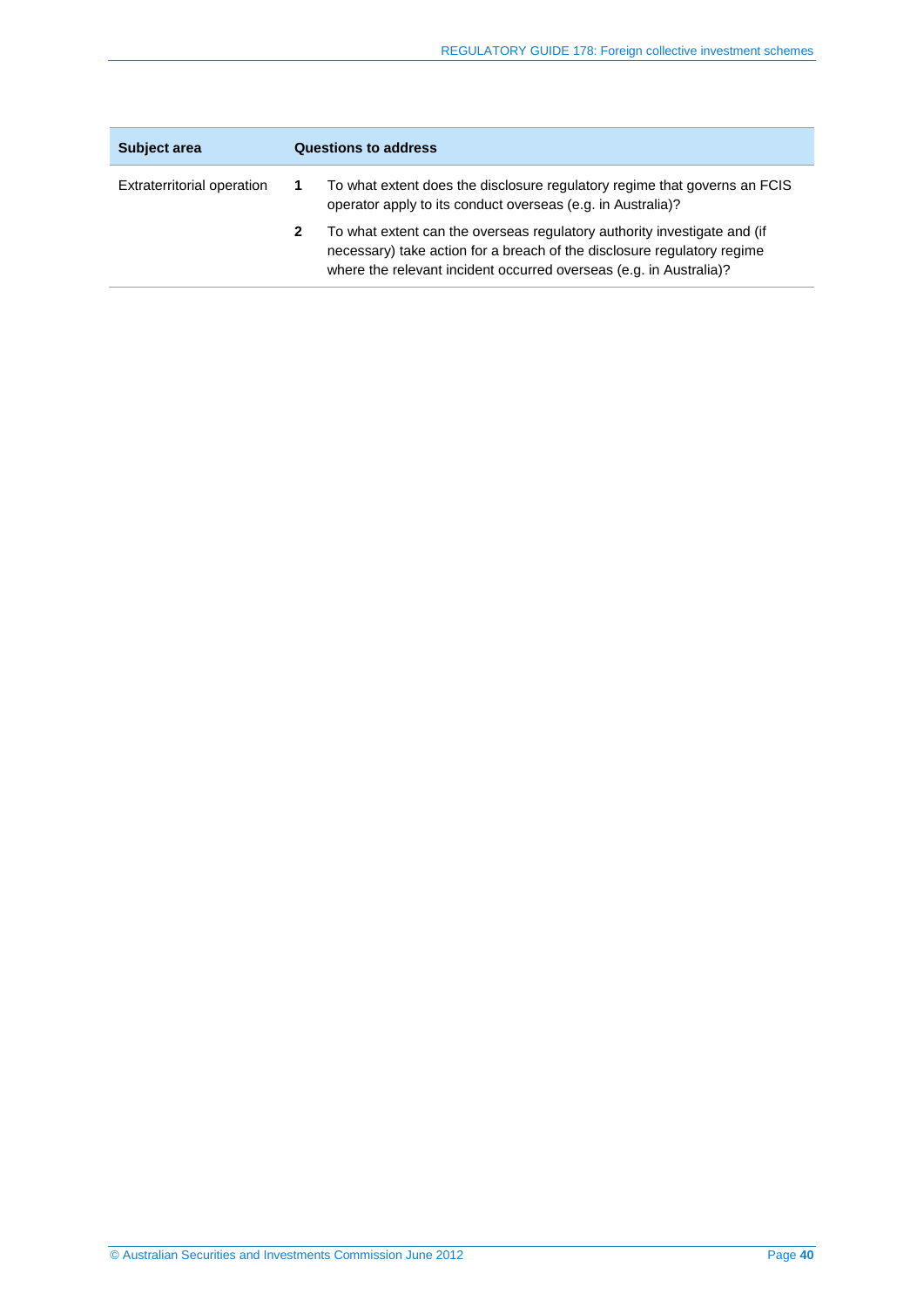## <span id="page-40-0"></span>**Key terms**

| Term                                               | <b>Meaning in this document</b>                                                                                                                                                                                                                                                                                                                                                                                                       |
|----------------------------------------------------|---------------------------------------------------------------------------------------------------------------------------------------------------------------------------------------------------------------------------------------------------------------------------------------------------------------------------------------------------------------------------------------------------------------------------------------|
| AFS licence                                        | An Australian financial services licence under s913B of the<br>Corporations Act that authorises a person who carries on<br>a financial services business to provide financial services<br>Note: This is a definition contained in s761A of the<br>Corporations Act.                                                                                                                                                                   |
| <b>ASIC</b>                                        | Australian Securities and Investments Commission                                                                                                                                                                                                                                                                                                                                                                                      |
| associate                                          | Has the meaning given in s10-17 of the Corporations Act                                                                                                                                                                                                                                                                                                                                                                               |
| Ch 8 (for example)                                 | A chapter of the Corporations Act (in this example,<br>numbered 8)                                                                                                                                                                                                                                                                                                                                                                    |
| <b>CIS</b>                                         | A collective investment scheme                                                                                                                                                                                                                                                                                                                                                                                                        |
| $[CO 98/55]$ (for<br>example)                      | An ASIC class order (in this example, numbered 98/55)                                                                                                                                                                                                                                                                                                                                                                                 |
| <b>Corporations Act</b>                            | Corporations Act 2001, including regulations made for the<br>purposes of that Act                                                                                                                                                                                                                                                                                                                                                     |
| Corporations<br>Regulations                        | <b>Corporations Regulations 2001</b>                                                                                                                                                                                                                                                                                                                                                                                                  |
| disclosure regulatory<br>regime                    | The rules that apply to pre-issue and ongoing disclosure,<br>and cooling-off periods for interests in a managed<br>investment scheme or securities in a foreign investment<br>company, including any applicable legislation,<br>instruments made under that legislation and any relevant<br>policies or other documents (however described) issued<br>by the overseas regulatory authority applying to<br>disclosure about the scheme |
| <b>EDR</b>                                         | External dispute resolution                                                                                                                                                                                                                                                                                                                                                                                                           |
| equivalence test                                   | The criteria set out in RG 178.18 by which we will assess<br>the equivalence of an FCIS operator's overseas<br>regulatory regime to the Australian regulatory regime                                                                                                                                                                                                                                                                  |
| FCIS or foreign<br>collective investment<br>scheme | A foreign collective investment scheme as described in<br>Appendix 1 of this guide                                                                                                                                                                                                                                                                                                                                                    |
| <b>FCIS operator</b>                               | The person who operates the FCIS or, for an FCIS that is<br>a corporation, the corporation                                                                                                                                                                                                                                                                                                                                            |
| financial services law                             | Has the meaning given in s761A of the Corporations Act                                                                                                                                                                                                                                                                                                                                                                                |
| foreign investment<br>company                      | A body corporate incorporated outside Australia that<br>carries on a financial services business in Australia by<br>issuing its securities                                                                                                                                                                                                                                                                                            |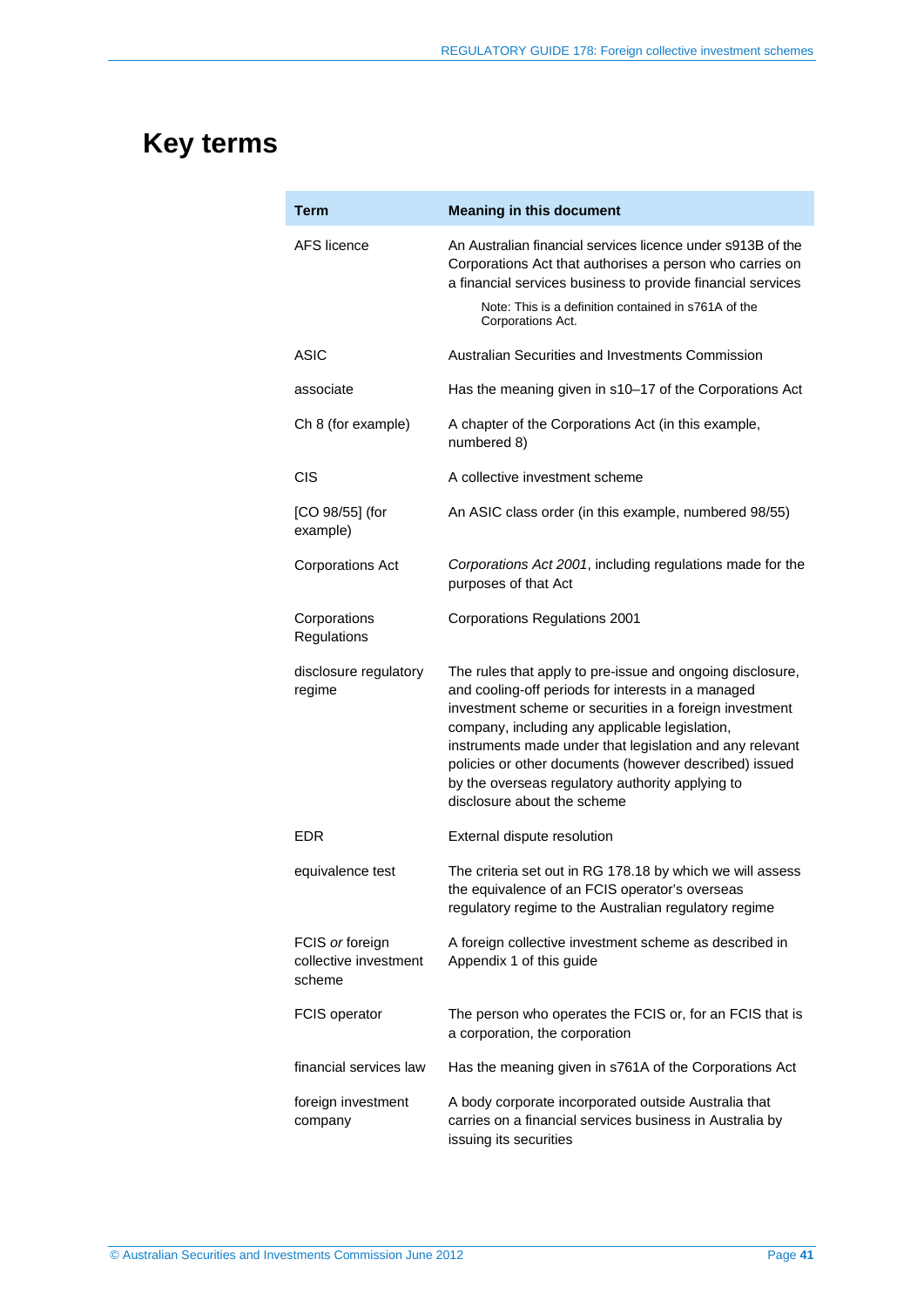| <b>Term</b>                                                                             | <b>Meaning in this document</b>                                                                                                                     |
|-----------------------------------------------------------------------------------------|-----------------------------------------------------------------------------------------------------------------------------------------------------|
| home jurisdiction                                                                       | The jurisdiction from which the FCIS operator is primarily<br>authorised and positively regulated for the operation of its<br>scheme                |
| IDR                                                                                     | Internal dispute resolution                                                                                                                         |
| <b>IOSCO</b>                                                                            | International Organization of Securities Commissions                                                                                                |
| <b>IOSCO Collective</b><br><b>Investment Scheme</b><br>(CIS) Principles                 | The Principles for the Regulation of Collective Investment<br>Schemes, originally adopted by IOSCO in October 1994,<br>as amended from time to time |
| <b>IOSCO MMOU</b>                                                                       | The IOSCO Multilateral Memorandum of Understanding<br>Concerning Consultation and Cooperation and the<br>Exchange of Information                    |
| <b>IOSCO Objectives</b><br>and Principles of<br><b>Securities Regulation</b>            | The Objectives and Principles of Securities Regulation,<br>originally adopted by IOSCO in September 1998, as<br>amended from time to time           |
| <b>IOSCO Principles</b><br>Regarding Cross-<br><b>Border Supervisory</b><br>Cooperation | The Principles Regarding Cross-Border Supervisory<br>Cooperation, originally adopted by IOSCO in May 2010,<br>as amended from time to time          |
| mou                                                                                     | Memorandum of Understanding                                                                                                                         |
| overseas regulatory<br>authority or relevant<br>regulatory authority                    | The regulatory authority of the FCIS operator in its home<br>jurisdiction                                                                           |
| overseas regulatory<br>regime or relevant<br>regulatory regime                          | The regulatory regime supervised and administered by<br>the overseas regulatory authority                                                           |
| PDS                                                                                     | <b>Product Disclosure Statement</b>                                                                                                                 |
| PDS requirements                                                                        | The requirements set out in Div 2 of Pt 7.9 of the<br>Corporations Act and related regulations                                                      |
| principles for cross-<br>border financial<br>regulation                                 | The principles set out in RG 54                                                                                                                     |
| <b>Product Disclosure</b><br>Statement (PDS)                                            | A document that must be given to a retail investor with<br>the offer or issue of a financial product in accordance with<br>the PDS requirements     |
| Pt 7.2 (for example)                                                                    | A part of the Corporations Act (in this example, numbered<br>7.2)                                                                                   |
| reg 7.6.01 (for<br>example)                                                             | A regulation of the Corporations Regulations (in this<br>example, numbered 7.6.01)                                                                  |
| registered scheme                                                                       | A registered managed investment scheme as defined in<br>s9 of the Corporations Act                                                                  |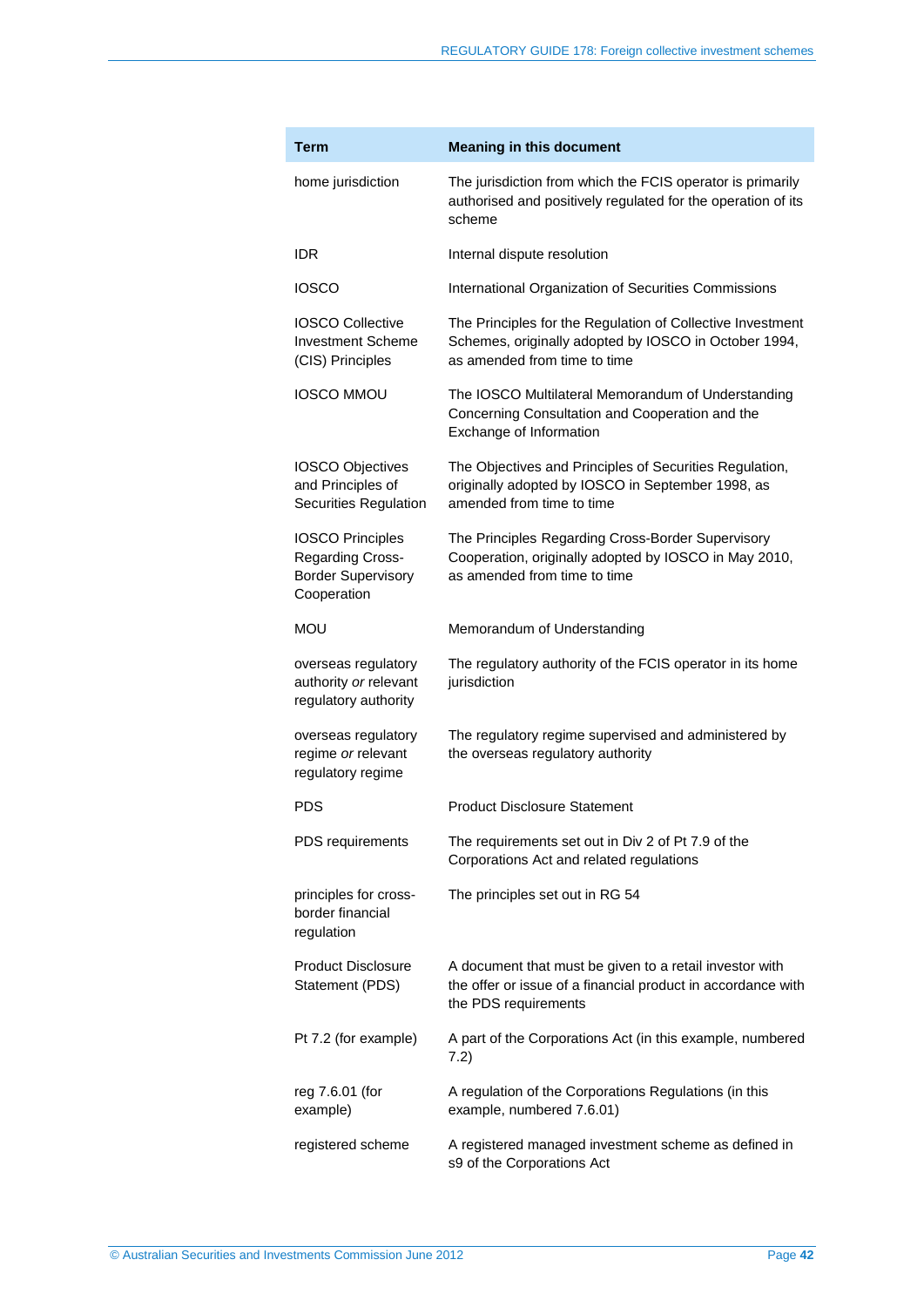| <b>Term</b>                   | <b>Meaning in this document</b>                                                                                                                                                                                                                                                                      |
|-------------------------------|------------------------------------------------------------------------------------------------------------------------------------------------------------------------------------------------------------------------------------------------------------------------------------------------------|
| regulatory regime             | A scheme's regulatory regime or a disclosure regulatory<br>regime                                                                                                                                                                                                                                    |
| responsible entity            | The company named in ASIC's record of the scheme's<br>registration as the responsible entity or temporary<br>responsible entity of a registered scheme                                                                                                                                               |
|                               | Note: This definition is contained in s9 of the Corporations<br>Act.                                                                                                                                                                                                                                 |
| retail investor               | A retail client as defined in s761G of the Corporations Act                                                                                                                                                                                                                                          |
| RG 54 (for example)           | An ASIC regulatory guide (in this example, numbered 54)                                                                                                                                                                                                                                              |
| s601ED (for example)          | A section of the Corporations Act (in this example,<br>numbered 601ED), unless otherwise specified                                                                                                                                                                                                   |
| scheme's regulatory<br>regime | The rules that apply to the operation of a scheme,<br>including any applicable legislation, instruments made<br>under that legislation and any relevant policies or other<br>documents (however described) issued by the overseas<br>regulatory authority applying to the operation of the<br>scheme |
| wholesale investor            | A wholesale client as defined in s761G of the<br><b>Corporations Act</b>                                                                                                                                                                                                                             |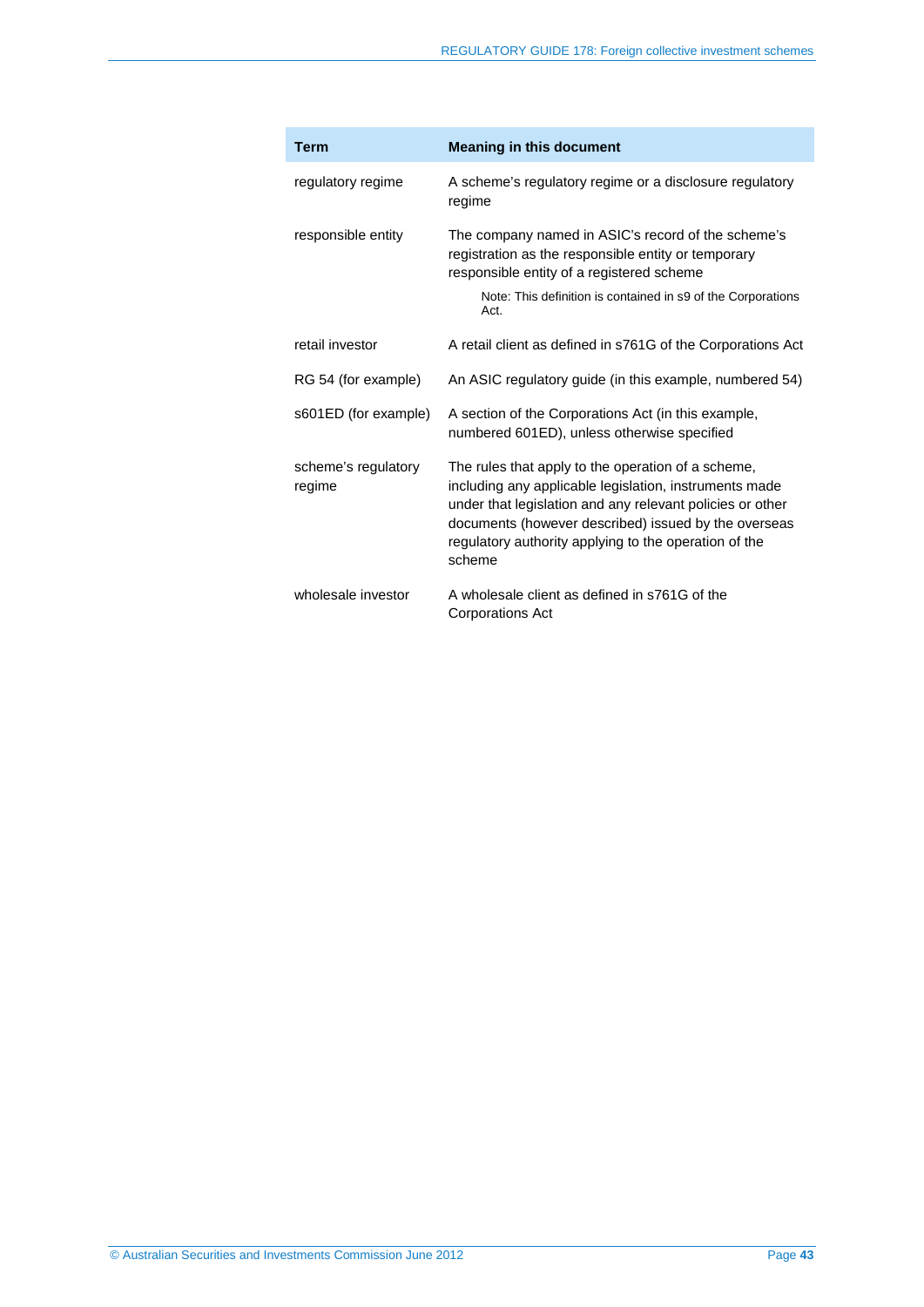## <span id="page-43-0"></span>**Related information**

#### **Headnotes**

collective investment schemes, FCIS, foreign collective investment schemes, managed investment schemes, unregistered schemes

#### **Class orders**

[CO 02/263] *Foreign interests in a managed investment scheme traded on an approved foreign exchange: 20 or fewer offers in Australia in 12 months*

[CO 04/526] *Foreign collective investment schemes*

[CO 07/753] *Singaporean collective investment schemes*

[CO 08/506] *Hong Kong collective investment schemes*

#### **Regulatory guides**

RG 54 *Principles for cross-border financial regulation*

RG 121 *Doing financial services business in Australia*

RG 141 *Offers of securities on the internet*

RG 165 *Licensing: Internal and external dispute resolution*

RG 167 *Licensing: Discretionary powers*

RG 168 *Disclosure: Product Disclosure Statements (and other disclosure obligations)* 

RG 169 *Disclosure: Discretionary powers*

RG 175 *Licensing: Financial product advisers—Conduct and disclosure*

RG 176 *Licensing: Discretionary powers—Wholesale foreign financial services providers*

RG 190 *Offering securities in New Zealand and Australia under mutual recognition*